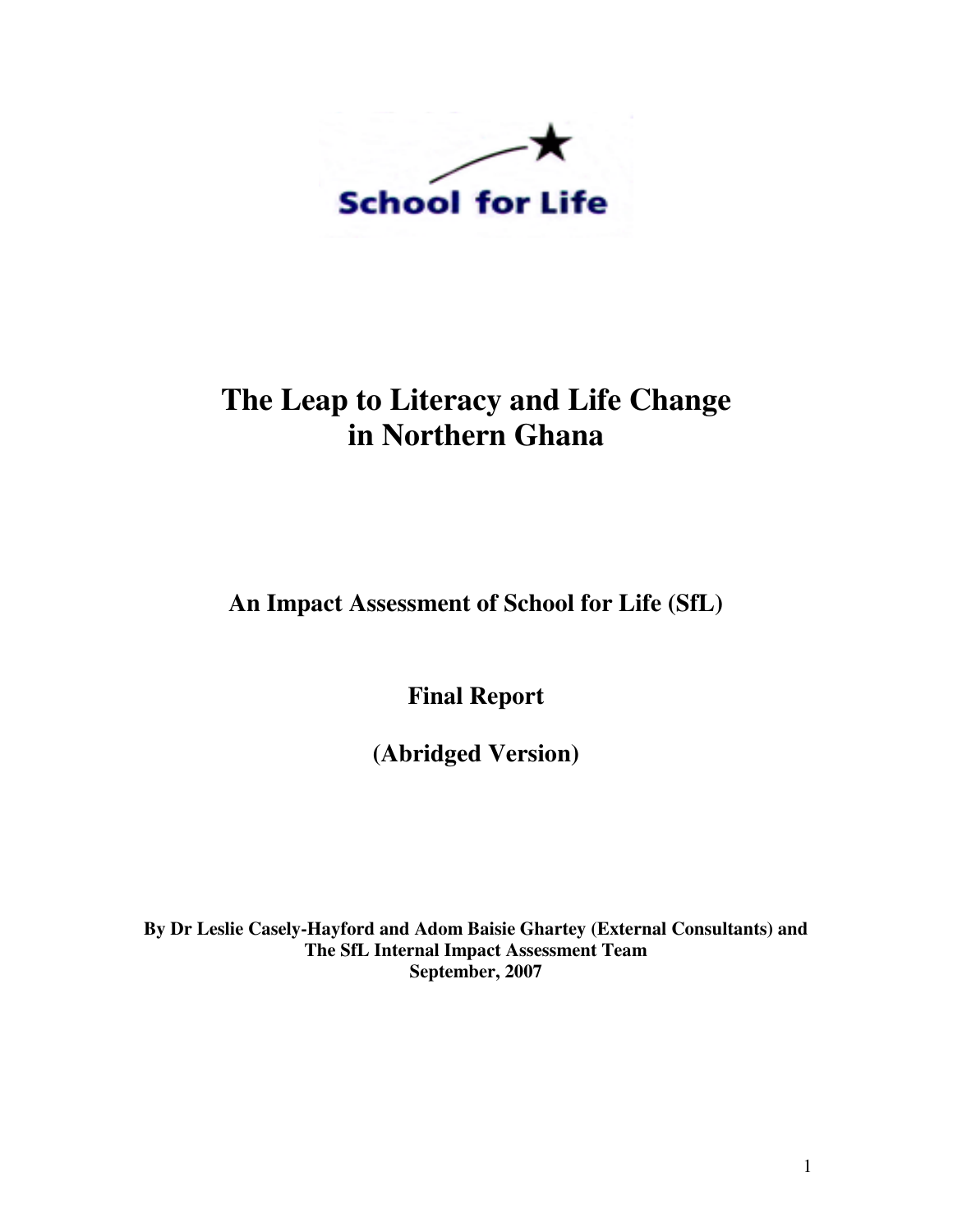## **Acknowledgements**

This study is dedicated to Philip Natuk Bilikuni, the Saboba District Supervisor who died in a motor accident in the process of the Impact Assessment (IA). Philip was a very committed educationist and served with SfL for several years.

The contents of this report are based on a joint effort between the external consultants and the SfL staff who conducted the IA over a one year period in order to review SfL's impact over the last 12 years. The report has required extensive time and effort by the School for Life staff in all aspects of data collection and analysis. It has benefited greatly from the guidance and support of the Internal School for Life Impact Assessment Team who include:

Mr Sulemana Osman Saaka, Programme Director, Mr Hussein Abdul.Ziblim, Deputy Director Operations, Ms Helene Horsbrugh, Programme Development Advisor, and Mr A. A. Huseini, Principal Educationist.

| <b>Name</b>                | <b>Designation</b>          | <b>Location or</b>        | <b>Field Team</b> |
|----------------------------|-----------------------------|---------------------------|-------------------|
|                            |                             | institution               |                   |
| Hussein A. Ziblim          | Deputy Director, Operations | Head office               | Team 1            |
| Dramani Isaac Imoro        | <b>District Coordinator</b> | East Gonja                | Team 1            |
| Natuk Bilikuni Philip      | <b>District Supervisor</b>  | Saboba/Chereponi          | Team 1            |
| Hussein Muhib              | District Supervisor         | Gushegu/Karaga            | Team 1            |
| <b>Esther Samuel</b>       | Gender Specialist           | National                  | Team 1            |
|                            |                             | Vocational                |                   |
|                            |                             | <b>Training Institute</b> |                   |
| Bawah A Yussif             | Area Coordinator            | Tamale Area               | Team 2            |
|                            |                             | Office                    |                   |
| Khalid Abdul Manan         | <b>District Coordinator</b> | Zabzugu/Tatale            | Team 2            |
| Grace Abudu                | Educationist                | <b>Head Office</b>        | Team 2            |
| Abdulai Musah Gonje        | District Supervisor         | Tolon/Kumbungu            | Team 2            |
| Khadija Osman              | Former SfL Facilitator, now | Gushegu Karaga            | Team 2            |
|                            | teacher under UTTDBE        |                           |                   |
| <b>Adom Baisie Ghartey</b> | <b>External Consultant</b>  | Ghartey                   | Team 3            |
|                            |                             | Associates                |                   |
| Iddrisu Iddi               | Area Coordinator            | Yendi Area                | Team 3            |
|                            |                             | Office                    |                   |
| Abdulai T Sulemana         | <b>District Supervisor</b>  | Tolon/Kumbungu            | Team 3            |
| Panya Comfort              | District Supervisor         | Nanumba                   | Team 3            |
| Joshua Wumbee              | Senior Researcher           | Associates for            | Team 3            |
|                            |                             | Change (AFC)              |                   |

The Field Teams for the IA Tracer Study included the following people: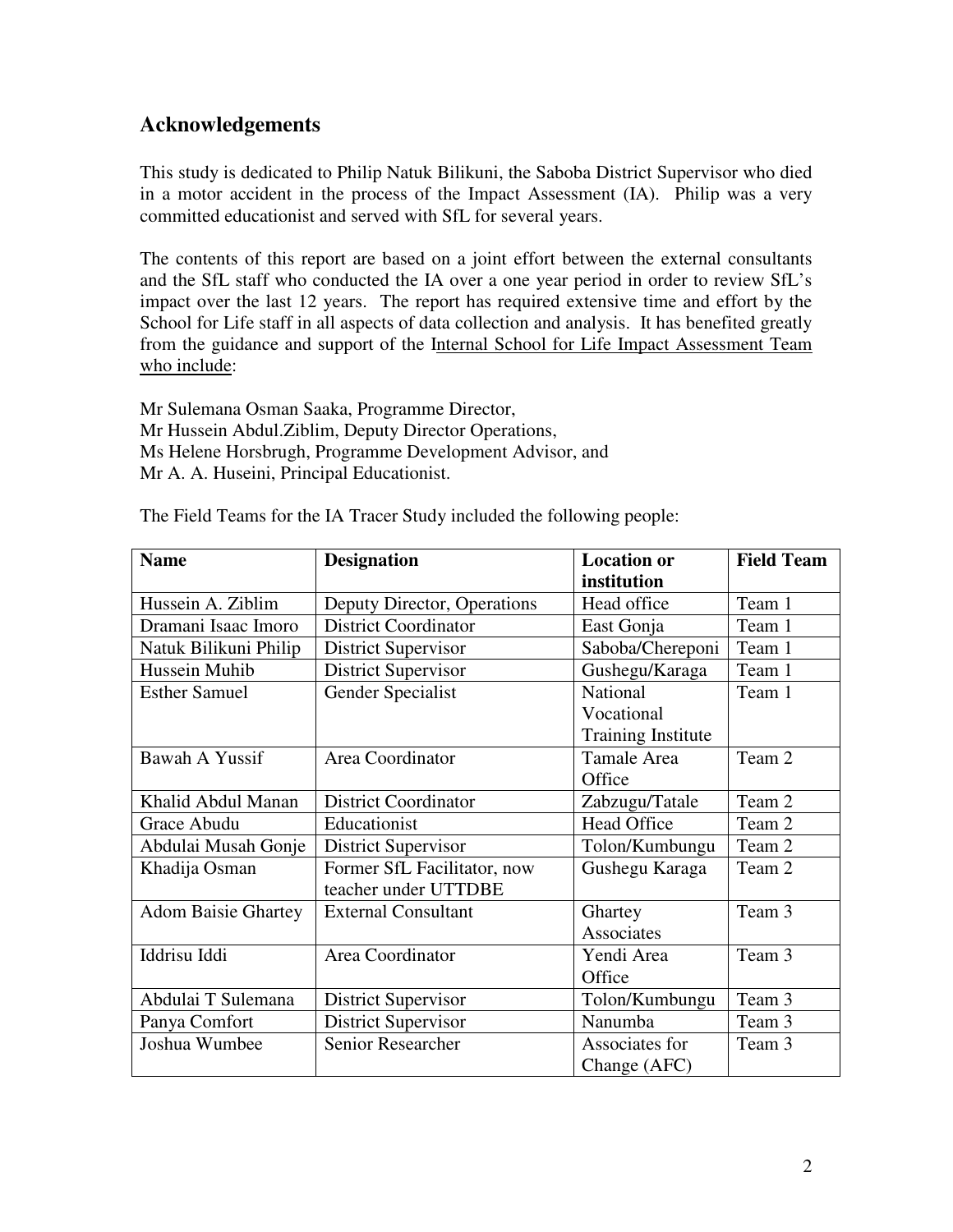We would like to thank members of the research team who painstakingly assisted with the analysis process:

- Mr Hussein A. Ziblim, Deputy Director Operations, School for Life
- Mrs Grace Abudu, Educationist, School for Life
- Mr Iddrisu Iddi, Area Coordinator, School for Life
- Mr K. K. Hayford, Associate Researcher, Ghartey Associates
- Mr Roland Akabzaa, Research Officer, Associates for Change
- Mr Quansah, Associate Researcher, Associates for Change
- Ms Bib Hughes, Associate Researcher, Associates for Change

We would also like to thank the countless children, parents, community members and district officials who contributed their time and energy in sharing their life histories, experiences and lessons learned whilst working with the SfL programme over the last 12 years.

 Finally, we cannot forget to thank the SfL Executive Committee and the SfL Committee in Ghana and Denmark respectively for their invaluable review comments which they channelled through the SfL Management for onward submission to us together with Management/staff's own comments. On the whole, the exercise has been not only extremely involving and driven by commitment on all sides, but also rewarding for its impressive outcomes.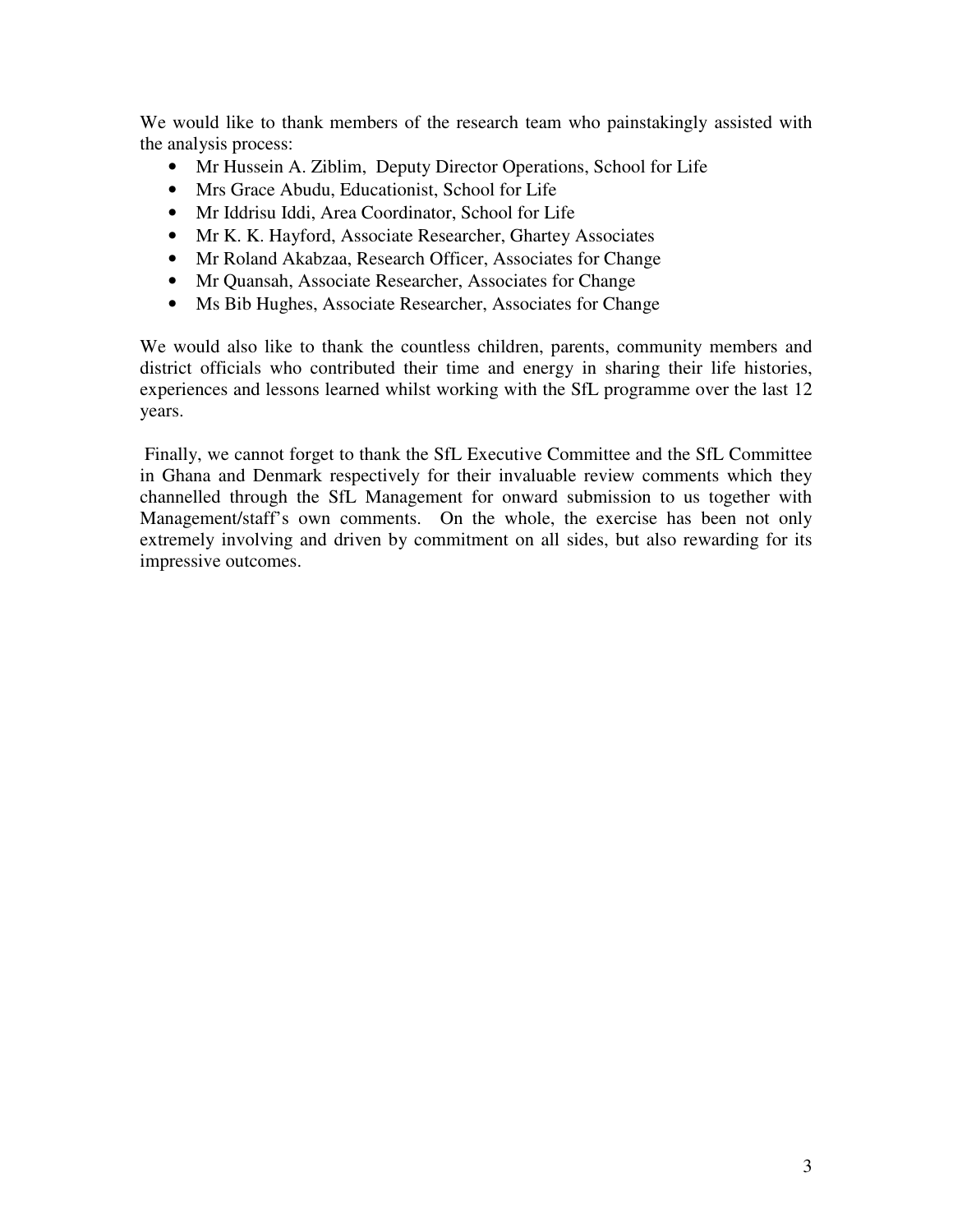## **1.0 Introduction**

The Ghana Living Standards Survey (2000) reveals that poverty rates are increasing in deprived areas of the country particularly where there is extreme poverty. The Northern, Upper East, Upper West, Central and Western Regions have the highest incidence of poverty where more than 50% of people live below the poverty line (i.e. live on less than 1 US Dollar per day) and as many as 30% live below the extreme poverty line (i.e. people living on less than ¼ of a Dollar per day). Nineteen of the 40 most deprived Districts in Ghana fall within the 3 northern regions. One indicator of this deprivation is the fact that educational development in Northern Ghana lags behind the rest of the country. The poor level of educational development in Northern Ghana has its roots in Ghana's colonial past<sup>1</sup>. In spite of certain remedial development measures being implemented since independence, the phenomenon of north-south labour drift is still exhibited particularly by young girls<sup>2</sup>.

In response to the peculiar educational problems in Northern Ghana, the School for Life (SfL) Programme was developed. School for Life is a functional literacy programme for out-of-school children in the Northern Region and was designed as a complementary educational programme for children between the ages of 8-14. The programme offers a nine month literacy cycle in the mother tongue, $3$  aimed at assisting children attain basic literacy skills and then integrate into the formal education system. The SfL programme started in 1995 as a pilot project in two districts of the Northern Region with 50 classes in each district. The two partners to the programme, the Ghana Developing Communities Association (GDCA) and the Ghana Friendship Groups in Denmark (GV), succeeded in developing an effective model to provide functional literacy to out-of-school children in rural areas. Following this success, the scale of delivery was increased during the second and third phases of the programme. In Phase 2, (1998 to 2003), SfL was operated in 8 districts and benefited 40,000 children. In Phase 3, (2003 to 2008) the programme area expanded to cover 10 districts and 48,000 children, with mainstreaming, advocacy and replication becoming part of the programme strategy.

SfL's mainstreaming efforts aim at contributing to the improvement of quality education in the formal school. The main activities in this area include the integration of SfL Facilitators into the formal system along with teacher training and support at the lower primary school level to improve instructional practices of teachers. In the third phase, replication was defined as the implementation of SfL by other donors and organisations. The 2006 mid-term review of SfL Phase 3 identified future prospects for the programme and acknowledged its extensive experience, setting out a timeframe and direction for planning Phase 4. Key milestones in the plan included implementation of an extensive impact assessment; conclusion of a change management process on the cooperation and

 1 The colonial administration sought to limit education in the north.

 $2^{2}$  Such girls serve as head porters ('kayaye'), restaurant attendants and house helps. The situation is

compounded by certain socio-cultural practices which retard education of children. In this respect, girls are particularly more affected than boys.

 $3$  SfL currently works in 8 local languages (L1). The selected language must have its own written form.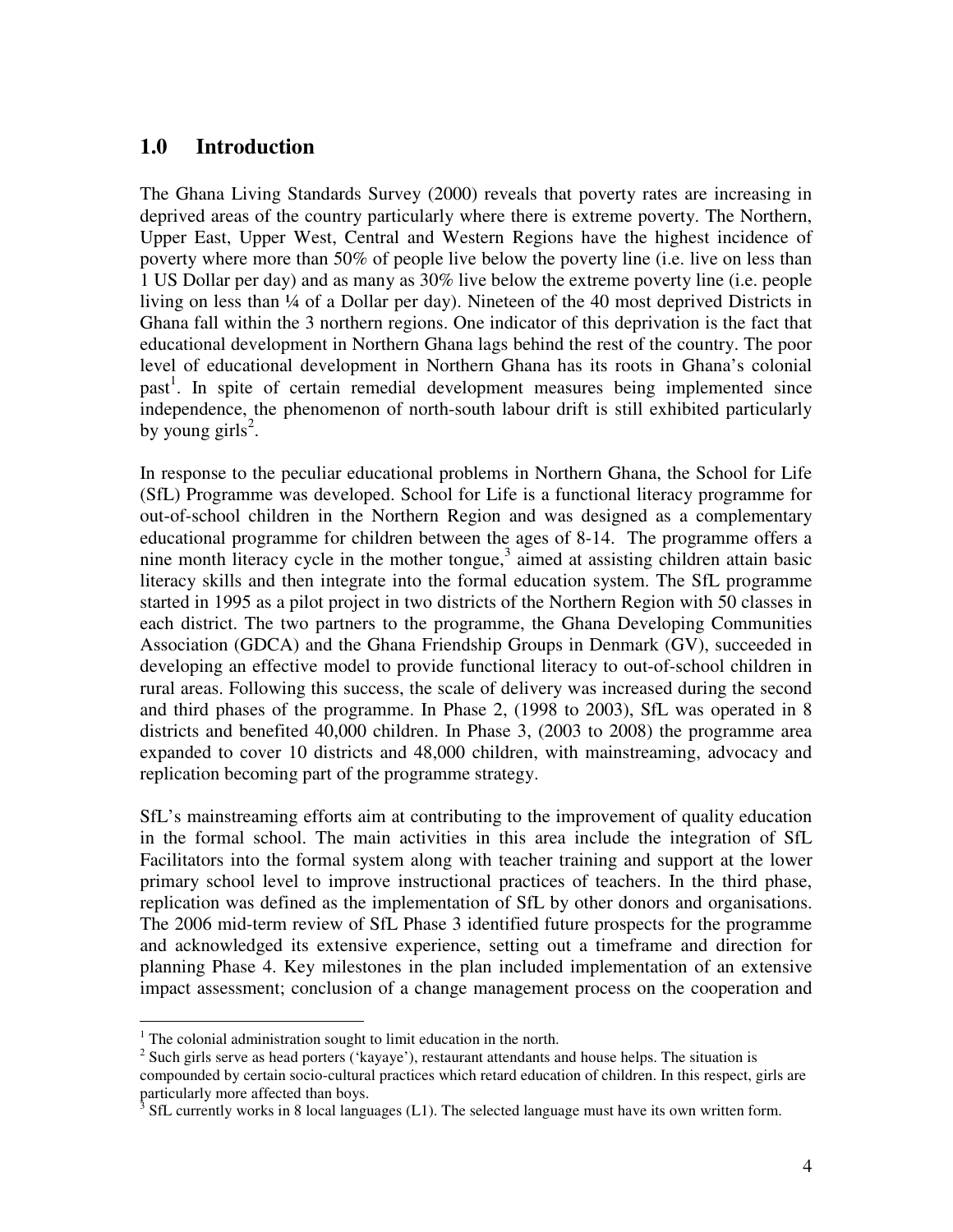partnership among the GV SfL Committee, GDCA SfL Executive Committee (EC) and the SfL management; establishment of an Advocacy Think Tank to develop strategies for Phase 4; and the formulation of a vision for Phase 4 by both SfL (EC and Management) and the SfL Committee.

Although there have been several monitoring and evaluation exercises over the past twelve years, including a number of reviews, studies and assessments, no systematic assessment of the significant and lasting changes brought about by the programme have been made to date. "The SfL Impact Assessment was designed to serve this purpose" (*School for Life TOR document, 2006).*

The main objective of the Impact Assessment (IA) was to analyse and document the impact of the SfL approach on the delivery of quality education to children in underserved areas of the Northern Region. The IA was designed to focus on the replication and mainstreaming possibilities of SfL. In more specific terms, the impact assessment sought to:

- i. identify the significant and lasting changes created by SfL in individual lives and local communities;
- ii. offer explanations as to how SfL interventions have affected these changes (cause-effect) using the mandatory components and values of SfL as points of departure;
- iii. explore the potential for replication by development agencies and integration of the SfL approach into the formal system as a means to offer quality education to the underserved populations of Northern Ghana; and
- iv. identify any other effects/changes necessary for meeting the overall objectives.

The IA was designed to be a "high level strategic exercise" focusing on replication and mainstreaming possibilities of SfL. The main focus of the study was aimed at providing an assessment of the impact of the SfL programme on the participants, families, communities, Facilitators and schools which have received SfL support. The IA also involved a focussed assessment of the main factors which were essential to achieving programme impact, success in achieving literacy attainment and sustained change at the individual, family and community levels. These factors are considered in relation to aspects of the SfL programme that are potentially viable for replication and mainstreaming within the civil society and public education sector.

The abridged version of the IA report documents the key outcomes of the IA, and summarises the main findings, recommendations and conclusions. It also includes a selected number of Annexes extracted from the main report.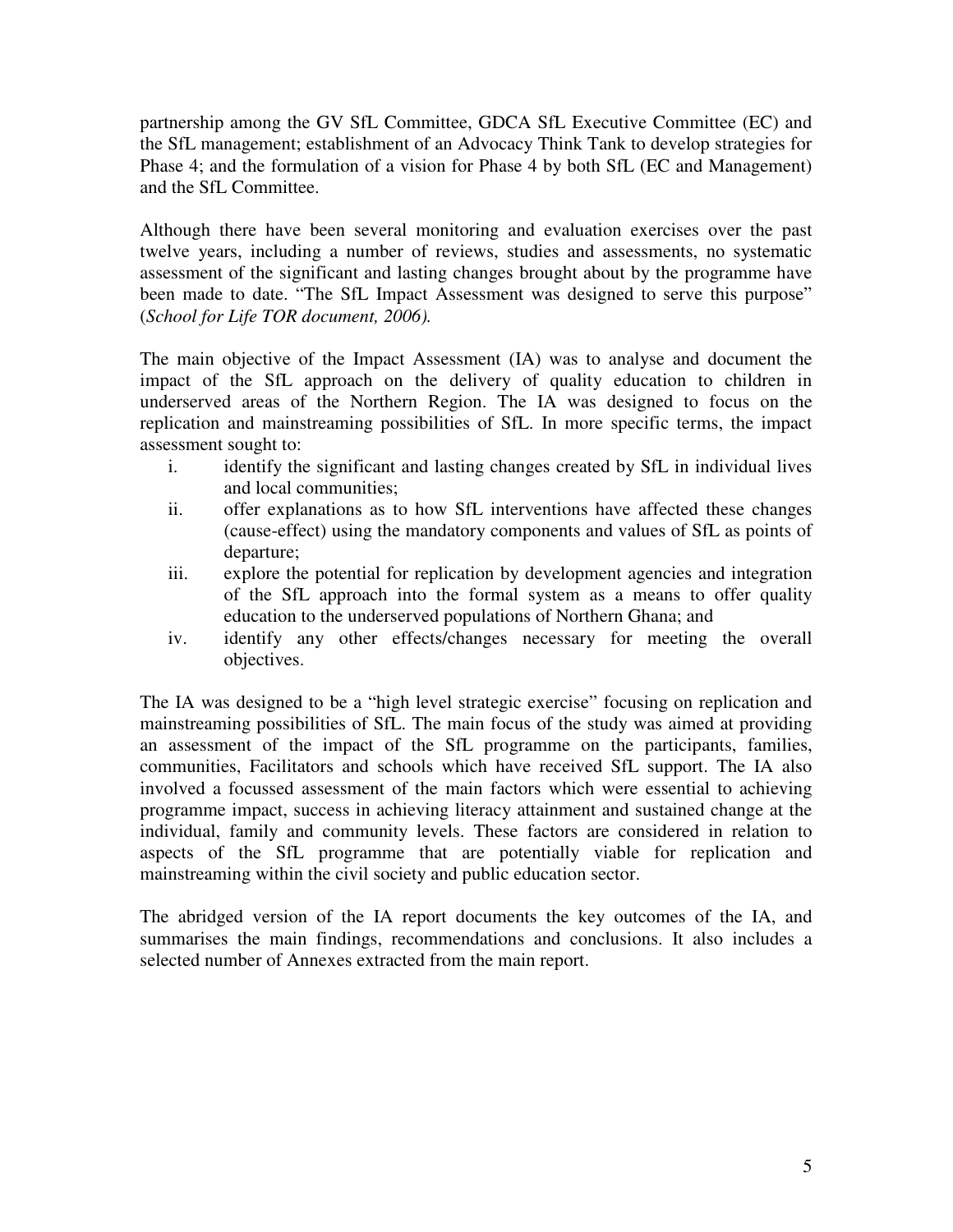#### **1.1 Overview of Findings**

The "Leap to Literacy" is the story of the School for Life programme and the impact the programme made over the last 12 years on the lives of over 85,000 children in the Northern Region of Ghana. The research is based on a one year participatory study of the SfL programme from a beneficiary and family perspective. Over 77 in-depth interviews were held with ex Sflers and their families along with over 50 non SfLers and their families in communities which had participated in the programme three, six and nine years ago. The impact study traced over 77 children in nine schools across three districts in Northern Region who were enrolled in the primary to Senior Secondary School (SSS) level in order to understand their experiences from participating in the SfL programme. The information gathered focused on what they learned, and how these experiences had changed their life, and that of their family and community. The study explores the keys to programme success and the impact the programme made on the ex SfLs and ex SfL Facilitators across the Northern Region of Ghana.

Overall, the findings of the IA were very positive, indicating that SfL has made an impact on improving access and retention of children across the 12 districts in the Northern Region that benefited from SfL's interventions. SfL has had a huge impact on the levels of educational attainment and achievement among ex SfLers within the formal school system. According to the IA, SfL has had remarkable success in addressing gender inequality by helping parents rethink the value of girls' education. This has resulted in improved retention rates in the formal school system and a lower dropout rate in the Northern Region.

The main findings from the study reveal that:

 $\overline{a}$ 

- The ex-SfLers were children who were not likely to be selected or supported by their parents to enter the formal education system. Ex SfLers were not initially sent to school since they were needed on the farm or in the household to assist with chores and take care of younger siblings.
- Over 90% of children between ages 8-14, who enrolled in SfL class, graduated from the SfL class; 65% of those enrolled in the SfL programme were integrated into the formal system.
- The integration of SfLers into the formal system was having a significant impact on the Gross Enrolment Rates (GER) in the Northern Region. The Ministry of Education found that the SfL program had contributed to a 2-3% increase in GER in the northern region (MOESS,  $2006$ <sup>4</sup>.
- The SfL programme was also having a positive impact on parent's attitudes towards girls' education. At least 50% of those enrolled in the programme were females of which a large proportion were completing and entering the formal system and remaining in the system until the higher levels of education (i.e. SSS).

<sup>&</sup>lt;sup>4</sup> MOESS (2006). A Study into Complementary Education System in the Three Northern Regions, Ministry of Education, Science and Sports- Basic Education Division.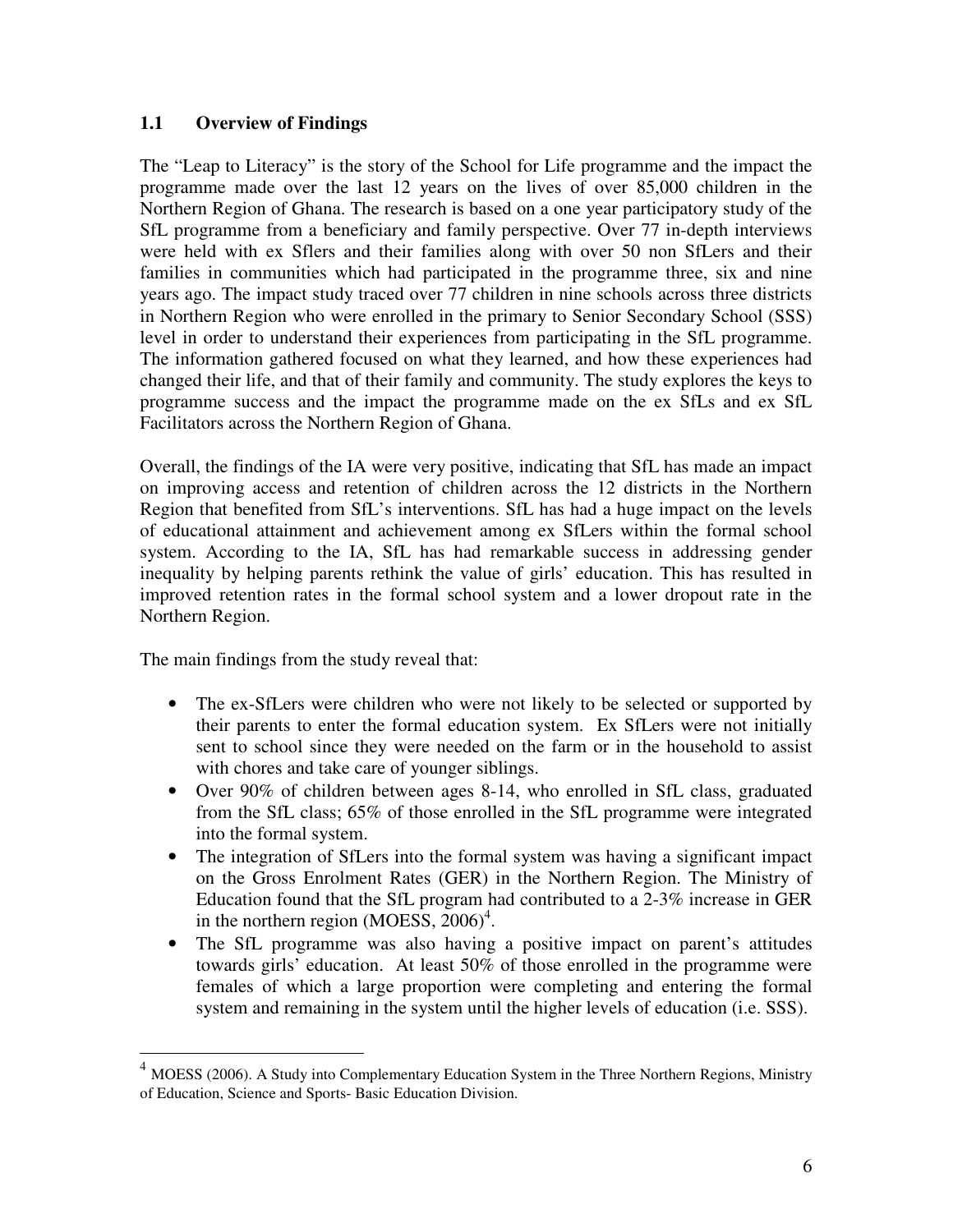• SfL was also demonstrating strong retention and completion rates in comparison to non-SfLers.

In terms of the SfL outcomes regarding the learners, their families and communities:

- SfL provided a solid foundation for Sflers to move from mother tongue literacy to second language acquisition in English. The SfL programme was also second language acquisition in English. demonstrating learning outcomes for children who had transitioned into the formal education system by helping them accelerate and enhance their academic performance once integrated into formal school.
- SfLers were able to learn independently particularly once integrated in remote area primary schools where teachers were often not regular. Ex SfLers were found assisting their peers pursue reading and writing activities in classes where there were no teachers and assisted their peers learn to read using the phonetic approach to literacy.
- The values embedded in the SfL curriculum contributed to them being disciplined, confident and self motivated. This coupled with high academic performance earned ex SfLers leadership roles in their classes and schools. SfLers were often seen by their peers as role models.

The participatory teaching approaches in SfL classes had direct impact on helping children feel confident, self-assertive and enjoy learning. SfL children learned to analyse, ask questions and be critical thinkers through the participatory methods used by the Facilitator. Participatory teaching approaches were based on the training, curriculum, as well as the teaching and learning materials. The impact on SfL learners was most vividly characterised when the SfL learner had transitioned into the formal system. Their peers and teachers talked about how they could see that "something" was different about the ex SfL learners. They were more confident about learning, more determined to make it through the system and more concerned about the people and world around them. Most of them were seen as role models in the public education system exhibiting a high degree of discipline, respect, and purposefulness. High results were attained in language subjects and learners were often elected to represent their class and school as school prefects.

The IA revealed that SfL was making significant impact at the family and community levels. At the family level those who had completed SfL were able to assist their family with basic reading and writing tasks in the home. They were also able to transfer the knowledge of reading and writing in assisting their siblings and in some cases their parents. Most importantly, the ex SfLers were sharing the developmental messages of social change within the families and communities. Lessons on malaria prevention, environmental health and sanitation, family planning and sustainable agriculture were all being talked about and shared with families of ex Sflers. Many of the families were practicing better hygiene, reducing their family size, critically thinking about gender equality and ethnic diversity, and improving their agricultural practices through reduced bush burning. Many of these changes in behaviour and attitudes were sustained long after the SfL programme had stopped in the community.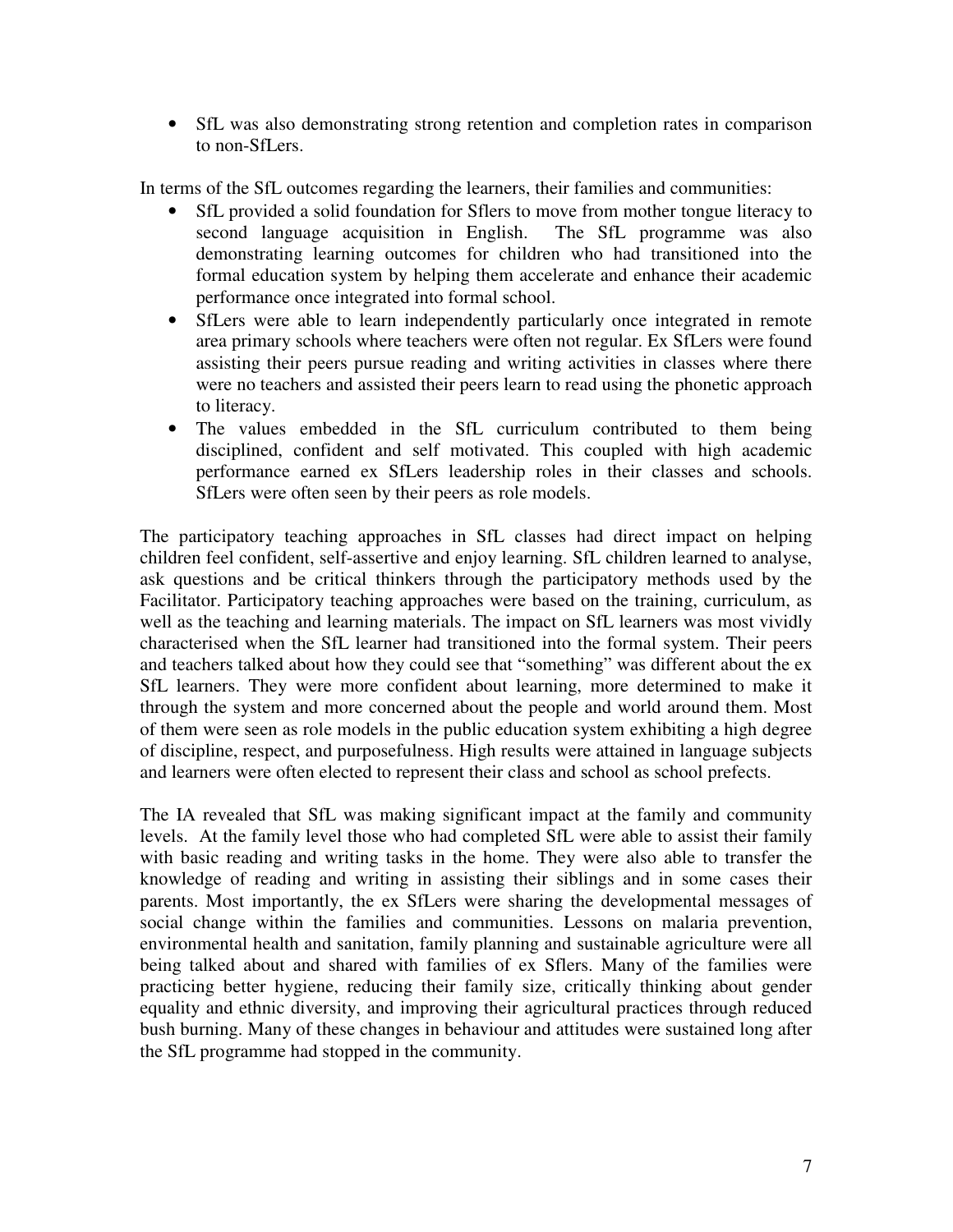The SfL programme was saving the Government a significant amount of funding and was extremely cost effective in helping children break through to literacy in deprived rural contexts where teachers were often not found nor were willing to live. For instance, the unit cost per SfL learner is USD \$16.57 compared to USD \$ 70.80 per child in the public primary system in Northern Ghana. The SfL programme has saved the Government of Ghana over USD \$6,023,168. by educating over 85,073 children. Considering that these children would normally have spent three years in the primary school system if it were not for the SfL programme--- the Government of Ghana (GoG) has saved a total USD 18,069,504 over this three year period.

Keys to programme success are based on:

- Flexible school systems that allow children who are not likely to attend formal school become literate, and often influencing their parents to send them to the formal school.
- Mother tongue literacy approaches using phonic and syllabic methods that were key in helping children break through to literacy within an accelerated timeframe (nine months, compared to three years within the formal system).
- Encouragement, patience and commitment exhibited by SfL facilitators helped children break through to literacy. These values were more important to the SfL learners than the training and education levels of the facilitators.
- Methodological awareness of children as to the reasons they had succeeded in learning to read and write was significant. Children and teachers attributed their break through to literacy to the usage of the mother tongue, as well as the syllabic and phonic approaches used by SfL. Most ex SfLers spoke of how they had used these same methods to learn to read the English Language.

The cultural relevancy of the curriculum had a profound impact on helping learners build their confidence in learning to read at an older age. The cultural relevancy of the programme was a key factor in helping build children's self-confidence, and self-esteem reinforcing their own cultural identity as rural children. SfL children were learning the value of being a Ghanaian and the value of rural life and farming. They become aware of the dangers of malaria, large family sizes, and unsafe water. Through the curriculum and instructional practice children learnt that people should be treated equally whether a boy or a girl and this was being translated into the family and communal way of life through role change among boys and girls. They began to appreciate new ways of thinking about the world and people around them translating this into more appreciation of gender differences, equality and ethnic diversity and a consciousness of the different roles played by girls and boys in a social context which awarded conformity and restricted change.

## **2.0 The Methodological Approach**

The impact assessment of SfL took place over a one year period where external consultants worked closely with the SfL internal team to conduct an in-depth analysis of the major changes and impact of the SfL programme over the last 12 years of implementation. The three phases of the SfL programme were reviewed using a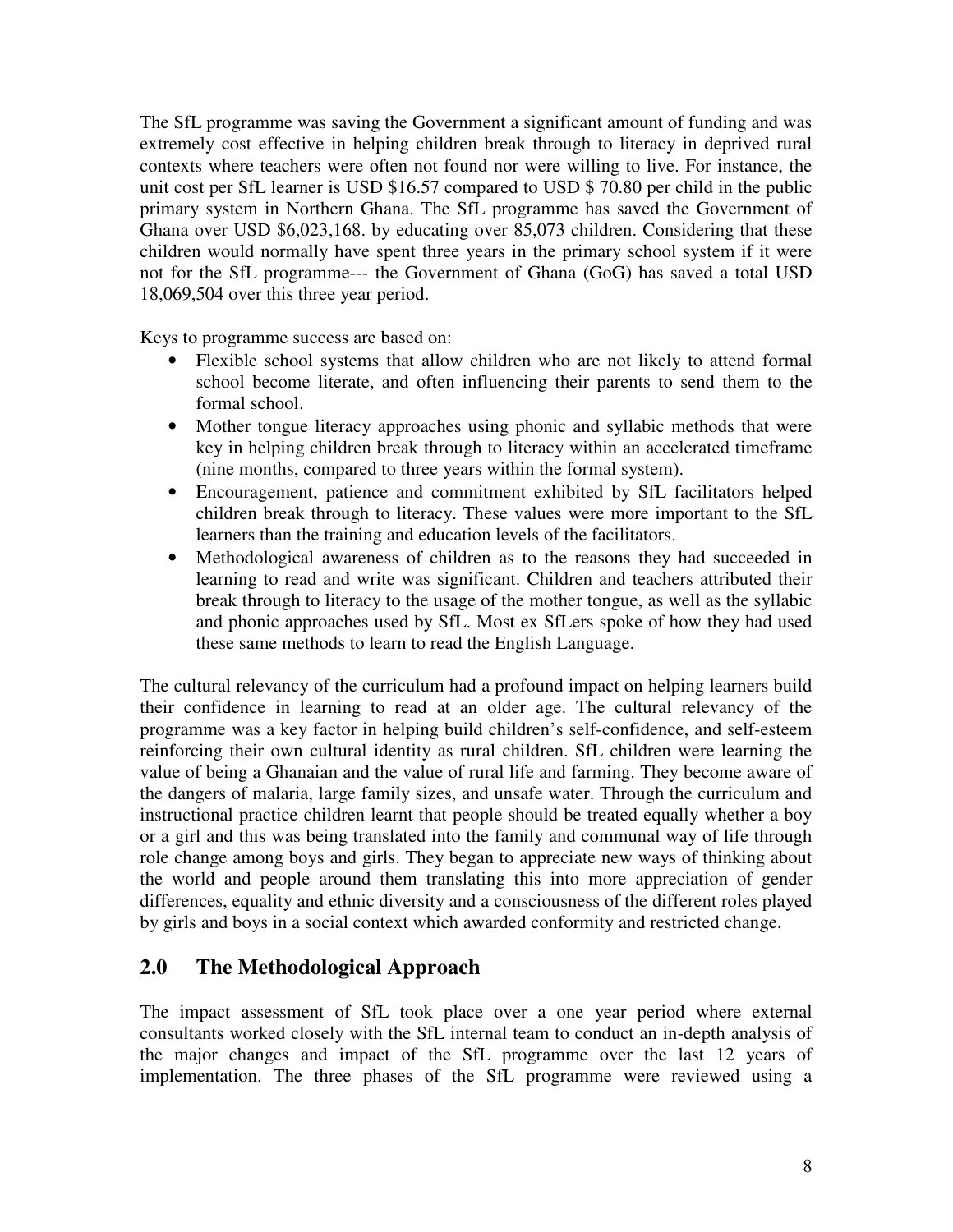longitudinal and comparative approach tracing ex SfLers, their non SfL counterparts and families across three points in time:

- ex SfLers, and their families who had completed SfL classes 2-3 years ago (Phase 3 graduates could mainly be found at the upper primary level of formal education);
- ex SfLers who had completed SfL classes 4-5 years ago (Phase 2 SfL graduates, most of whom where found at the Junior Secondary Level (JSS) level of education); and
- ex SfLers and their families who had completed SfL classes over 8-9 years ago and could be found at the SSS level of education.

Two major phases of research were used in conducting the impact assessment. The first phase involved the impact assessment team in primary and secondary data collection of a quantitative nature which provided key educational trends over a 12 year period and related to impact. The second phase involved an in-depth tracer study which used mainly qualitative approaches such as in-depth interviews and focal group discussions with key beneficiaries (ex SfLers—integrated into the formal system and ex SfLers not integrated, their families and communities) over the twelve year period. The IA also involved interviews with other key stakeholders involved directly and indirectly in the SfL programme including chiefs and elders at the community level, head teachers, teachers and district assembly representatives.

The tracer study component of the impact assessment involved five weeks of intensive field work. In-depth interviews were conducted with the ex SfLers who had not integrated into the formal system along with their families at the community level. Nine communities across 3 SfL focal districts (Gusheigu, Yendi and Nanumba Districts) were selected along with one pilot district (Savelugu District) to test the instrumentation. All the districts selected were actively involved in SfL programming for the last 8-12 years and were, in two cases, the "pioneer" districts in the programme. Districts selected reflected an ethnic and linguistic mixture where possible (e.g. Nanumba and Gusheigu/Karaga). Communities were selected based on the following criteria:

- Having a large proportion of ex Sflers and their families from the tracer study schools available for interview at the community level;
- Ethnic and linguistic mixture; and
- The SfL programme had been closed and no longer active for at least the past 2-3 years.

The IA team also conducted 22 in-depth interviews with ex SfL facilitators across the three IA districts and interviewed district education officers involved with the programme. Focal group discussions and in-depth interviews were conducted with key community representatives and a cross section of SfL families who had integrated and not integrated their children into the formal education system.

Two other research exercises were conducted as part of the overall impact assessment. These were the community mini study on access to education and the replication workshop. The mini study helped the IA team determine the degree to which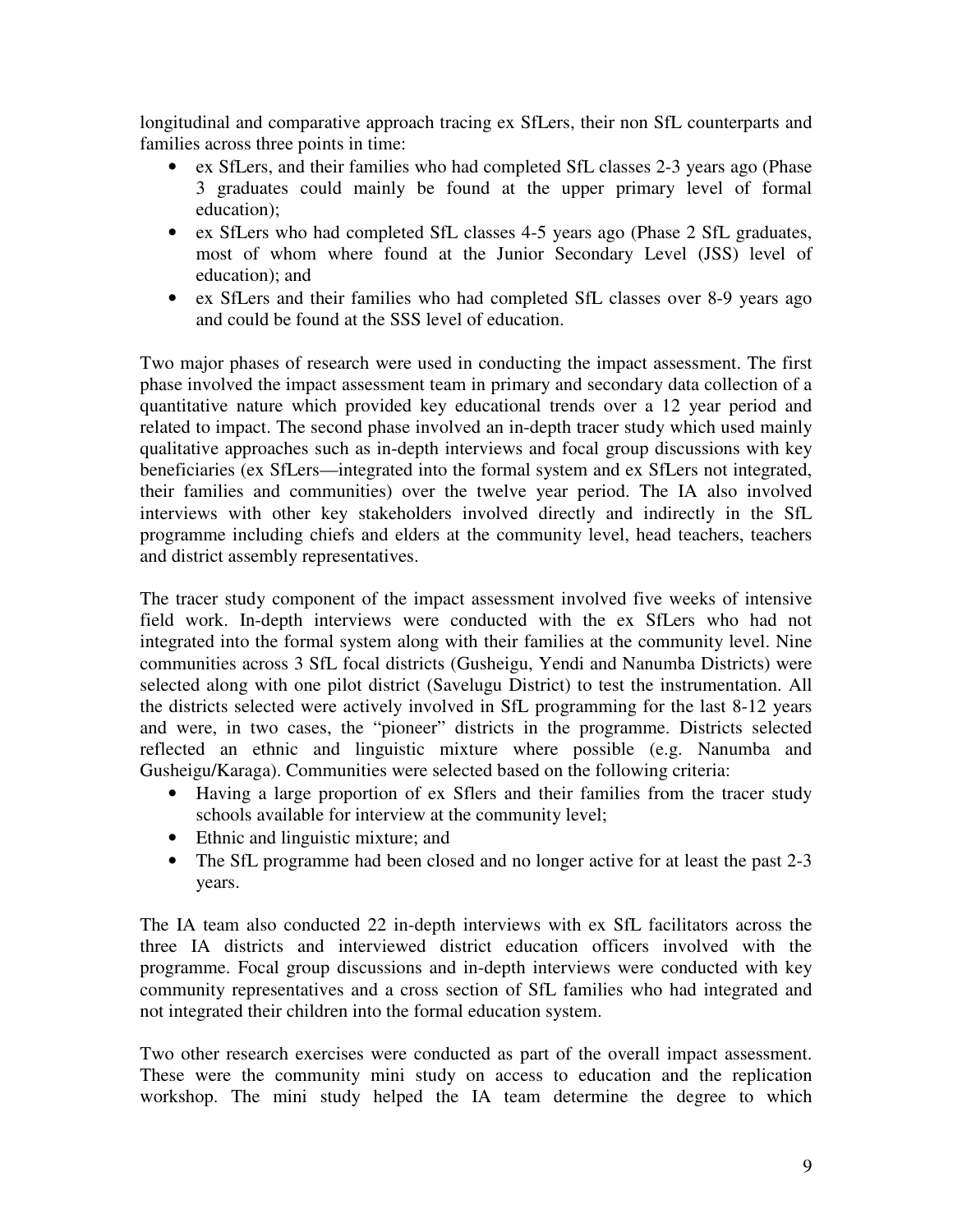communities are able to sustain sending all their children to school after having completed the SfL cycles and in the face of endemic poverty and some socio-cultural practices which do not favour the girls' education<sup>5</sup>. The second major exercise was a "Replication Workshop" held with key stakeholders including senior representatives from the Ministry of Education and Ghana Education Service, Regional and District Directors of Education across three districts: Bole, Sawla and Gusheigu. The Replication Workshop helped to review the lessons learned in replication over the last four years based on concrete examples and experiences of three replicators in Ghana (e.g. PAPADEV, EQUALL and Roots and Futures). The workshop also helped the IA team to understand the Ministry of Educations' vision for future replication and potential mainstreaming complementary education provision.

## **3.0 Context of Education in Northern Ghana**

Over the last 12 years, research in Ghana suggests that there has been only modest improvement in the gross enrolment and net enrolment rates with some significant changes in Gross Enrolment Ratios (GER) and Net Enrolment Ratios (NER) over the last two years (Thompson with Casely-Hayford, 2007). Trends over the last two years suggest a dramatic improvement in GER and NER particularly in the Northern Region of Ghana. This has been linked to the introduction of the capitation grant and collective interventions of some service providers including SfL who are reaching scale<sup>6</sup>. Although provisional the latest data from the Ministry of Education, Science and Sports (MOESS) suggests that despite the improvements in the GER and NER, there remains a large out of school population particularly in the Northern and Upper East Regions of Ghana where poverty and negative socio-cultural practices continue to prevent girls from accessing the formal education system. Figure 1 below illustrates some of the overall trends in NER across the regions of Ghana over the last five years. Disaggregated data for NER across the four IA focal districts reveals a much more negative trend.



**Figure 1: Net enrolment ratio in primary schools by region – 2001 vs. 2005** 

<sup>&</sup>lt;sup>5</sup> SfL is usually in a community for three 9 month cycles.

<sup>&</sup>lt;sup>6</sup> See Thompson and Casely-Hayford (2007). The Financing and Outcomes of Education in Ghana. (Research on Outcomes to Education: forthcoming publication)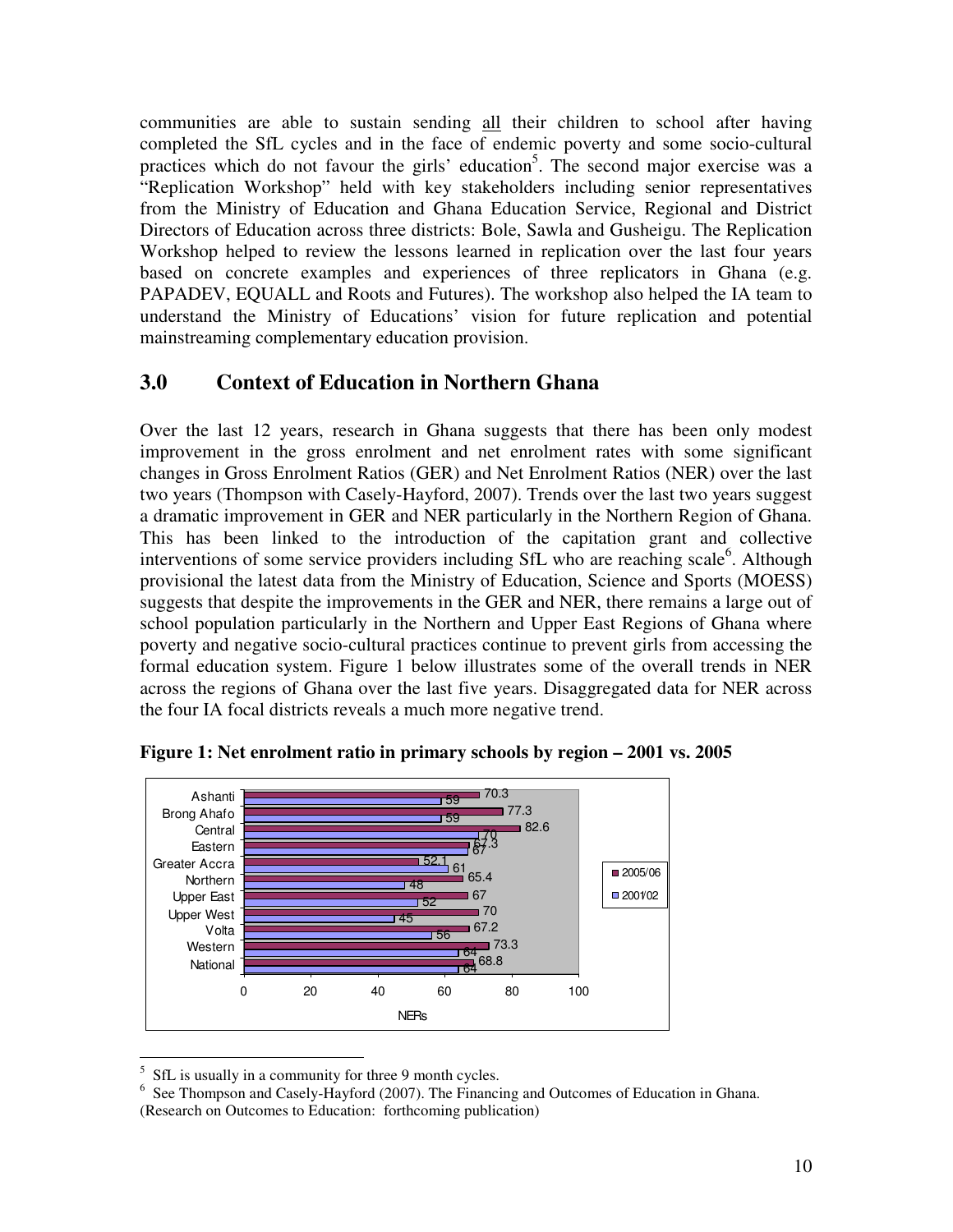Net enrolment ratios follow similar trends, with the Northern, Upper East and Upper West Regions experiencing the greatest increases over the five year period. Evaluative studies of the donor programmes in the region suggest that there are several major interventions helping to increase the enrolment rates at primary and JSS levels: food incentive and feeding programmes particularly aimed at attracting and retaining girls in the northern regions (e.g. CRS and WFP) are examples of this. The other major interventions demonstrating long term impact on improving access at the district and regional levels include complementary education programmes like the SfL model (Casely-Hayford, 2007)

#### **Out of School Population across the Regions in Ghana**

Ghana still has a large out of school population particularly across the three northern regions which make up 20 % of the out of school population (6-11 years of age) for the entire country. The Northern Region contributes 10.6% of Ghana's out of school population, the Upper East contributing 5.4% and Upper West 3.36%. The out of school population in the Northern Region shows a sharp decline over the year (2005/06) however these are still provisional estimates from the Ministry of Education. The general trend over the last few years is that the out of school population has stayed much the same varying between 175,403 children to 177,495 over the four year span (see Figure 2) below).



Figure 2 : Northern Region Out of School Population for Primary (6-11yrs) (2001/02 to 2005/06)

The Northern Region continues to have one of the highest proportions of out of school children particularly at the primary level when compared to other regions such as the Upper East and Upper West (see Annex 8). Currently the Northern Region has an out of school population of 132,678 at the primary level (6-11 years of age) which accounts for 11.78% of the total out of school population in Ghana. The out of school population in the 6-11 year cohort is also higher (11.78) than the total population of the age cohort 6-11 within the overall population (10.60%).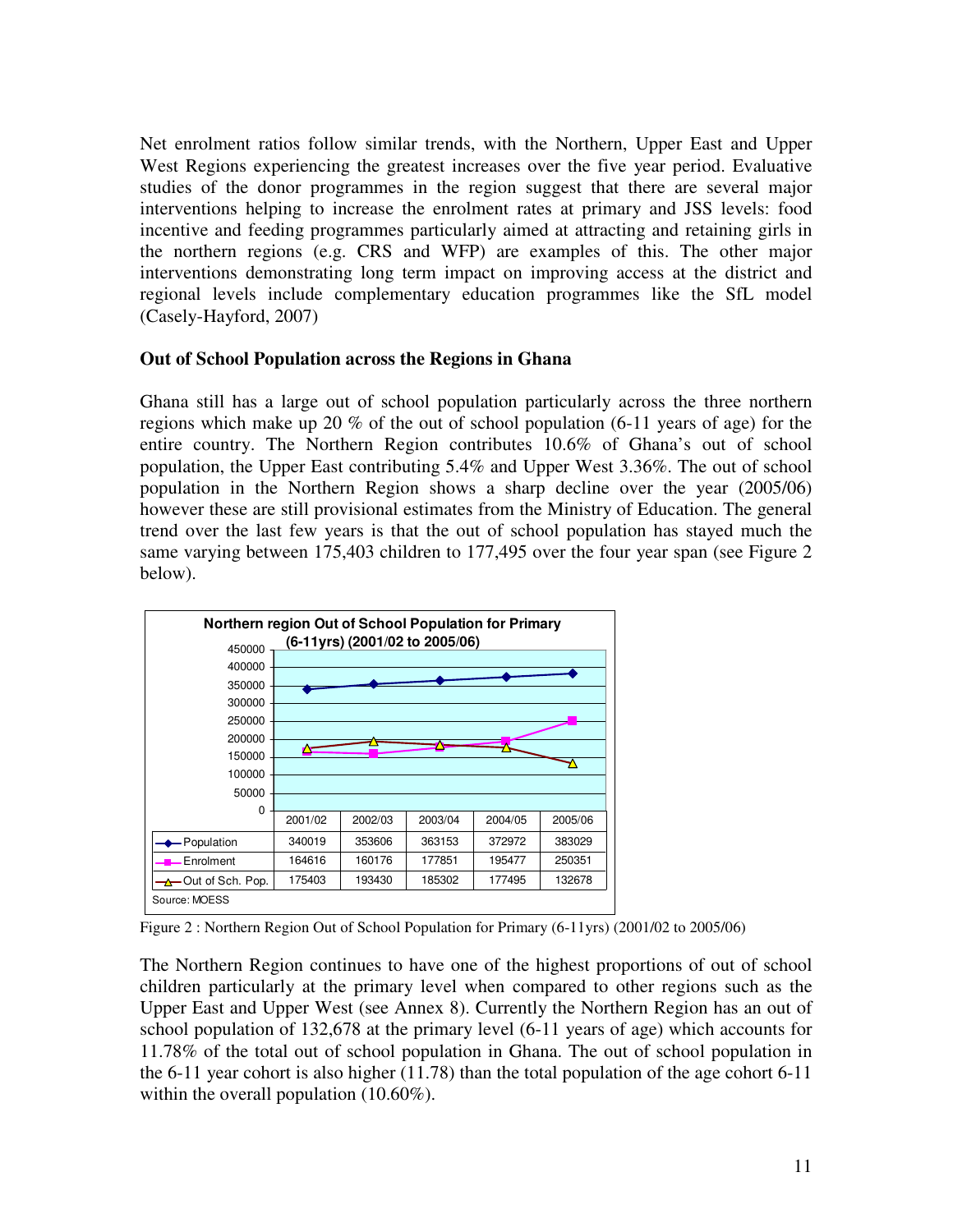



The Upper East has the next highest out of school population with over 52,821 children out of school in 2005/06 followed by the Upper West with 36,411. These numbers increase considerably when analysing the out of school population data at the JSS level for the 12-14 age cohort.

#### **Educational Attainment of Children in Northern Ghana**

Studies by Wumbee<sup>7</sup> 2007 indicate that the rates of educational attainment among Ghanaian children depend on the residence of the child (rural or urban), region and the socio-economic background of the family (poor or wealthy). Recent research by Wumbee (2007) indicates the following:

- Very few children from "poor" households attain primary six (P6) and JSS 3 level of schooling compared to the more "affluent" households in northern Ghana. Using a statistical projection for northern Ghana based on CWIQ data (2003), his study indicates that only 15% of children from the "poor" quintile across Ghana complete JSS3 and only 4% of children from poor households from the Northern Region complete basic education (JSS  $3)^{8}$  (see Figure 4 below).
- At the primary level, 42% of the poor quintile nationally complete P6 compared to only 15% of children from the "poor" quintile from the Northern Region. Therefore, despite the positive trends in enrolment across Ghana, educational completion among children in the Northern Region remains a major challenge.
- Children across the three northern regions are far less likely to complete basic education than their counterparts in southern Ghana. Trends in Western and Central Regions correspond to the national average while more deprived regions

 7 Wumbee, J. "The Effect of Household Wealth on Educational Attainment in Ghana" (AFC Working Paper 5).

<sup>&</sup>lt;sup>8</sup> Unlike several other Sub Saharan African Countries Junior Secondary School (JSS3) is the terminal point and basic level of education provided by the state: Government of Ghana. It is expected that all children in Ghana will complete Primary and JSS in order to qualify for their Basic Education Certificate.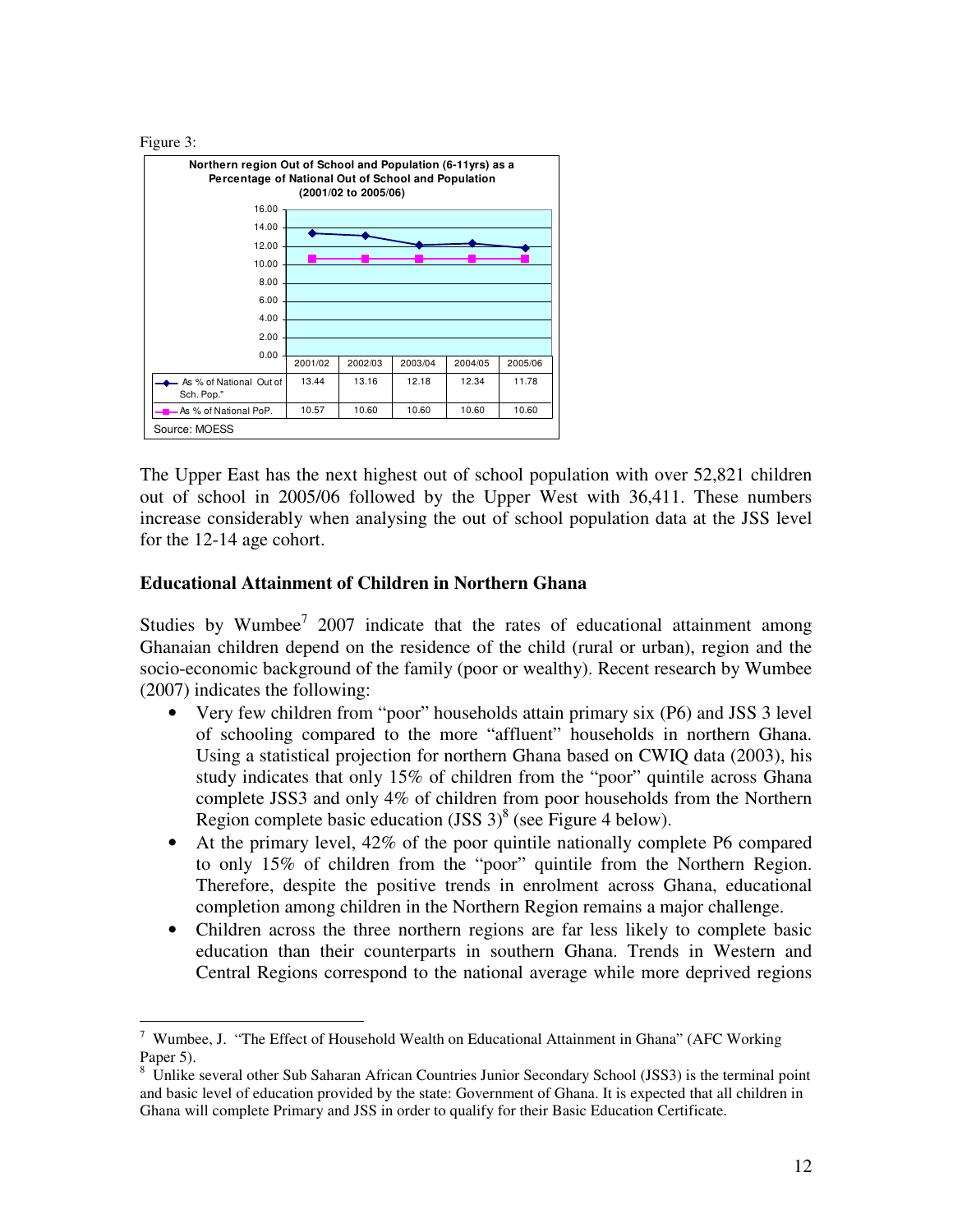such as the three northern regions, Volta Region and Brong Ahafo Region exhibit the worst trends in relation to educational attainment and completion.





(Source: Wumbee, 2007)

 $T<sub>1</sub>$  is become

#### **Quality of Education in Ghana**

The most recent data on BECE results from the MOESS suggest that there was very little variation in national performance between 2002 and 2006. Table 1 below indicates that between 2002/2003 the percentage of pupils gaining aggregate 6-30 was between 61.6% and  $62\%$  of the population.<sup>9</sup> Performance in the BECE declined in 2005 especially across the 40 deprived districts. These districts were also among those who experienced a large increase in enrolment due to the capitation grant.

| Table 1: BECE Examination entrants                |           |           |                             |
|---------------------------------------------------|-----------|-----------|-----------------------------|
| BECE examination entrants gaining aggregate 6,30  | 2002-2003 | 2003-2004 | $2005 -$<br>06 <sup>°</sup> |
| % Gaining Aggregate 6-30 National                 | 61.6%     | 61.3%     | 62%                         |
| % Gaining Aggregate 6-30 in Northern Region       | n/a       | 51.1%     | 47%                         |
| % Gaining Aggregate 6-30 in Upper East Region     | n/a       | 50.6%     | 55%                         |
| % Gaining Aggregate 6-30 in Upper West Region     | n/a       | 60.8%     | 55%                         |
| % Gaining Aggregate 6-30 in 40 deprived districts | n/a       | 51.1%     | 49%                         |
| % Gaining Aggregate 6-30 in other districts       | n/a       | 63.5%     | 62.2%                       |

Studies by the Northern Network for Educational Development (NNED) indicate that the Northern Region does not perform well in the BECE compared to their southern counterparts. Trends on BECE results collected over a three year period (2003 to 2005)

<sup>&</sup>lt;sup>9</sup> The BECE is the examination taken at the end of the basic education cycle, which determines whether or not a pupil is able to progress on to second cycle education. It is the main outcome indicator used to assess the quality of basic education available on a longitudinal basis.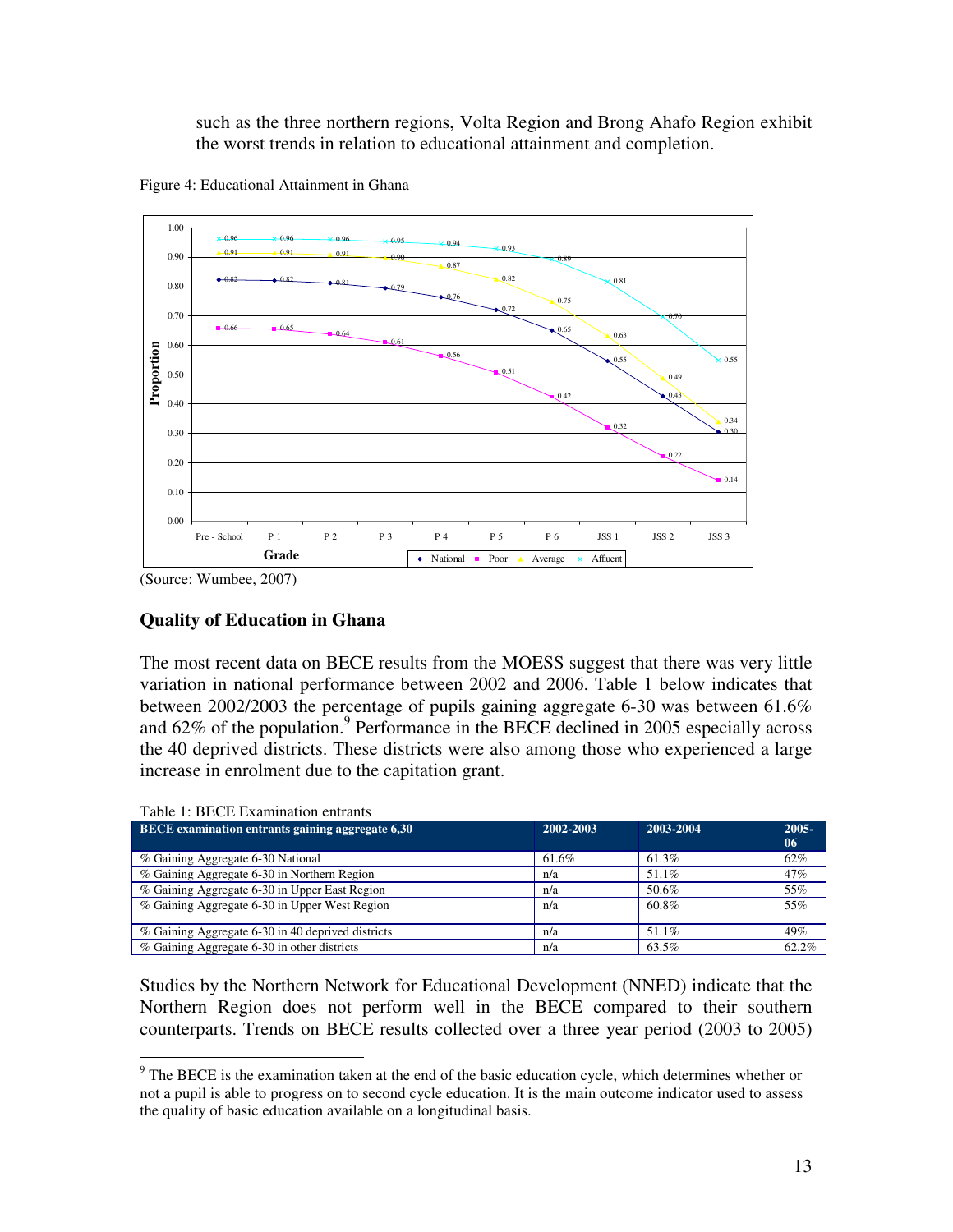indicate that only 51.5% of those who sat for the BECE, qualified for entry into SSS. Unfortunately the trend shows declining numbers of people qualifying for SSS. 2005/06 BECE data on results across some of the northern districts are presented below. It reveals that the predominantly rural northern regions (Savelugu, West Mamprusie and Yendi) perform much below their urban counterparts in the south and north of the country.

Finally, recent research on literacy attainment among Ghanaian children indicates that only 20-25% of the school going age population are able to master basic skills of reading and writing in English by Primary 6. This literacy rate is much worst for the rural poor population of children and better for the urban based children  $(MOESS, 2006)^{10}$ .

## **4.0 Key findings of SfL Programme Level Impact: access, retention and quality**

*"In my district the impact has been tremendous. Most of the graduates have managed to continue their education from P1 to P3 and some have risen up to P6 and JSS. We have recorded a good number of them at the SSS level and some have even managed to attend the University and one is in the nursing training college."(District Director of Education. Northern Region).*

#### *Reaching a Significant Scale*

Probably the most important achievement which is catching the attention of the International Development community is the degree to which School for Life is reaching scale and helping large numbers of out of school children in northern Ghana become literate, remain literate and enter higher levels of formal education.

Over 85,000 children have been enrolled in the School for Life cycle of learning and 55,606 of these children have been integrated in the formal education system. Trends in enrolment, drop out, and graduation reveal encouraging results across the ten active SfL districts in the Northern Region. Data collected during Phase 1 of the IA indicate that, a total of **85,073** children, made up of 49,610 males and 35,463 females, enrolled in the SfL programme (see Table 2) and a total of 79,394 have graduated $^{11}$ .

**Table 2: Number of Classes, Enrolment, Dropout, Graduation and Integration in the 10 districts (July 2006).**

| <b>District</b> | Year   | No of   |        | Initial enrolment |       |       | No of drop out |     |       | Graduation |       | Integration |       |       |
|-----------------|--------|---------|--------|-------------------|-------|-------|----------------|-----|-------|------------|-------|-------------|-------|-------|
|                 |        | classes | Total  | м                 |       | Total | М              |     | Total | м          |       | Total       | М     |       |
| Gushegu         | 1995/6 | 505     | 12.337 | .557              | 4.780 | .103  | 566            | 537 | .192  | 6.941      | 4.251 | 4.342       | 2,890 | .452  |
| Karaga          | -      |         |        |                   |       |       |                |     |       |            |       |             |       |       |
|                 | 2005/6 |         |        |                   |       |       |                |     |       |            |       |             |       |       |
| Yendi           | 1995/6 | 467     | .853   | 6.893             | 4.960 | 670   | 330            | 340 | .183  | 6.563      | 4.620 | 7,834       | 4,674 | 3.160 |
|                 | -      |         |        |                   |       |       |                |     |       |            |       |             |       |       |
|                 | 2005/6 |         |        |                   |       |       |                |     |       |            |       |             |       |       |
| Savelugu        | 1997/8 | 395     | 9.727  | 5,133             | 4.594 | 770   | 340            | 430 | 8.932 | 4,847      | 4.085 | 6.062       | 3.284 | 2.778 |

 $\overline{a}$ <sup>10</sup> National Examination Assessment Data for 2006 is the latest Government data available on literacy and numeracy testing across P3 and P6 cohorts of the school going population.

<sup>&</sup>lt;sup>11</sup> This does not include a total of 35,200 expect to be enrolled under USAID supported program EQUALL.

A total of 15,000 Sflers are expected to graduate from the EQUALL/SFL program by Sept. 2007.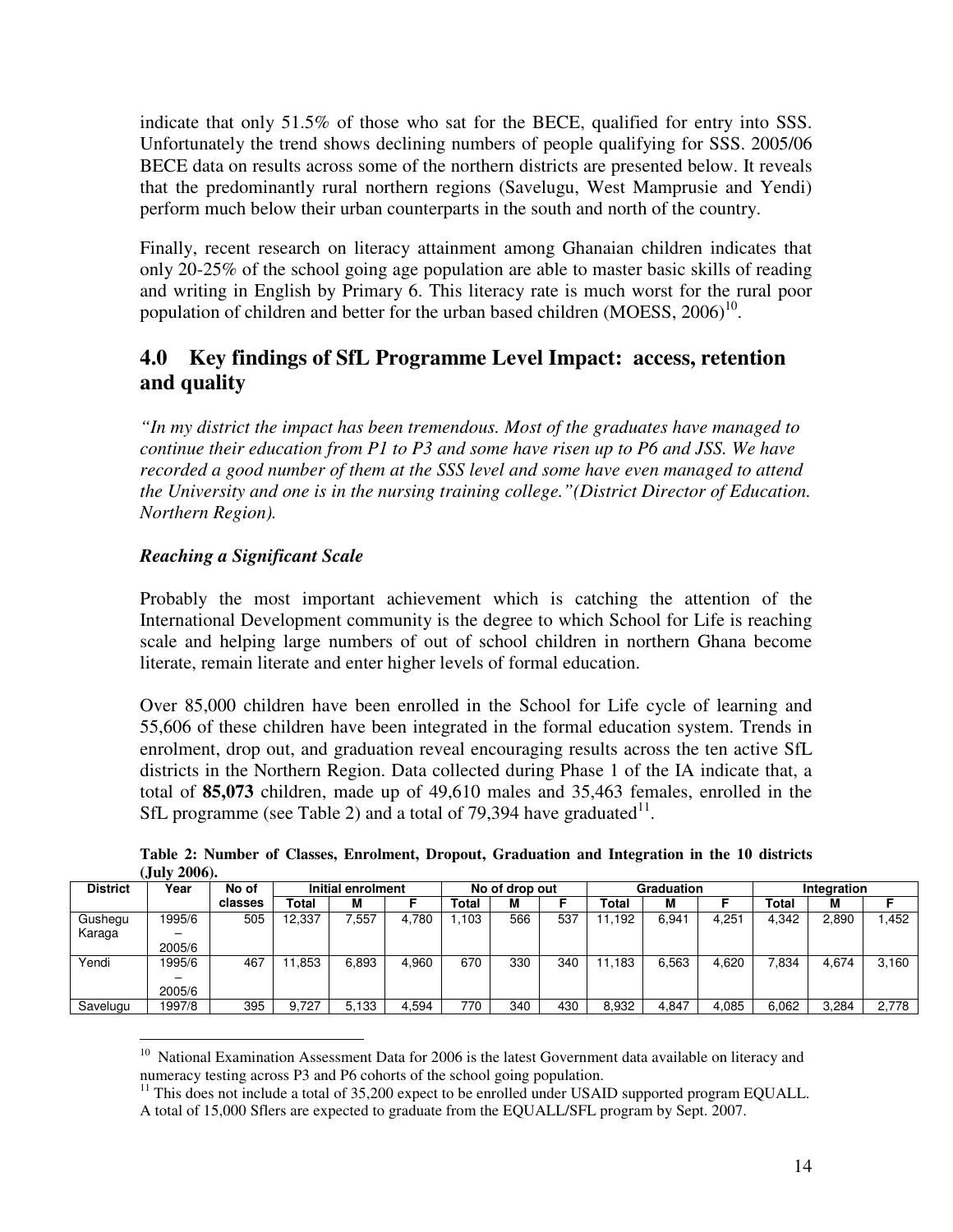| <b>District</b> | Year    | No of   |        | Initial enrolment |        |       | No of drop out |       |        | Graduation |        | Integration |        |        |
|-----------------|---------|---------|--------|-------------------|--------|-------|----------------|-------|--------|------------|--------|-------------|--------|--------|
|                 |         | classes | Total  | м                 | F      | Total | М              | F     | Total  | м          | F      | Total       | M      | F      |
| Nanton          |         |         |        |                   |        |       |                |       |        |            |        |             |        |        |
|                 | 2005/6  |         |        |                   |        |       |                |       |        |            |        |             |        |        |
| Zabzugu         | 1997/8  | 440     | 10,820 | 6,840             | 3,980  | 555   | 268            | 287   | 10,265 | 6,572      | 3,693  | 4,293       | 2,765  | 1,528  |
| Tatale          |         |         |        |                   |        |       |                |       |        |            |        |             |        |        |
|                 | 2005/6  |         |        |                   |        |       |                |       |        |            |        |             |        |        |
| Tamale          | 1997/8  | 395     | 9,847  | 5,415             | 4,432  | 889   | 422            | 467   | 8,958  | 5,029      | 3,929  | 7,632       | 4,366  | 3,266  |
| Rural           |         |         |        |                   |        |       |                |       |        |            |        |             |        |        |
|                 | 2005/6  |         |        |                   |        |       |                |       |        |            |        |             |        |        |
| Nanumba         | 1999/00 | 350     | 8,750  | 5,048             | 3,702  | 124   | 53             | 71    | 8,626  | 4,993      | 3,633  | 5,710       | 3,343  | 2,367  |
|                 |         |         |        |                   |        |       |                |       |        |            |        |             |        |        |
|                 | 2005/6  |         |        |                   |        |       |                |       |        |            |        |             |        |        |
| Saboba          | 1999/00 | 350     | 8,750  | 5,487             | 3,263  | 680   | 347            | 333   | 8,080  | 5,153      | 2,927  | 4,433       | 2,720  | 1,713  |
| Chereponi       |         |         |        |                   |        |       |                |       |        |            |        |             |        |        |
|                 | 2005/6  |         |        |                   |        |       |                |       |        |            |        |             |        |        |
| Tolon           | 1999/00 | 340     | 8,494  | 4,698             | 3,796  | 579   | 227            | 352   | 7,915  | 4,471      | 3,444  | 6,874       | 3,987  | 2,887  |
| Kumbongu        |         |         |        |                   |        |       |                |       |        |            |        |             |        |        |
|                 | 2005/6  |         |        |                   |        |       |                |       |        |            |        |             |        |        |
| East            | 2004/5  | 80      | 1,999  | 1,113             | 886    | 155   | 84             | 71    | 1,844  | 1,020      | 824    | 1,519       | 828    | 691    |
| Gonja           |         |         |        |                   |        |       |                |       |        |            |        |             |        |        |
|                 | 2005/6  |         |        |                   |        |       |                |       |        |            |        |             |        |        |
| West            | 2004/5  | 100     | 2,496  | 1,426             | 1,070  | 97    | 43             | 54    | 2,399  | 1,383      | 1,016  | 2,351       | 1,350  | 1,001  |
| Mamprusi        |         |         |        |                   |        |       |                |       |        |            |        |             |        |        |
|                 | 2005/6  |         |        |                   |        |       |                |       |        |            |        |             |        |        |
| <b>Total</b>    | 1995/6  | 3,422   | 85,073 | 49,610            | 35,463 | 5,622 | 2,680          | 2,942 | 79,394 | 46,972     | 32,422 | 51,050      | 30,207 | 20,843 |
|                 |         |         |        |                   |        |       |                |       |        |            |        |             |        |        |
|                 | 2005/6  |         |        |                   |        |       |                |       |        |            |        |             |        |        |

The SfL drop out data also reveals a relatively low drop out rate with only  $5,622$  (6.61%) of the 85,037 SfL entrants having dropped out. Total drop out also varies across the districts and by gender. There is a slightly higher proportion of girls dropping out with of 2,680 males (3.15%) and 2,942 females (3.46%) having dropped out over the last 10 years although the difference does not appear significant.

#### *Scale of Enrolment, Completion, and Integration into the formal system*

*"SfL has made a large impact on improving access in the Sawla-Tuna Kalba District. In the Vagla communities for instance, 325 learners have enrolled and about 90% of them have passed out and are being mainstreamed into the normal school system. In the Brifo communities about 300 have been enrolled in school. These children would otherwise would not been enrolled. (District Director of Education, Sawla Tuna Kalba.)<sup>12</sup>*

A total of 55,606 (65.36 %) SfLers made up of 32,520 males and 23,086 females were integrated into the formal school system over the last 10 years between 1995/96 to 2005/06. This represents 69.9% of the total that graduated from the SfL programme and represents a significant achievement given the fact that the first phase of SfL was not particularly focused on ensuring integration. Levels of integration have consistently increased over the last 12 years despite the endemic barriers to access which include the high poverty incidence and negative socio-cultural attitudes which often prevent girls from attainment in the system (i.e. early marriage, child fosterage to "aunties", and betrothal practices)(see Annex 3 for more details).

 $\overline{a}$  $12$  Vagla and Brifo communities are minority ethnic groups in the Bole and Sawla Tuna Districts of Northern Region.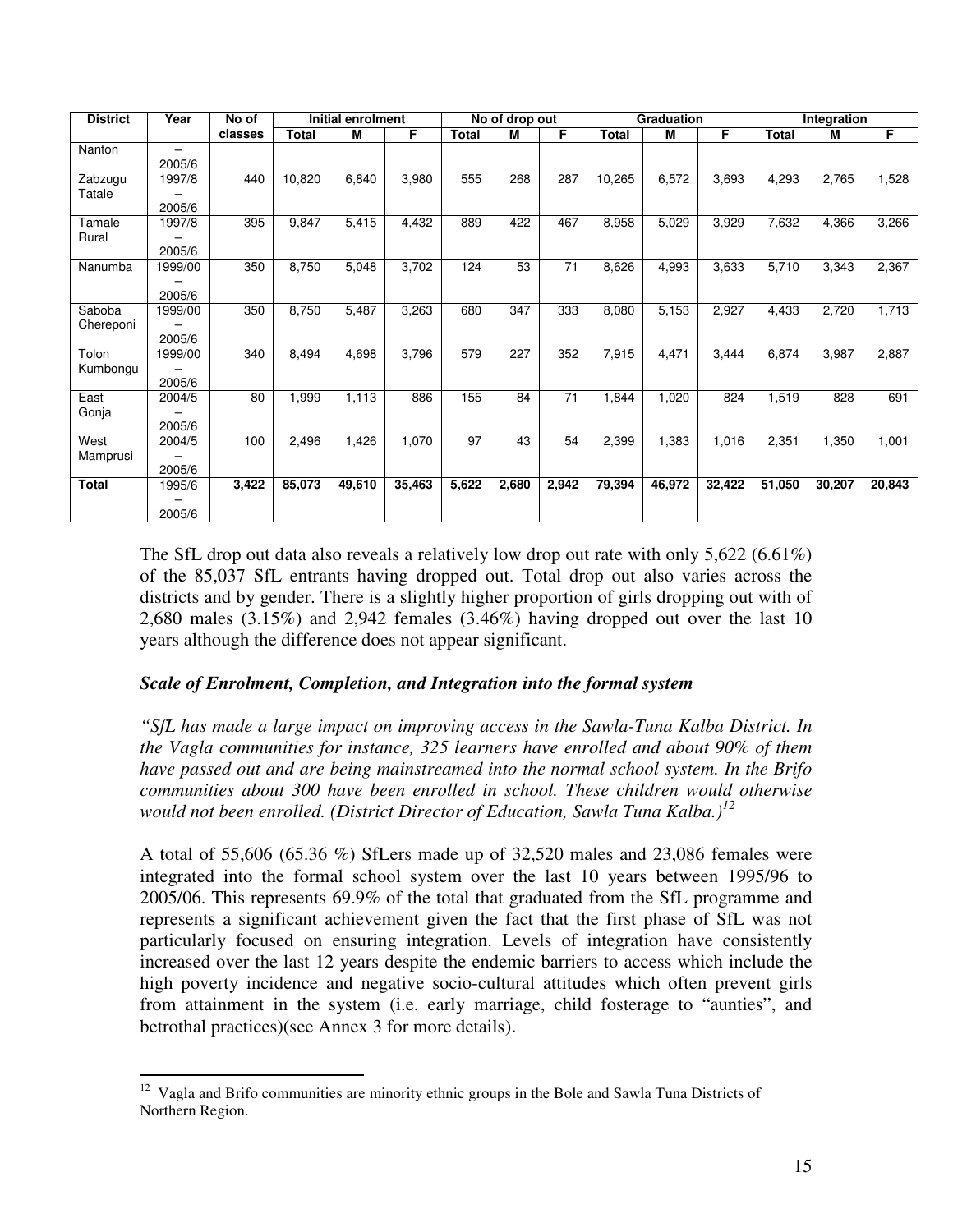

**Figure 5: Total Enrolment, Dropouts, Graduation and Integration of SfL Learners (1995/96 – 2005/06)**

SfL is showing remarkable achievement in the areas of assisting the formal system reduce drop out and improve retention of children particularly among girls. Interviews with head teachers across the nine selected community/schools indicate that ex SfL children are less likely to drop out of school due to their determination and interest in achieving higher levels of education once they are placed in the school system. Results from the SfL literacy test also indicate that ex SfL performance in literacy (at P6 level) is commensurate to their non SfL counterparts who have had five to six years of formal schooling.

#### *Retention rates in the Formal System of Education*

Another key indicator of SfL impact is in the area of integration within the formal education system. On average, retention rates of integrated SfLers in the formal system between 2002 and 2005, was 92.7% (see Annex 4 for full data set)**.** Retention rates for boys and girls were 94.8% and 97.1% respectively. The rate declined in P6 to 93.2% with boys having 90.4% and girls 100%. Retention rates for SfL girls in P4 and P5 was higher than that of boys. This may be attributed to higher demands for boys' labour on the farms particularly as they reach higher ages (Casely-Hayford, 2000).

In terms of completion, the initial intake in 2002 of 220 SfL pupils (115 boys and 105 girls) in P3 across the four districts, declined slightly in 2005 when they reached P6 (196). There were a total of 196 pupils (103 boys and 93 girls) who were able to complete the full cycle of primary education. The overall completion rate of this cohort of SfL integrants was 89.1% which is very good when compared to the national completion rates for Northern Ghana which recorded 89.6% for boys and 88.16% for girls.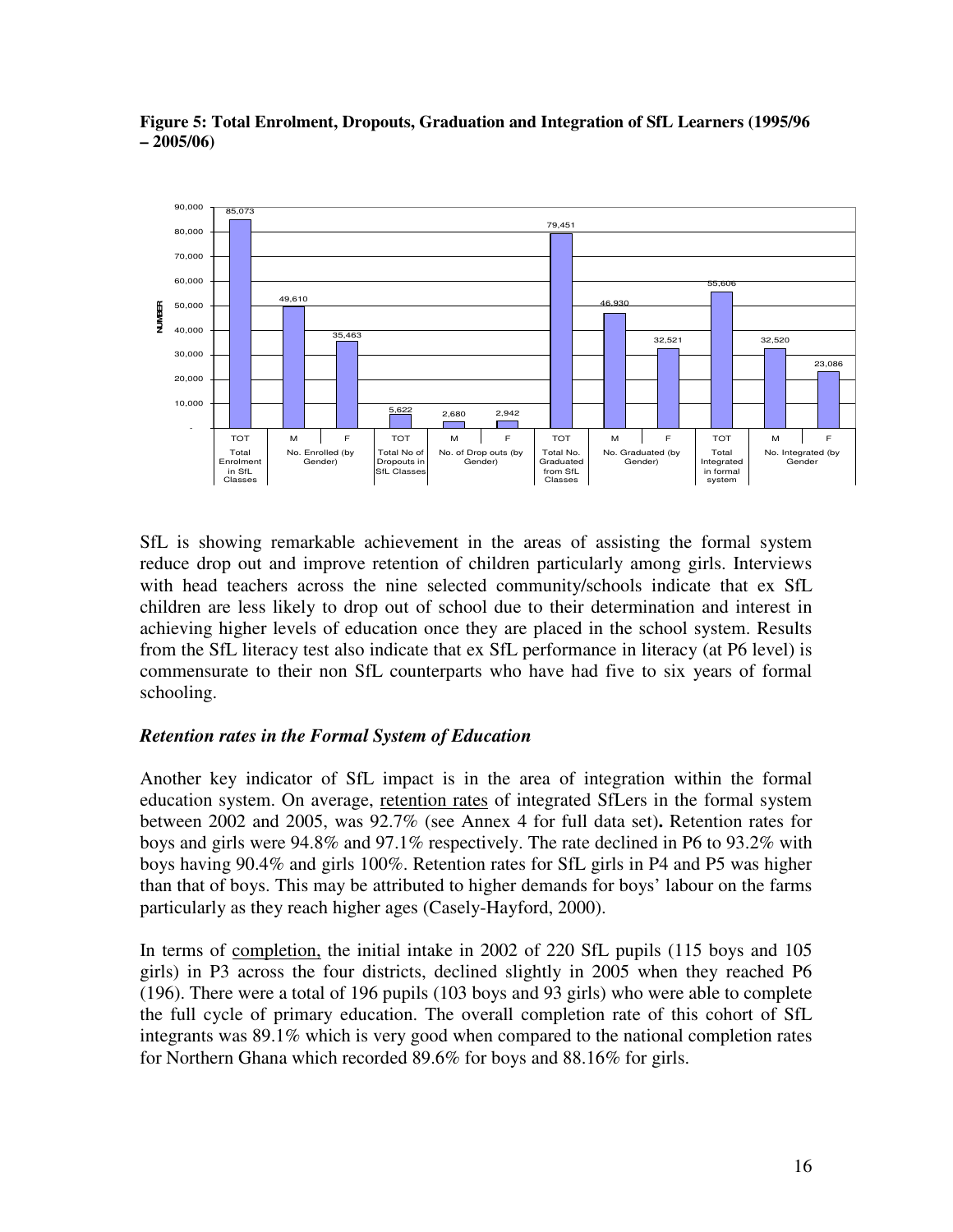Comparatively, retention rates for non SfLers were slightly higher than those of SfLers although the quantitative data did not conform to what was found during qualitative field work. The quantitative data revealed that the average rate of retention was 99.0% over the four year period from P3 to P6 for non Sflers compared to 92.7% for SfLers, although this may be due to the smaller number of SfLers within the formal system.

#### **Promotion rates among SfLers integrated into the formal system**

The SfL graduates are mostly admitted to P3 being the final grade of lower primary after a Placement Assessment Test by the GES officers at the district level. Some SfLers are placed in P4 and P5. In all the sampled IA study districts, the promotion rates of the SfLers were very high, ranging between 97.7% (2003) and 92.9% (2005). A total of 220 pupils were integrated in the formal school system in 2002 across the four IA study districts. Overall promotion rates that year were 97.7% with boys recording 96.5% and girls recording 99.1%. The rate of progression from P4 to P5 in 2004 was 98.1% with boys attaining 95.8% and girls attaining 100%. The total percentage promoted to P6 in 2005 was 92.9% with boys recording 97.2% and girls  $88.6\%$ <sup>13</sup>. The rate of progression tilts slightly in favour of boys with a gender parity index of 0.954 from P3 to P6 level, but overall, girls were progressing at a higher rate from P3 to P5. Studies in northern Ghana suggest that the more girls move in the primary school system, particularly from P5 and P6 onwards, there is less likelihood that they will continue school due to the sociocultural practices mentioned above (Casely-Hayford with Wilson, 2001).

#### *Girls Education*

The high retention rates and significant impact on the lives of girls has been a major finding from both phases of the IA research. The findings suggest that a high proportion of girls are entering the formal education system as a result of SfL (32,521 girls graduated from the SfL programme out of which 23,086 girls were integrated into the formal education system). Given the numbers of out of school children over the last five years this is a significant programme contribution to increasing the NER and GER in the Northern Region. Overall the integration rates among girls are encouraging due to the high level of socio-cultural stigma against girls' education in northern Ghana. Studies over the last 20 years suggest that families in the Northern Region have a peculiar problem in supporting girls' access to formal education due to the perceptions of parents and the importance placed on investing in the boy child (Sutherland Addy, 2002; Casely-Hayford, 2000). Results from the IA tracer study indicate that SfL has made a major impact in helping parents rethink the value of girls' education and contribute to the improvement of their status as a valuable human resource for their family and the community.

#### **Quality**

 $\overline{a}$ 

Reports from the Ministry of Education and interviews with SfL target communities attest to the high quality of the SfL programme. Interviews with District Directors of

 $1388.6\%$  of girls were able to get to the final year. This is due to drop out or repetition.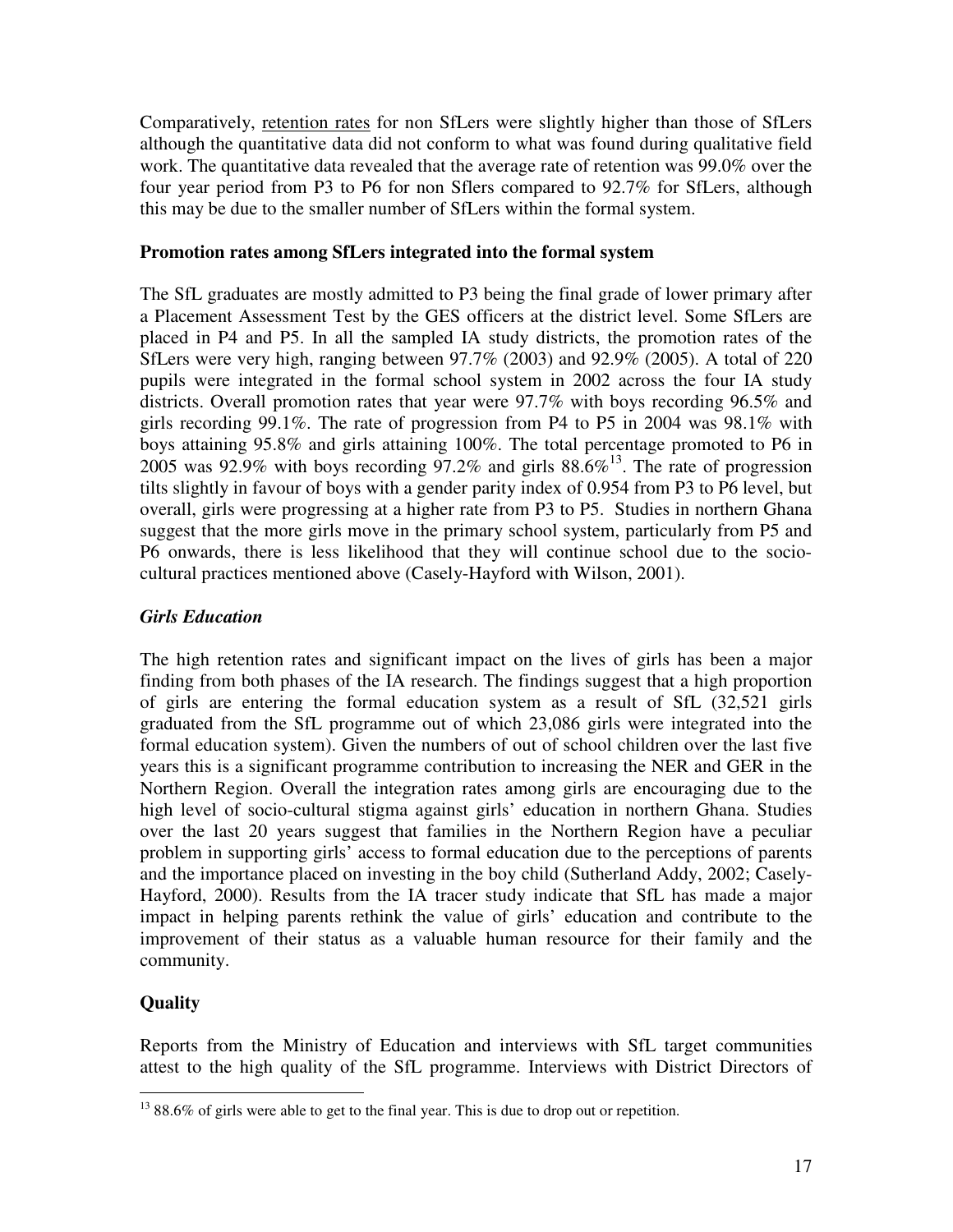Education across four districts involved in the IA study confirm that one of the reasons for programme success is its high quality. District and Regional Directors of education identified the keys to SfL success as the following:

- Medium of instruction: mother tongue (L1);
- Simple and effective methodology: "this can be attitude to the use of syllabic and phonic methods in the teaching of literacy" (District Director of Education, Gushiegu Karaga, Northern Region Ghana)…." ;
- One to one book ratio;
- Ability of children to take the books home;
- Small class sizes (25 maximum);
- High degree of monitoring, on site supervision and training provided by the programme; and
- Flexible school hours adjusted to the needs of the community.

District Directors across three districts interviewed during the replication workshop gave the programme the highest rating of 5 out of 5 since: "the understanding levels of the SfL learners is high and they are able to cope with their classmates in the P1-P3 levels due to the special methodologies used in lesson delivery…(District Director of Education Gusheigu, Northern Region)." The IA tracer field work confirmed that parents perceive SfL gives higher quality delivery of education compared to the formal education system. Focal group discussions with a cross section of SfL and non SfL parents revealed their belief that Sflers are better able to read and write in comparison to their siblings who attend formal school. Parents spoke of how they use their SfL children to read simple instructions, letters and other material as their other children attending the formal school were still struggling to write their names. Evidence from three IA focal districts confirms that some parents are withdrawing their children from the formal system to join SfL classes due to the assurance that SfL children will attain basic reading and writing skills. Interviews with several SfLers at the SSS and JSS level in Savelugu, Gusheigu and Yendi confirm that children were taken out of the formal system to attend SfL classes in order ensure that a basic level of literacy was attained before they were taken back to the formal system. This phenomena appears more visible over recent years as parents are becoming increasingly aware of the impact that the SfL programme is having in relation to child literacy attainment at the same time the formal system is diminishing in quality.

Stakeholder groups interviewed at the community levels as well as the GES and District Assemblies across the three study districts shared perspectives on the key contributions of SfL to the formal education system in the district and region. District officials outlined several contributions SfL has made over the last 12 years, including: the provision of infrastructure, furniture, teaching and learning materials to schools, and training of teachers at the primary level in the local language teaching methodology. Other contributions cited included facilitating access to formal education, enhancing enrolment and retention in schools and facilitating girl-child education. Nanumba District was also keeping records of the achievements of Sflers by tracking them through the system and recognized that several SfLers were attaining higher levels of education (SSS and Tertiary).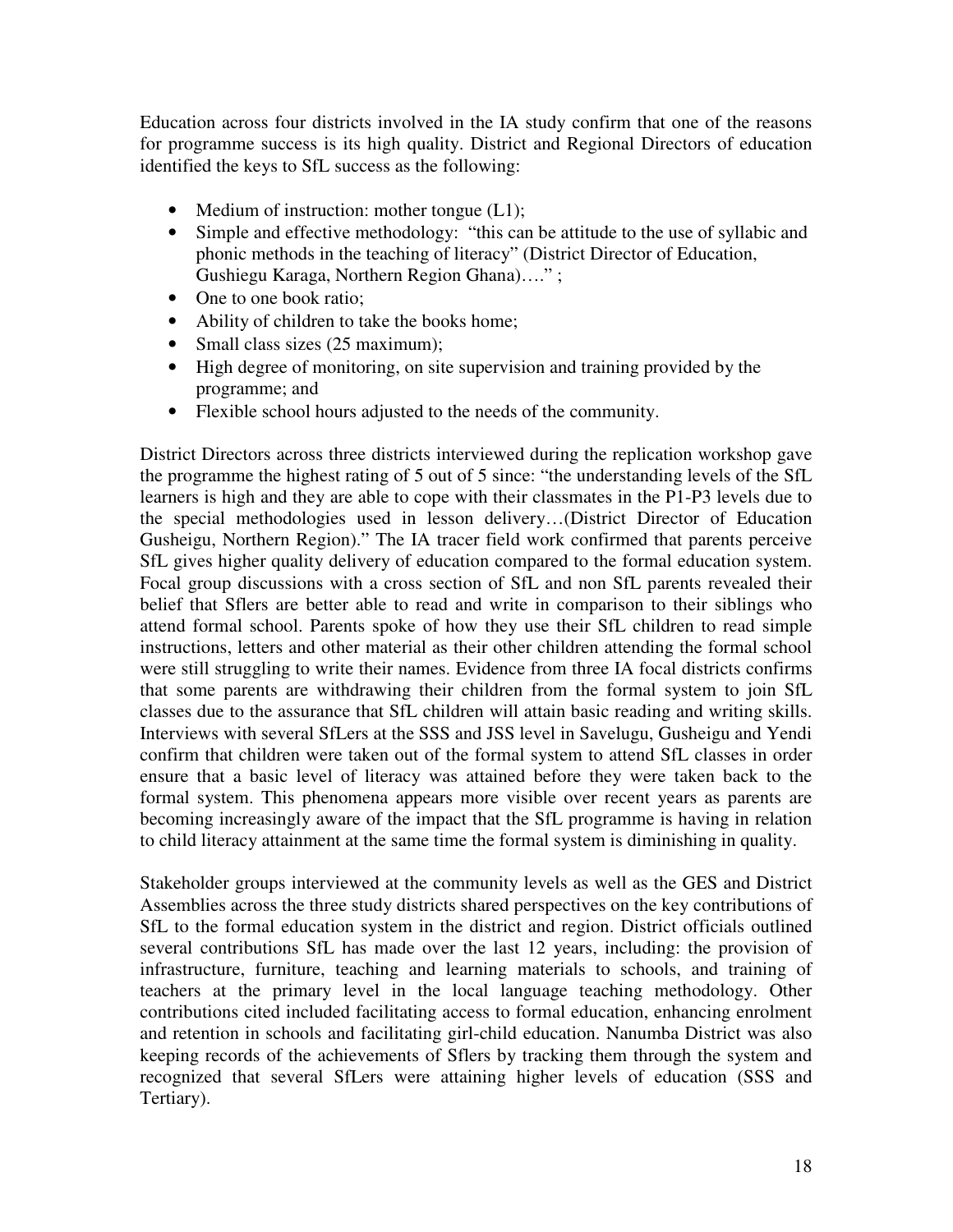#### *Infrastructure, Furniture, Teaching and Learning materials provision*

Infrastructure and furniture provided by SfL between 1995 and 2006 amounted to  $\varphi$ 4,049,503,791 (US\$ 674,917)<sup>14</sup>. Of this amount,  $\varphi$ 288,700,000 went into the construction of 25 teachers' quarters,  $\dot{\varphi}$ 3,363,707,791 for the construction of 108 pavilions and ¢397,096,000 for the supply of 408 sets of furniture (see Annex 7 for details). This has improved the infrastructure and furniture situation in most communities and provided the much needed classroom and teacher accommodation to cope with the increasing number of children enrolled at the primary level. It has also helped to ease the acute teacher accommodation problems in some communities in the districts. Other logistical support supplied by SfL included motor bicycles supplied to SfL Desk Officers in the Gushegu/Karaga and Yendi Districts for their monitoring and supervision activities.

SfL has also made a significant contribution to the formal education system by providing training since 2002. A total of 90 primers per school have been supplied to 431 primary schools in the 10 participating districts between 2002 and 2006. This has helped to improve the core text book ratio and lack of books in the formal system and has enhanced the teaching of local language in the schools. Table 3 reveals that 660 teachers have received in-service training in the SfL methodology and are applying this approach in their classrooms.

| Year | <b>Name of district</b> | <b>Number</b><br><b>of</b><br><b>teachers</b><br>trained | Number of schools<br>involved in training<br>programme. | Approx number of books<br>provided per school |  |  |
|------|-------------------------|----------------------------------------------------------|---------------------------------------------------------|-----------------------------------------------|--|--|
| 2002 | Yendi                   | 60                                                       | 40                                                      | 120                                           |  |  |
|      | Gushegu/Karaga          | 60                                                       | 40                                                      | 120                                           |  |  |
| 2004 | Tolon/Bumbunbu          | 50                                                       | 40                                                      | 120                                           |  |  |
|      | Savelugu Nanton         | 50                                                       | 35                                                      | 120                                           |  |  |
|      | Nanumba                 | 50                                                       | 30                                                      | 120                                           |  |  |
|      | Zabzugu/Tatale          | 50                                                       | 30                                                      | 120                                           |  |  |
| 2005 | Sabboba/Chereponi       | 50                                                       | 46                                                      | 120                                           |  |  |
|      | <b>Tamale Rural</b>     | 50                                                       | 50                                                      | 120                                           |  |  |
| 2006 | Yendi                   | 60                                                       | 30                                                      | 150                                           |  |  |
|      | East Gonja              | 60                                                       | 30                                                      | 150                                           |  |  |
|      | Gushegu                 | 60                                                       | 30                                                      | 150                                           |  |  |
|      | West Mamprusi           | 60                                                       | 30                                                      | 150                                           |  |  |
|      | <b>Total</b>            | 660                                                      | 431                                                     | 1,560                                         |  |  |

#### **Table 3: Number of Teachers Trained under SfL**

 $\overline{a}$ 

<sup>&</sup>lt;sup>14</sup> We have used 6,000 cedis as an approximate US dollar figure for the last 12 years (averaged).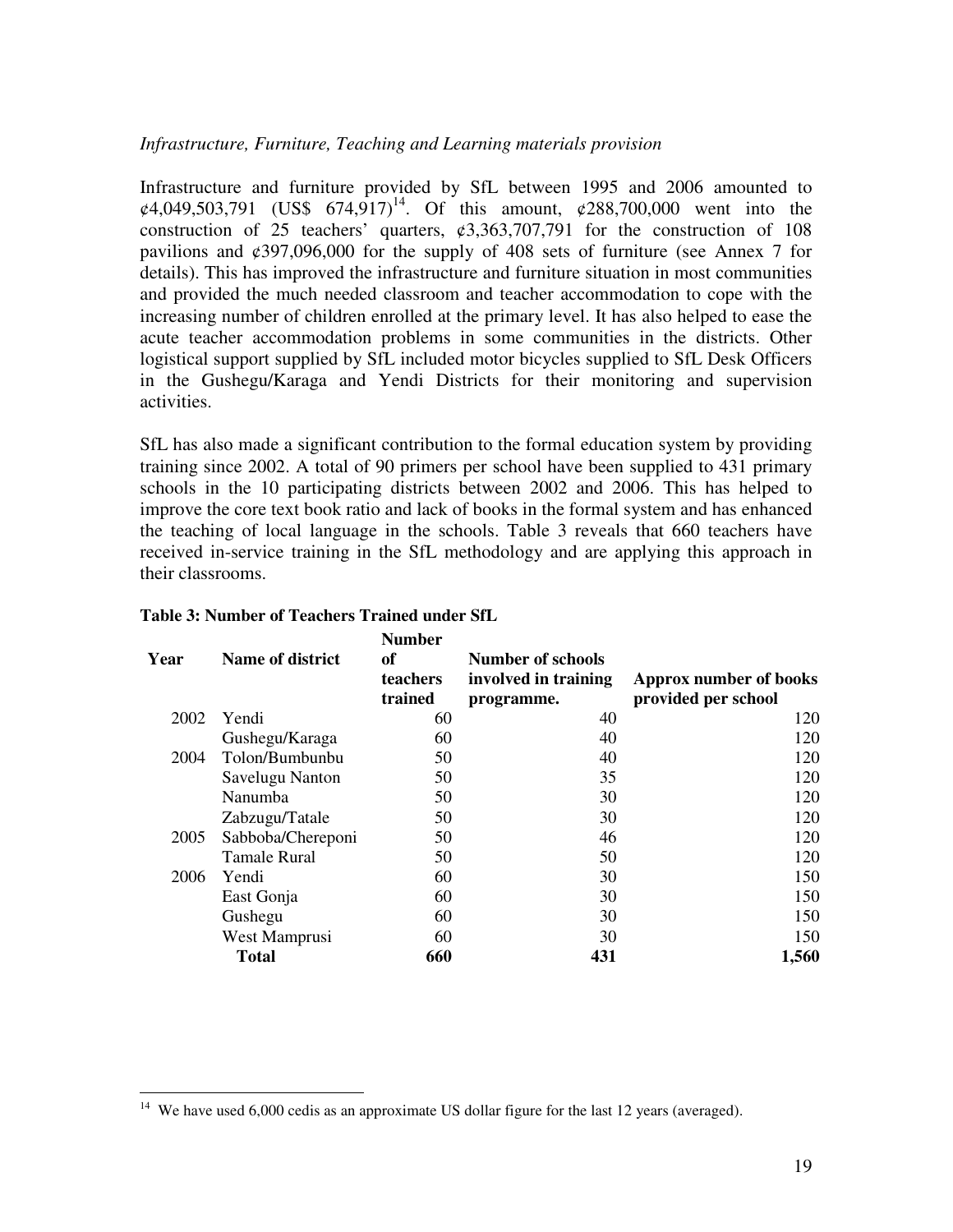#### **Literacy attainment among of SfLers and their Non SfL counterparts**

Random tests in the local language conducted among learners in selected communities in the 10 participating districts in 2005/06 showed that out of 399 learners tested in the exercise, 169 learners (42.4%) scored between 70% and 100%. Of the remainder, 112  $(28.1\%)$  scored between 50% and 69%, while 118 (29.6%) scored between 0% and 49%. This performance demonstrates the abilities of SfL learners to read and write in the local language and translates into the high level of performance SfL learners in the other subject areas such as English, Mathematics and the Local Languages, when integrated into the formal school system.

A literacy test was conducted by the IA team at the primary 6 and JSS3 level for SfL and non SfL learners to test their English reading fluency. The results revealed that on the average, the SfLers at the primary level performed the same as their non SfLer counterparts across the three districts and communities in which the tests were conducted. At the JSS level, ex SfLers competed favourably with their non SfL counterparts. A closer survey of the mean performance gives the indication that the reading skills of the SfL graduates are the same as their non SfL counterparts. Subjecting the data to the t-Test at all levels of desegregation reveals that there is no significant difference between the reading fluency of SfL graduates and non SfL gradates (see Annex  $11$ )<sup>15</sup>. The literacy testing results of SfLers and non SfLers reveals that despite the fact that non SfLers have had at least three to four more years of formal schooling (P1 to P4) this has not made a significant difference to literacy attainment when compared to the literacy levels reached of ex SfLers.

#### *Assessment of SfL graduates in primary 4-6*

Another exercise to assess the overall literacy achievement among SfLers integrated in the formal system included an assessment of the school results of ex SfLers at the Primary 4-6 level who were in the second term of the 2005/06 year in English, Maths and Ghanaian Language across five selected schools in each district. The exercise revealed that the SfL graduates competed favourably with their counterparts (non SfL in the same class). It was noted that the proportion of SfL learners scoring above class average in all the three subject areas ranged between 43% and 100% and for the non SfL learners it ranged between 20% and 67%. Overall, the performance of the SfL graduates was higher than the non SfLs in all the 3 subject areas across the sampled schools. Across different class levels and schools from P4 to P6 (rural and town) SfL graduates on the average outperformed the non SfLs in all the 3 subjects. The performance however varied from school to school.

These findings are corroborated by head teachers, teachers and non SfLers who were interviewed across the three field work districts and were in the same classes as the ex SfLers. They reported that SfLers were performing much better than their non SFL counterparts in the classroom and on examinations. Termly reports and examinations suggested that the Sflers were stronger in subjects such as Ghanaian Language which helped them to learn to read in the English Language and improve their performance in

 $\overline{a}$ 

 $15$  The IA team is in the process of revisiting the data from this test.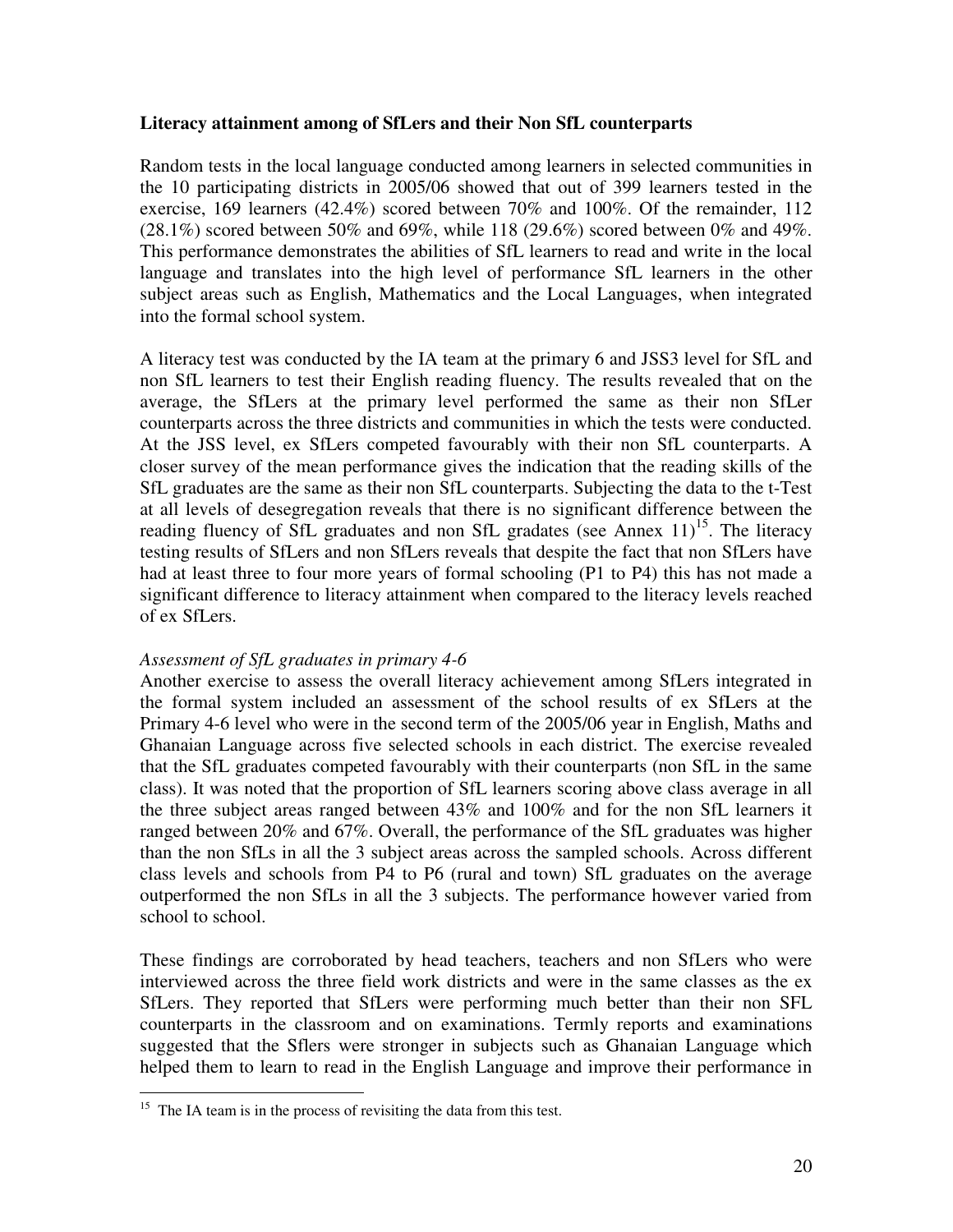other subject areas. Focal group discussions with non SfLers confirmed that they noticed a significant difference in the skills and aptitudes of the SfLers particularly in reading and writing; many non SfLers expressed regret at not joining the SfL programme when it was offered in their community as they since realized that it would have helped them to read and write in both the Dagbani and English Language.

Interviews with SfLers and teachers in the Senior Secondary Schools in the three IA study districts (Gushegu/Karaga, Yendi and Nanumba Districts) indicate the high performance levels of the SfLers. It was noted that for three consecutive years (2004 – 2006) the SfLers had the best aggregates in the Gushegu/Karaga Districts. In 2004, the best aggregate in the district was 16; in 2005 it was 13; and in 2006 it was aggregate 20. All of these were obtained by Sflers. In the Nanumba district an ex SfLer topped the 2006 BECE results with aggregate 14.

## **5.0 Key findings from the Tracer Study: Impacts at the Individual, Family and Community Level.**

#### **5.1 Impact at the Individual level: Knowledge and Skills**

Development projects around the world often attain short term and medium term developmental results. This impact study revealed that the SfL programme was touching the roots of the problems of endemic poverty and helping address longer term challenges associated with poverty and illiteracy particularly among the youth. The SfL programme was of high quality, systematic in nature and contained the key elements to ensuring literacy attainment within the focus population. This had far reaching results in relation to the attitudinal and behaviour shifts needed to address the core problems of educational access, retention and poverty reduction in northern Ghana. Findings from the IA suggest that ex Sflers were not only breaking through to mother tongue literacy but were also sharing the knowledge, skills and lessons learned from books and instruction with their friends at school and family members. Findings across the three focal IA districts from 77 in-depth interviews with over 26 non SfLers and their families revealed that SfL classes made an impact on changing the behaviour of the individual SfLer in relation to his/ her:

- Treatment and care of the environment;
- Personal hygiene and sanitation practice;
- Knowledge of family planning and need for small family size to reduce poverty; and
- Improved farming and animal rearing practices.

Much of the knowledge and skills acquired by the SfLers was shared with their families and friends when they entered the formal education system. In-depth interviews with ex Sflers revealed that the lessons learned in the SfL programme after three, six and nine years of completion had a tremendous impact on the behaviour of the Sfler in his/her relation to the environment, his family and future aspirations in life. Ex SfLers interviewed at the Primary, Junior Secondary and SSS level consistently revealed that they had a high level of determination, humility and respect for their parents. It was recognized that SfL had "given them a chance in life" to succeed. Most spoke of how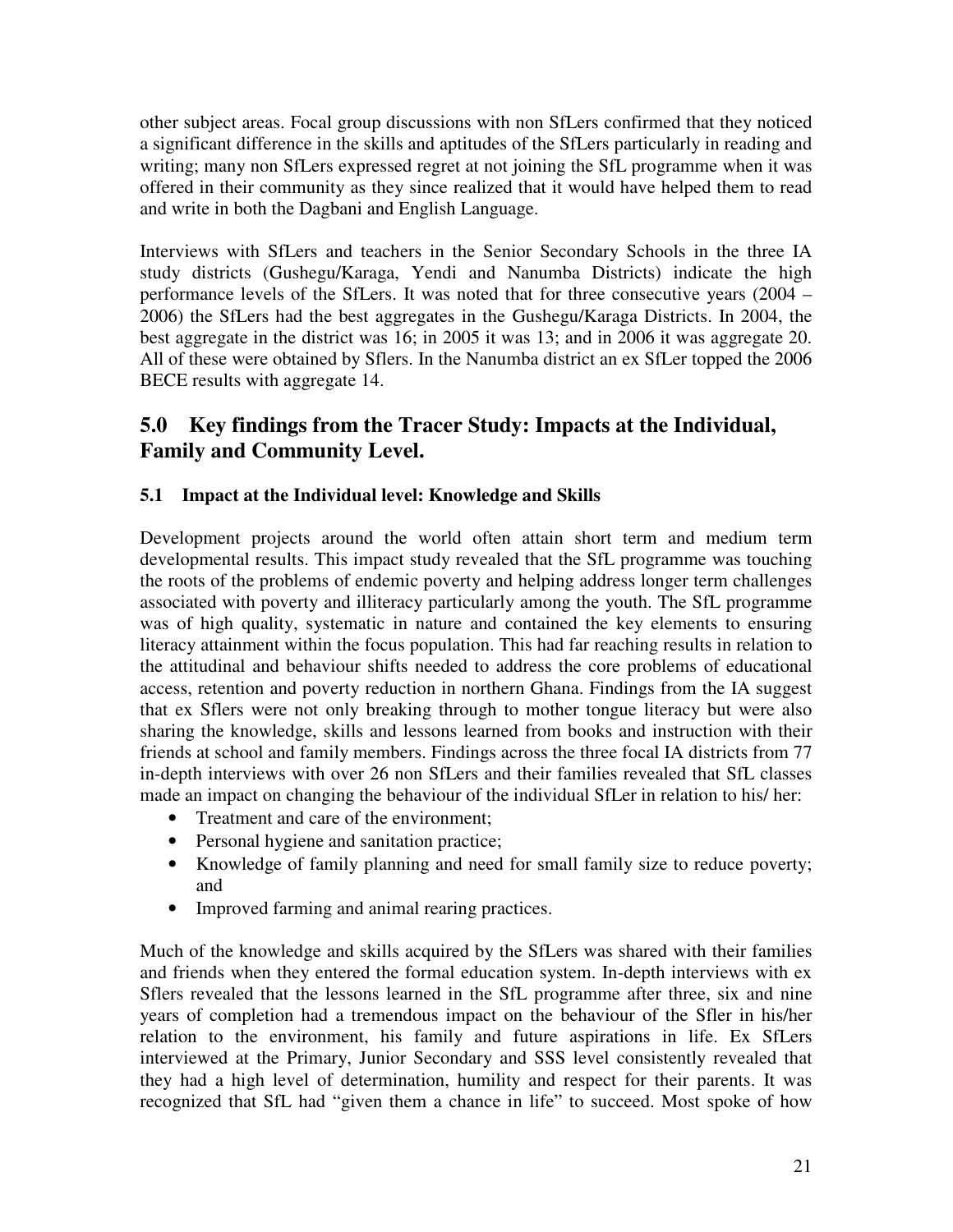they would never have entered the formal system nor attained a higher level of education if it was not for SfL.

#### **Values, attitudes and behaviours**

The IA revealed that SfL had a lasting impact on ex SfLers' values, attitudes and behaviours in relation to their culture and the society around them. In-depth interviews with Sflers, their non SfLer friends and family revealed that SfLers had acquired a deeper appreciation of their culture and service to the community through the SfL program. Most spoke of their commitment to assisting their families and communities in future through the professions and future direction they intended to pursue. In-depth interviews with ex Sflers at JSS and SSS levels indicated that they were aware of the negative cultural and farming practices which were impeding growth in their community (e.g. early marriage, child fostering, and betrothal; bush burning etc). They were also determined to reduce their own family sizes, recognized the importance of girls' education and the protection of their environment. Interviews revealed that even several years after intervention, ex Sflers spoke vividly of the impact the programme had made on their lives and the fact they would not have attained their current education level if it were not for SfL giving them the chance in life.

Interviews with non SfLers counterparts and teachers also showed that SfLers were considered to be more respectful, determined, attentive and confident in class. They were willing to assist others who were not as conversant with the Dagbani language and often acted as teacher assistants. Teachers across the nine IA community/school areas spoke of how the SfLers were often selected to be the School and Class prefects due to their good character and values. Life stories of the ex SfLers revealed that most ex SfLers were the only ones left in the family to help on the farm and were not likely to be sent to school if they had not shown an ability to read and write after the SfL program.

#### **Breaking through to literacy**

Interviews with the 54 ex SfLers who were integrated in the formal school system across 9 communities revealed the ways SfL had assisted them "break through to literacy" and how they had translated these skills into learning to read English. The key findings suggest that:

- Encouragement, patience and commitment exhibited by SfL facilitators in using the methodology was the key to helping "out of school" children break through to literacy.
- Children interviewed were well aware of the methodological reasons they had succeeded in learning to read and write. They attributed these to the usage of the mother tongue, syllabic and phonic approaches used by SfL; and getting a book to take home and read. Most spoke of how they had used these same methods to learn to read the English Language.
- The main differences cited by SfLers between the SfL programme and the formal school system were: the availability of free books; ability to take the books home to read; uniform requirements; timing of the class; and medium of instruction.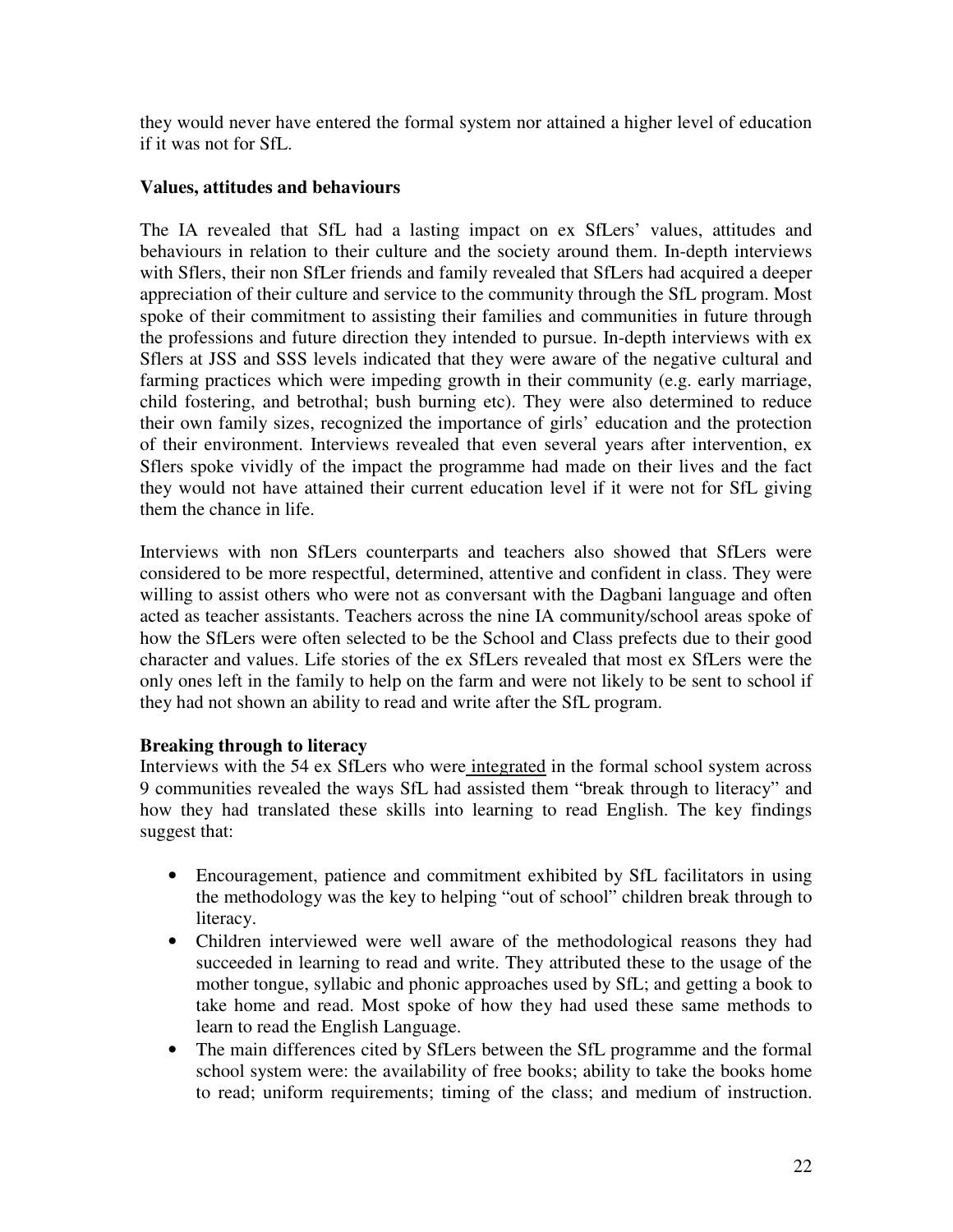Several spoke of the usage of the syllabic drill which was not a method used in the formal system.

• The cultural relevancy and inner meaning of the curriculum touched the hearts of the SfLers and had a profound impact on helping learners build their confidence in learning to read at an older age.

One of the most important findings from the IA research was that the children felt deeply connected to the SfL curriculum and SfL programme as a whole. After having completed SfL over seven to ten years ago ex SfLers were still able to identify one or two stories which had an impact on their ability to read. Ex learners spoke of their connection to themes in the curriculum which had meaning in their everyday lives such as "the cow (Nahu) or M Paga Amina (story on family planning)." The SfL approach had a transformative impact on the learners by building their self esteem, self identity and literacy skills through meaningful curriculum.

Another key finding was in relation to the hope and aspirations of the children who had entered SfL. In-depth interviews with ex SfLers evidenced how their confidence had increased which in turn had helped them improve their performance in the SfL class and understanding how to read first in local language and then in English once they entered the formal system. The same fundamental approaches to reading in their mother tongue (phonic and syllabic) were used by ex SfLers to read in the English language. The ex Sflers at all levels in the system spoke of how the phonetic awareness and syllabic approaches used in the SfL lessons had helped them to sound out letters and words… "this helped us to read in the English language ourselves…". The emerging confidence of SfLers was a great factor in helping retain them within the formal education system since many had to overcome numerous obstacles to remain in school (e.g. lack of finances, lack of parental support, pressure to work on the family farm, and pressure to carry out their family responsibilities at the home).

Differences between SfLers and non Sflers were many. Interviews with non SfLers who were participating in the same class in the formal system with the ex Sflers, spoke of the studious and serious nature of the SfLers to learn even when teachers were not around; they also spoke of how the ex Sflers were more disciplined, confident and well behaved. The table below presents some of the highlights from ex SfLers life stories and the impact the programme had on their lives.

One of the most important impacts revealed through the IA research was the renewed hope which the SfL programme brings to children who "would not have otherwise been enrolled in school." Findings from the IA suggest that the children enrolled in the SfL programme were from the "reserve" grouping in the family who were earmarked to assist on the family farm, help an invalid grandmother or be traded off to an "Auntie" to train and prepare for marriage. This is the grouping of children who are often termed "hard to reach" since they are hidden from school authorities as they were needed at the home and on the farm (Casely-Hayford, 2000). The IA study suggests that the effectiveness of the SfL programme in gives parents, as well as the children themselves, hope that they can be a "somebody."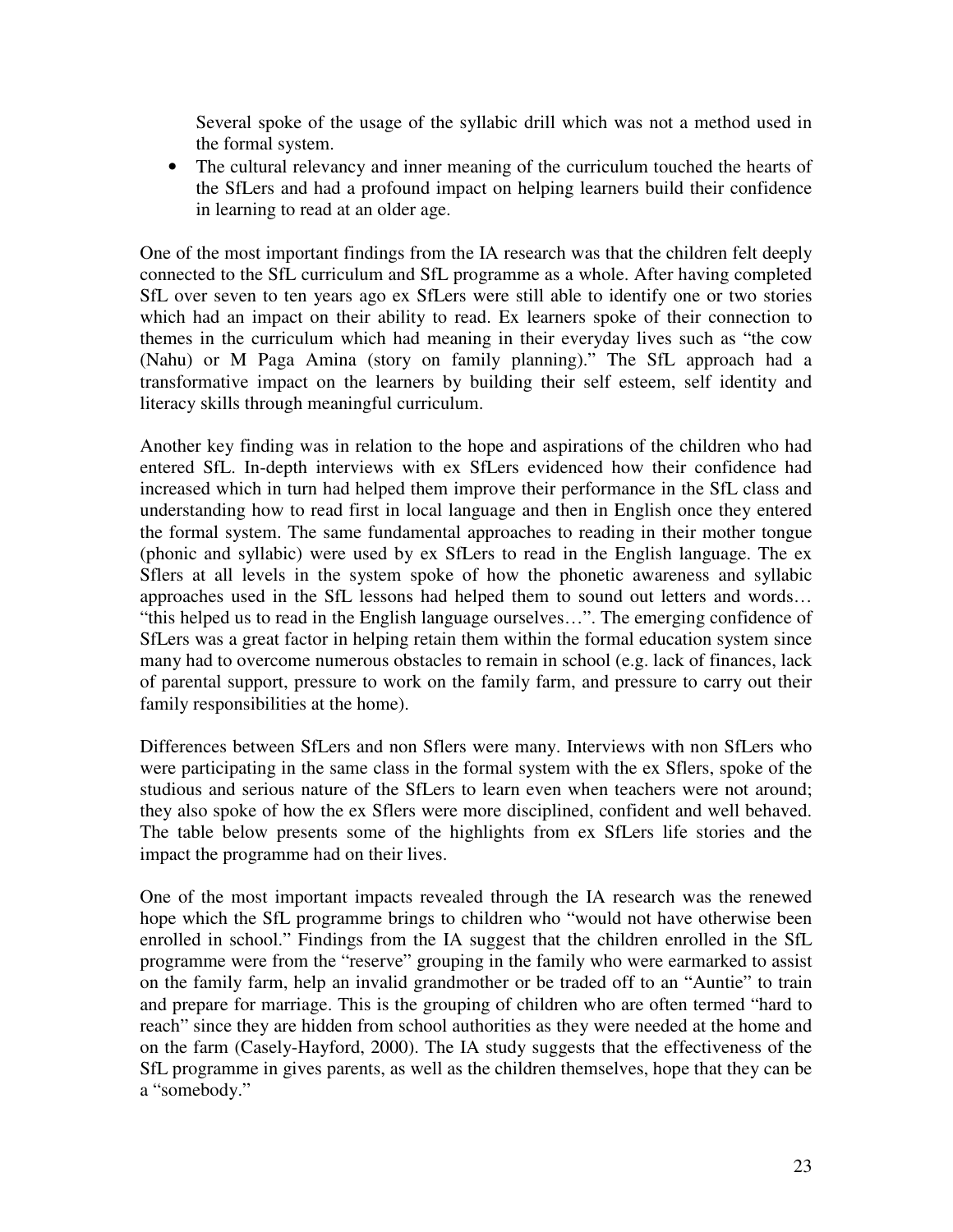| <b>Ex School for Lifer</b>                                                                                                                    | <b>Before</b>                                                                                                                                                                                                                                                                                                                                                                                       | <b>After</b>                                                                                                                                                                                                                                                                                                                                                       |
|-----------------------------------------------------------------------------------------------------------------------------------------------|-----------------------------------------------------------------------------------------------------------------------------------------------------------------------------------------------------------------------------------------------------------------------------------------------------------------------------------------------------------------------------------------------------|--------------------------------------------------------------------------------------------------------------------------------------------------------------------------------------------------------------------------------------------------------------------------------------------------------------------------------------------------------------------|
| <b>Primary Level Interviews</b>                                                                                                               |                                                                                                                                                                                                                                                                                                                                                                                                     |                                                                                                                                                                                                                                                                                                                                                                    |
| Fulera Kofi Nawuhugu<br>Primary 5, Gushegu district.<br>Completed SfL in 2002<br>(Girl)                                                       | "I was given to my sister to take care of her children.<br>There was no formal school in our community again, so I was taking<br>care of my sister's children"                                                                                                                                                                                                                                      | "I was able to read and write in Likpakpaaln (my mother<br>tongue). I was happy because I could read and write. My<br>reasoning changed after SfL"                                                                                                                                                                                                                 |
| Danaa Maayen, Nawuhugu<br>Primary 5, Gushegu district.<br>Completed SfL in 2002                                                               | "I followed my father to farm. There was no formal school in the<br>village again due to the conflict"                                                                                                                                                                                                                                                                                              | "After completing SfL, I stayed at home for 2 years helping my<br>parents on the farm before I integrated into the formal school. I<br>was happy I could read and write. My father changed his<br>attitude because after two years I could still read and write."                                                                                                  |
| Kwesi Najo, Bachabordo E.<br>Primary 5, Yendi.<br>Completed SfL in 2004<br>(Girl)                                                             | "I am a girl of 13 years old. Before I entered SfL I use to help my<br>mother on the farm work, as a girl to plant grains like beans, corn, etc.<br>I also go with my peers to fetch water when we are at home.<br>I did not attend to school because my mother was sick and my father<br>saw that I needed to support her in the farm and with household<br>work".                                 | "I saw that after I completed SfL I was enlightened and my<br>attitude changed. I began to respect my parents. I did not wait to<br>be instructed to do what was right in the house, but at times used<br>my own initiative. My parents also saw that I could now read<br>and write so they were happy and allowed me to continue to<br>formal school".            |
| Alhassan Latifa, Makayili<br>Primary 5, Nanumba<br>district. Completed SfL in<br>2004<br>(Girl)                                               | "My father has no means that was why he could not send me to<br>school. My parents wanted me to attend school but they had no means<br>because my father is a sickler".                                                                                                                                                                                                                             | "I was able to read and write in my local language. Before SfL I<br>did not care about anything but after SfL I now know that I<br>should do something with my life. Before SfL when my mother<br>sent me I refused but now I go. I did nothing but roamed from<br>house to house, but now I am sensible. At first I attended dance<br>and video and now I don't". |
| Nachimpoan Ernest,<br>Makayili, Makayili Primary<br>5, Nanumba. Completed<br>SfL in 2004                                                      | "I used to go to the farm with my mother because my father died when<br>I was still young. My father died when I was still a small boy. I used<br>to follow my mother to the farm to plant yam because I am the first<br>born. My mother was interested in education but could not afford to<br>send me to school. My mother has gone to school up to JSS."                                         | "After SfL I got integrated in P3. I felt happy and proud that I<br>was able to read and write and I wanted to be in formal school.<br>Because I saw that my age mates were going ahead of me in<br>education and their lives will eventually change more than mine.<br>My mother allowed me to go to school because she saw that I<br>was interested in learning" |
| <b>JSS Interviews</b>                                                                                                                         |                                                                                                                                                                                                                                                                                                                                                                                                     |                                                                                                                                                                                                                                                                                                                                                                    |
| Iddrisu Jibril (Kpabia JSS<br>community, Yendi)<br>Completed in 2000 now<br>attending JSS 2, five years<br>in the formal education<br>system. | "I used to go to farm because I was not sent to school and at the farm<br>we had fowls which I catered for. I did not attend school because my<br>parents did not know the importance of education and did not like<br>schooling until I forced them. At home I was idling about and at the<br>farm I took care of fowls. They (my parents) did not have interest for<br>education as at that time" | "I was very happy after I completed SFL and could read and<br>write because I was able to read letters for my parents and also<br>distinguish various cards for them (hospital, prescriptions,<br>receipts and others). My parents developed an interest in<br>education. They encouraged me to continue with my education".                                       |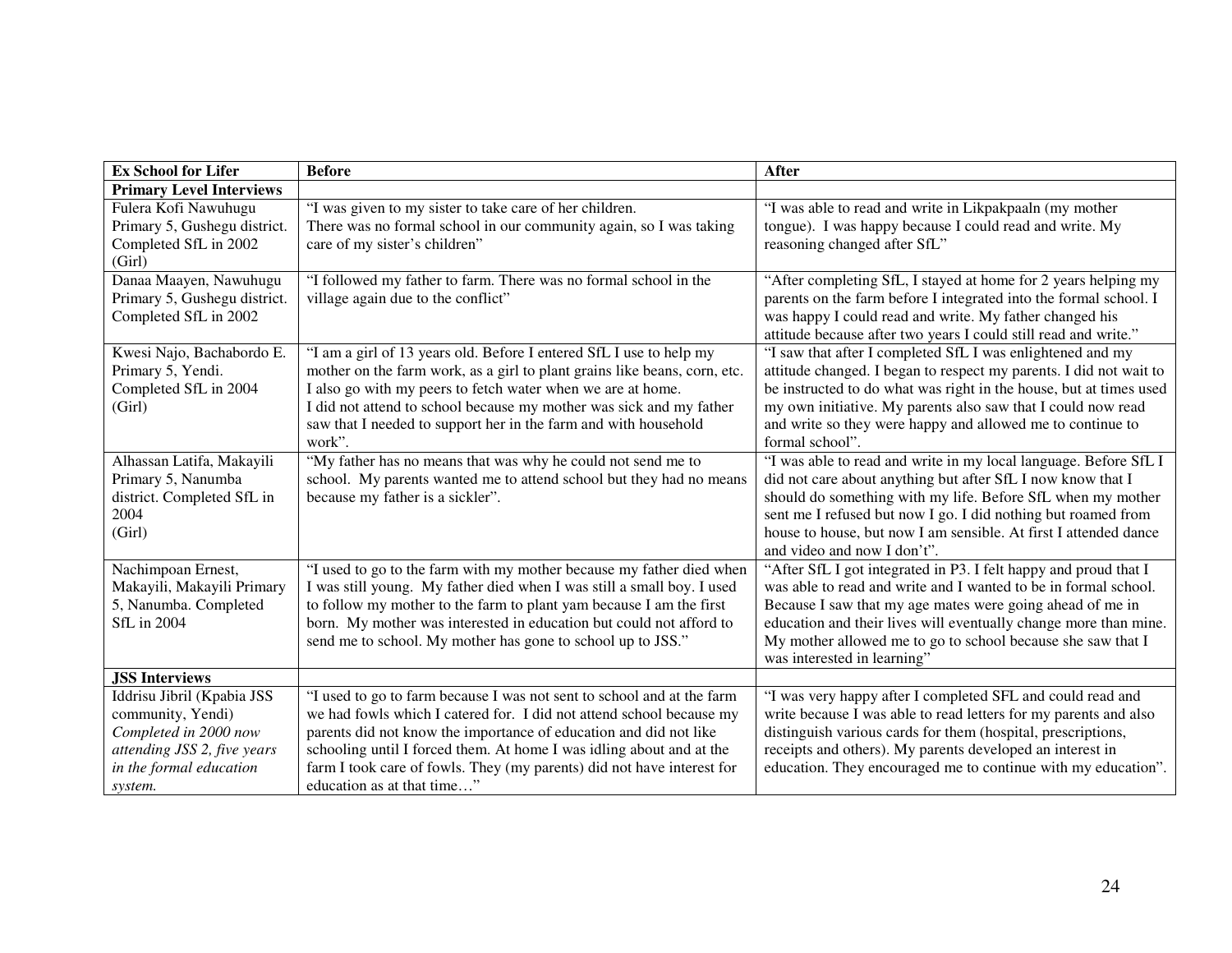| <b>Ex School for Lifer</b>   | <b>Before</b>                                                            | <b>After</b>                                                        |
|------------------------------|--------------------------------------------------------------------------|---------------------------------------------------------------------|
| Agnes Mabel, (Bakpaba        | "My father had 3 wives with 10 children 4 are my mother's children.      | "After School for Life I was so happy that I could now read and     |
| JSS, Nanumba District)       | I am the fourth children of my mother and the only one to have           | write because when I was at home. I could not read nor write.       |
|                              | attended SfL. I lost my father before I attained the school going age. I | SfL offered me an opportunity and I did well to it and now I'm      |
|                              | was therefore enrolled in SfL class by my brother who was the SfL        | in JSS 2. I was interested in education so when we completed        |
| Completed SFL in 2003 was    | facilitator. Before attending SfL I use to help my mother on the farm    | SfL and my colleagues were continuing, I also told my mother        |
| integrated at P5 and now     | and at home with various house chores (taking care of younger            | and she allowed me. My mother sent me to formal education           |
| attending JSS2, four years   | siblings, fetching water and cleaning). My parents were interested in    | because she saw that I could be someone in future and I could       |
| in the formal system.        | education and had enrolled 2 of my senior brothers".                     | help her. I hope to give my mum what ever she will need within      |
|                              |                                                                          | my ability.                                                         |
|                              | "I was a cowboy before joining SFL class at the age of 9. I also reared  | "SfL helped me greatly in reading and writing Dagbani. In fact I    |
|                              | animals such as sheep, goats, and fowls and also helped my father on     | was happy that I could read and write in Dagbani. When I            |
|                              | the farm. Any time I felt hungry I killed people's fowls and guinea      | completed SFL I could now read letters and write in Dagbani for     |
|                              | fouls to eat. My parents attitude towards education was negative         | my father who started to look for assistance from outside to        |
|                              | especially my father who thought that all educated persons were lazy     | educate me further My father sent me to school after my             |
|                              | and useless because they did not want to work on the farm."              | Uncle educated him on the importance of education. Who told         |
|                              |                                                                          | him that I could still farm even better after attaining education". |
| <b>SSS level interviews</b>  |                                                                          |                                                                     |
|                              | "I was not attending school but came across SfL through a friend. I      | "I was very happy when I finished SfL because I could read and      |
| Musah Ibrahim, Gushegu       | informed my father and he enrolled me. Many of my siblings (5) were      | write in Dagbani. If I compare myself to my colleagues who did      |
| SSS 2 Agric., completed      | attending and the burden was too much for my father so he said I         | not go to school I feel very happy. They can't read and write but   |
| SfL in 1999, enrolled in P 4 | should not go to school. I was helping my father on the farm. I was 13   | I can. Some of them are even married and can not afford to take     |
| and now in SSS 2             | when I started SfL. My parents liked education very much but they        | care of their families. When my colleagues see me they confess      |
|                              | were very poor. Because they liked education that is why they sent my    | to me that they have regretted. They have very high regard for      |
|                              | elder siblings to school. It was my sister who forced my father to send  | me. My mother and sister who took care of me are dead now,          |
|                              | me to SfL. When I completed SfL, it was my sister who sponsored me       | but my father is very proud of me. He is very old now (62 years)    |
|                              | to primary and JSS. Unfortunately, she died before I complete JSS".      | but I work to take care of myself in school. During vacations I     |
|                              |                                                                          | work on people's farms to get money to take care of myself."        |
| Sugri Jamilatu, (Female Ex-  | "Born to a father with three wives, 15 children, I never thought I       | "By the end of the 9 months, I was able to read and write           |
| SfLer in SSS 2 at Yendi      | would ever be in school as I am a girl. For my father had sent 4         | Dagbani and perform some basic calculations. I was so excited       |
| SSS. she enrolled in P 3     | siblings to school already. I was helping my mother in her "koko"        | about it. Before the SfL, anytime I was free, I used to roam        |
|                              | business and other household chores. One day a friend invited me to      | about or play, but when I started SfL, I used such free time to     |
|                              | SfL which I did not know of. I informed my mother about it who           | study. Now I easily run errands for my parents and feel more        |
|                              | reminded me the following day. That was how I got to school. I was       | productive and tolerant than before SfL. I have confidence and      |
|                              | surprised at my own performance. In fact, my parents liked education     | speak reasonably. My parents like education and I do my best to     |
|                              | but not all the children were in school. They had no reason for not      | excel. I respect the elderly also."                                 |
|                              | sending me to school but I think it had to do with funds".               |                                                                     |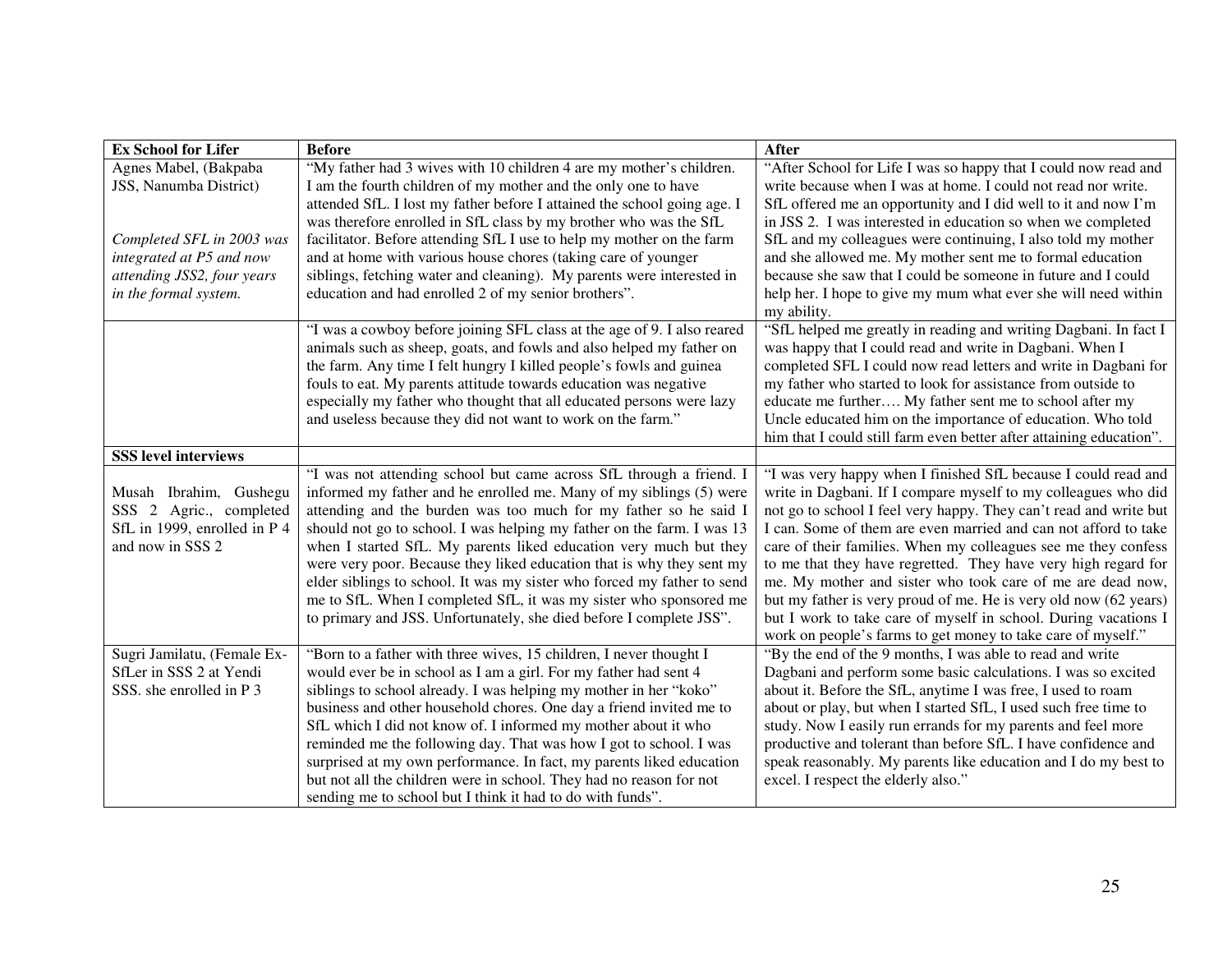#### **5.2 Impact at the family level**

*I taught my family how to take drugs and avoid drug abuse. I also teach my mother how to prepare balanced meals for us – using vegetables, fruits, beans and other carbohydrates. Now we don't abuse drugs, we eat balanced meals, we keep our surroundings clean and don't practice bush burning." - Seidu Anass, Ex SfLer SSS 2 Arts, Welensi Secondary School (SSS), Nanumba South District.* 

The main impact of the SfL programme at the family level is as follows:

- There was a significant shift in parental attitudes towards education, schooling and supporting children's education after the SfL class was completed. This change in attitude mainly occurred after the child could read and write in their local language as parents were encouraged by the concrete outcomes of the programme. They could ask their children to help them read important instructions and documents.
- Girl child education was seen from a different perspective after the SfLer had completed the programme and once parents realized that their girls had the same potential to read and write as their boys had.

In-depth interviews with families confirmed that many families were continuing to practice good personal and environmental hygiene; and some families had stopped bush burning and adopted more effective farming practices. Some very progressive families adopted the family planning approaches to reduce family size. Separate and comparative interviews with ex Sflers and their families across the nine communities revealed that many SfLers had carried the messages and information they were learning from the SfL class back to their families and siblings in their homes. Despite the long absence from the programme, intervention families still remembered the developmental lessons and were continuing to practice good personal and social hygiene.

#### *Increased Knowledge and Practice*

In-depth interviews with families and ex SfLers, both integrated and non integrated across communities in the three study districts revealed the extent to which the knowledge and skills acquired by the SfL families had been internalized and applied. The IA team found a high level of awareness related to the importance of education which motivated most families to integrate their children into the formal system after the nine month cycle. About 65% (50 out of 77) parents interviewed had enrolled their children in the formal school system. According to the District Directors of Education across the three IA study districts, this was leading to high enrolment levels in the formal schools in the localities. Data from the first phase also confirmed that on average about (60%) of children have transitioned from SfL to the formal school system over the 12 years of operation.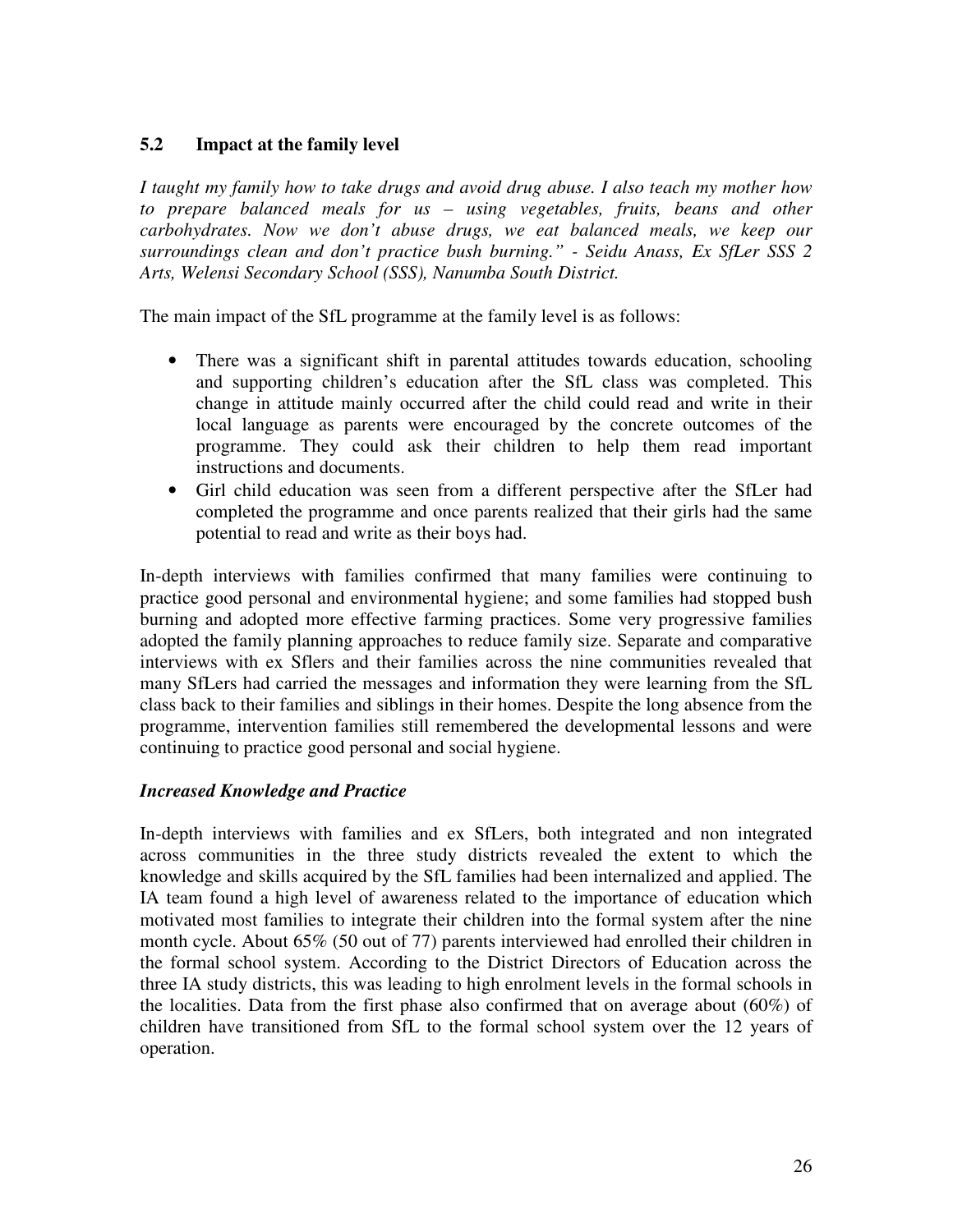The ex SfLer families interviewed spoke of how the children had helped them to read and write their letters and keep records of their business activities. Lessons from the primers on malaria prevention, drug abuse, sustainable management of the environment, water and sanitation, family planning as well as peace and security had led to cleaner environments as evidenced by the clean surroundings of the communities visited. Families continued to filter their water to avoid guinea worm infestation, and drug abuse was significantly reduced.<sup>16</sup>. All 77 families interviewed indicated that guinea worm had been eradicated in their communities and they were practicing safe water protection as a result of the SfL programme. Other knowledge/ practice issues identified in the study included the increasing appreciation of the importance of family planning; the need for small family sizes; and the reduction in child fostering, child betrothal and child exchange (a practice whereby females born into a family are exchanged for females in other families for marriage). These were noteworthy behaviour pattern changes in families where cultural tradition is strong, and education sometimes seen as a transformative evil.

**Story of Agnes Mabel Influence on the perception change in "Exchanging Girl-Children for Wives for their Brothers" (Field notes from in-depth family interview as part of the IA study)** 

After my interview with Agnes Mabel an ex-sfler in JSS 2 at Bakpaba JSS in the Nawumba district, I followed up to interview the parents. On my approach to their compound (in the company of Agnes), the parents were seated under a tree in front of the house. The parent burst into laughter when I told them I was bringing Agnes to ask for her hand in marriage (joking). After exchanging greetings, I asked for the family of Agnes for an in depth interview after telling them our mission. We went into the compound.

In the course of the interview, one of the striking changes in the family of Agnes' participation in SFL was avoidance of the customary practice of exchanging girls for wives from one family for brothers in the family. As narrated by the mother, after Agnes completed SFL, she told me she wanted to continue her education into the final school system. I accepted. She then told me "mother I want to go to school to a very high level. So I don't want you to ever ask or use me to exchange for a wife for any of my brothers". I asked her why? Agnes this is our custom and your father is no more and your brothers are to support you so if you are not ready for this they may not also help you. She said she will help me to support her if her brothers will not help for that reason. She added that if we ever tried to use her that way "we would loose her". I told the brothers, she told them the effects of the exchange including forceful marriage, collecting back wives when ever an exchange partner leaves the husband means one divorce results in two. Today in this family we would not abide by this cultural practice. This to me (one of the brothers who was around) is something we can never forget about Agnes and SFL.

#### **Other impacts at the family level**

 $\overline{a}$ 

SfL has helped families increasingly manage internal conflicts (within the families) as children have learnt to avoid taking sides when there is conflict between parents and siblings. As a result there was enhanced interpersonal relationships among the families. In-depth interviews revealed that families have found that their SfL children's conduct reflected traditional socio-cultural values: they are more respectful, obedient, full of

<sup>&</sup>lt;sup>16</sup> Drug abuse refers to the usage of prescription drugs without guidance from doctors or other medical practitioners.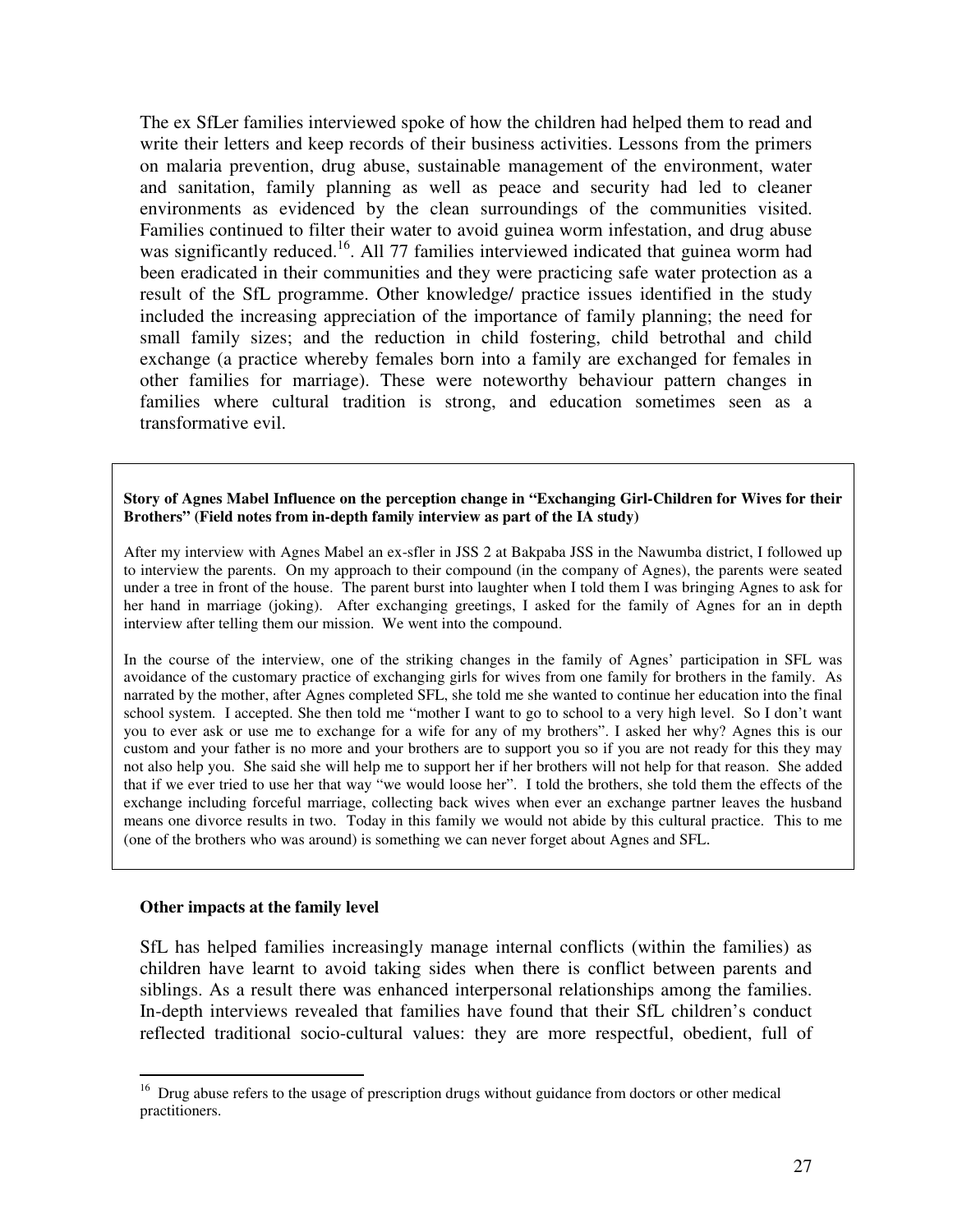humility, hardworking, as well as demonstrating understanding and appreciation of the socio-cultural values of the community.

Interviews with the ex SfL families and communities revealed that there was a higher level of literacy among families and communities who had participated in the SfL programme. Most families had some functionally literate children who helped them with their livelihood activities, especially in reading and writing letters and in their trading and other business activities. They also helped them write names and or take minutes of meetings of members of social and economic associations. Families interviewed confirmed that even SfLers who could not integrate into the formal school systems were still able to support their parents in their livelihood activities.

#### **Educational and Occupational outcomes across different families**

Families across the three study districts indicated that they have children that have become functionally literate which broadened opportunities to pursue further education and facilitate their educational development. Families had benefited from a reduction in time and cost of educating their children through the 9 month cycle of SfL and integration of the child at the upper primary level. Access to education by their children has increased and they now enrol their children in the formal school system. The IA team also found the parents now appreciated the importance of their children becoming literate and the consequent advantages.

There are high literacy rates in families and communities. Over 125 children who would have had nothing to do with education have become functionally literate. Out of this, over 90 have continued to primary, JSS, SSS and tertiary level. – Adam Beneti, Facilitator, Gbungbaliga

Families interviewed indicated that they are able to retain their children in school due to the avoidance of early marriages, teenage pregnancy, child betrothal, child exchange and other socio-cultural practices that inhibit education of the children, especially the girl child. The children have acquired social skills which help the families earn a living and address the educational needs of the children. Most importantly were the higher aspirations and determination of the children and expectation of the family that their child would succeed.

#### **Socio-Cultural Shift**

Owing to the high level of awareness among families concerning the importance of education and the dangers of early marriage, teenage pregnancy, kayayo, other sociocultural practices had been reduced in the communities visited. This in turn had lead to higher levels of retention in the formal schools, particularly among girls, at upper primary and JSS. According to the GES and teachers in the Primary, JSS and SSS levels, people in the SfL communities are now able to analyse socio-cultural and political issues more logically. They are able to identify political propaganda more readily and this has helped them to manage conflict situations in families and communities.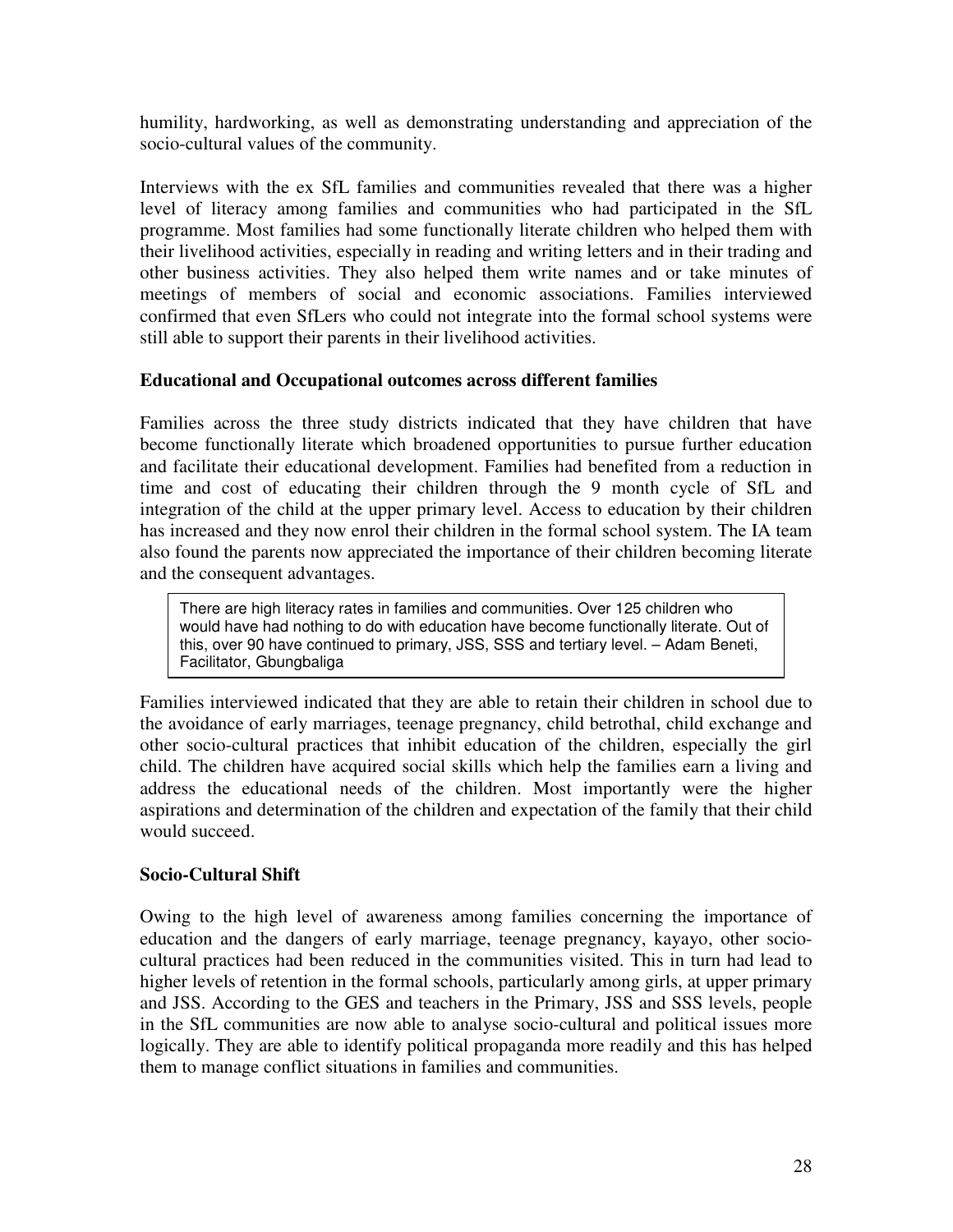The IA team also found that there is a high level of female empowerment across families in the three study districts. Most of the female SfLers and women in the communities were vocal and confident during the focus group discussions, in-depth interviews with SfLers, and with families of SfLers and non-SfLers. Some of the men did not know much about their children's educational development and impact of the SfL on their children and had to rely on their wives to share their perspectives. The women seemed more concerned and more willing to take extra steps in supporting the educational development of the children as compared to the men. In most cases it was the women (wives and grandmothers) who had adopted subtle strategies to persuade the men to allow their children to further their education and to allow the girl child to progress in education before fulfilling "exchange" or "betrothal" contractual arrangements.

#### **5.3 Impact at the community level**

Findings from the IA mini study and tracer study suggest that there has been a high degree of impact at the community level related to:

- Creating awareness towards the importance of education, specifically girl child education
- Improving the communities ability to "demand their rights and needs" from the District Assemblies and link with other service providers
- Improving the communities' ability to solicit support from District Assemblies and other NGOs and civil society actors in relation to education and social infrastructure
- Attitudinal change in terms of personal and communal hygiene
- Communities have continued to build social development structures such as schools, bore holes and latrines
- Ex facilitators are now volunteers in the community for other service activities such as electoral commission work, and guinea worm eradication
- Creating a group of literates within the community who can assist members read letters and other important instructions
- Heightened levels of community harmony and integration

Focal group interviews at the community level revealed that the nine communities across the three districts were better able to articulate their needs and demand for their rights from the Districts for good quality education, more teachers, more books etc. Several communities had attempted to put up their own school structures and hire teachers in order to ensure that their children could go to school. Ripple effects in other areas of social development included communities organizing themselves to improve access to drinking water and sanitation facilities with the construction of bore holes and toilets. Chirifoyili, Bacheborido and Sakpegu communities in the Yendi District all engaged in these types of social development activities after SfL had closed its programme.

The IA revealed that sustained impact at the community level has been felt in the areas of knowledge and awareness of sanitation and health practices and the importance of education. What has not always been sustained at community level is the ability of parents to continue sending all their children to school. The mini study revealed that in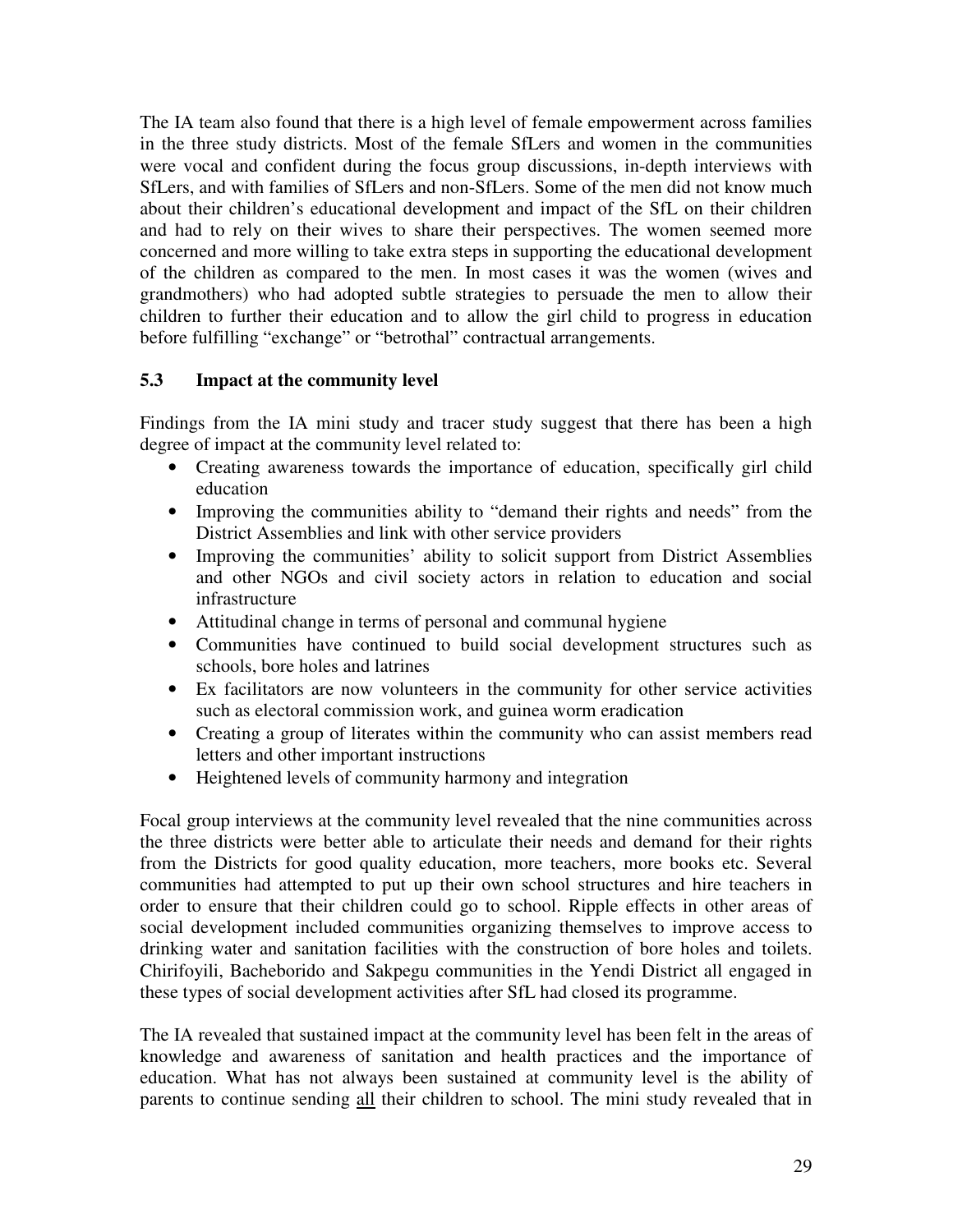five of the old SfL communities, there was a new crop of out of school children. Five out of twelve communities visited had an out of school population of 50 to 600 children between the ages of 6-14. Field work in these communities suggests that unless the parents are willing to take measures to reduce the family size and improve farming practices there would be a growing pool of out of school children a few years after SfL completed its 2-3 cycles in the community. Another factor which creates a growing level of out of school children is the lack of access and availability of school structures in the community or nearby. In only one out of 12 ex SfL communities visited was the community found unreceptive to change and despite all efforts by SfL there remained a growing out of school population.

Empowering the SfL community and committee members to become active agents of change in their communities was another key impact. Several community focal group discussions across IA communities revealed that the majority of SfL committee members had been key actors in their School Management Committees and the Parent Teacher Associations. Women were also becoming more involved in community affairs due to their new found confidence as active members of society.

One of the most important areas of impact revealed during the IA tracer study was the social development role of the SfL facilitator. The majority of facilitator's interviewed at the community level who were still resident in their communities (16 facilitators across the 9 communities) demonstrated a high degree of commitment to the development activities in their communities. Communities continued to use the ex facilitators during important community development activities. For instance, in at least 5 out of the 9 communities visited, facilitators were acting as Guinea Worm volunteers, engaged as volunteer teachers and/or assisting the communities improve some aspect of their non formal education work $^{17}$ .

#### **5.4 Societal impact**

 $\overline{a}$ 

#### **How parents are coping with labor demands on the farm after sending children to school:**

Snr. Bugri is at Gmanicheli, in Gusheigu District was interviewed by the IA team. He is about 50 years old and without a wife. He has six children and four are in school. Two attended the SFL program and later integrated into formal school. Mr Bugri said that he decided that "the children should go to school and he will reduce the farm size to enable him to work alone on it (the farm)". Mr. Bugri told the IA team that he took the decision to reduce his farm size because he has seen that his children are intelligent and he is sure that they will reach higher levels of education especially the first born.

Mr. Bugri told us that he listened to his eldest son on spacing his crops and so when he practiced it, he had good yields so he realized that he could reduce his farm and still get enough to feed the family. He said "I told my eldest son that he has to work harder and be prepared to sacrifice at times to enable them stay in school and he is happy that his children have listened to him.

<sup>&</sup>lt;sup>17</sup> The final IA will contain a full section on the impact the SfL programme had on the facilitators.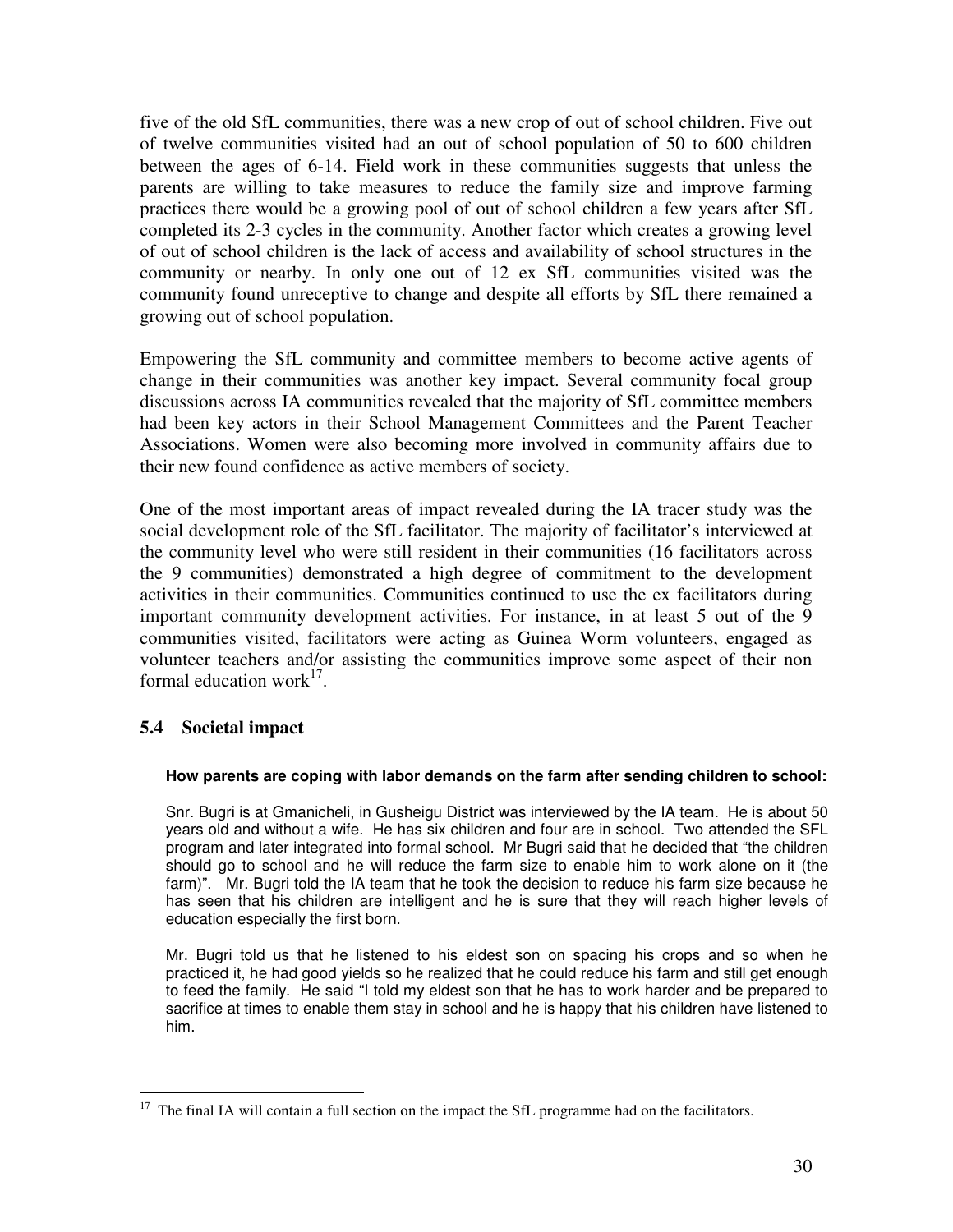Key findings from the SfL IA tracer study suggest that SfL has made a significant impact in reversing two social and economic trends which prevented children from accessing and remaining in the formal education system in northern Ghana. These two trends are:

- Poverty related behaviour among the rural poor in northern Ghana which often creates a vicious cycle of endemic poverty and the inability of parents to break their children out of the cycle (large family size and demands on child labour due to large farming size).
- A rethinking of culture, a change of behaviour and attitude towards girls' education and in some cases a change in the socio-cultural practices which prevent girls from access and retention in the formal education system.

#### **5.5 Keys to SfLs Success**

*"In the formal school when they teach you something and you don't understand you find it difficult to ask questions because you fear the teacher and you think that the others may laugh at you, but it is not so in SfL. You were free to ask questions. The books were there. We used the mother tongue and the method of teaching was participatory. In SfL, vowels and consonants were used to help to form words and to read and write, but in the formal school they just force you to combine the words anyhow. - Seidu Anass, SSS 2 Arts, Welensi Secondary School, Nanumba South District."* 

The keys to success of the SfL approach revealed in several interactions with critical stakeholders at various levels of the education system are summarized in the following section. District Directors of Education and District Assembly staff across the three IA focal districts shared their perspectives on the factors that contributed to the success of the SfL programme at the district level. Prominent among them were:

- Availability of teaching and learning materials, with each child having a set of books which they can take home. Free text books, pencils and other teaching and learning materials were supplied to the children and this eased the financial burden on the parents/guardian;
- Flexible school hours that allow children to support the parents/family during the day and attend SfL classes in the evening;
- Resident facilitators that ensured longer contact hours;
- Understanding and appreciation by the facilitator of the special socio-economic and cultural background of the children;
- Non-insistent on and no prescribed uniform;
- Ownership and commitment by families and communities resulting from the intense sensitization and capacity building workshops;
- Relevance and appropriateness of the curriculum based on the socio-cultural environment of the communities – language, culture, values and norms, economic, political, health, etc;
- Commitment of the SfLer and commitment of the facilitators;
- Self governance establishment of SfL committees and their functioning; and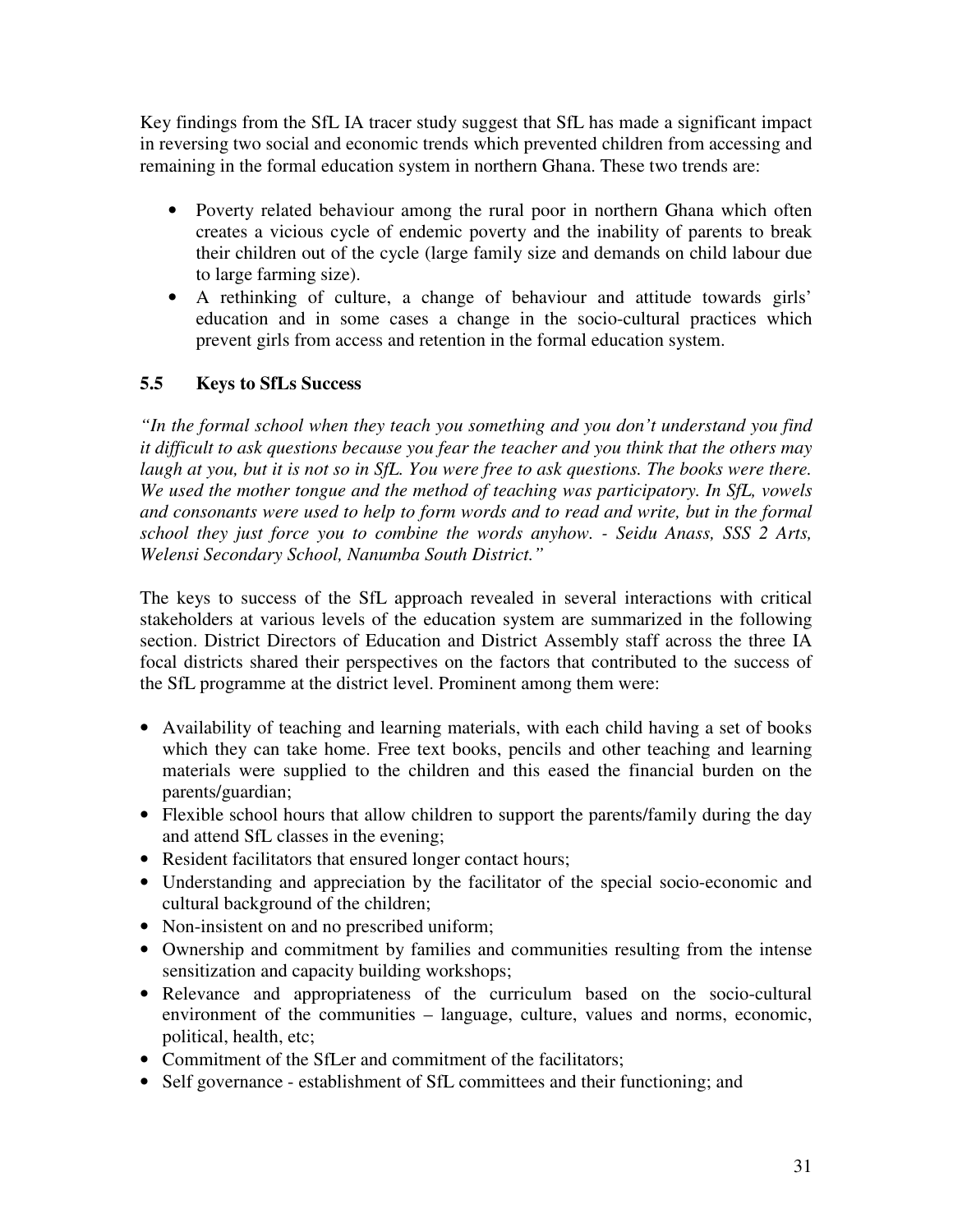• Cooperation by traditional authorities who are the entry points and first point of call for SfL interventions at the community level.

Another key finding was that the SfL programme was appealing and effective in the communities due to the flexible school hours and high quality delivery.

Interviews with the ex SfLers and their families, like those of the District Directors of Education and District Assembly staff, indicated that the key factors that contributed to the success of the programme at the family and community level included:

- The self governance approach through the establishment and functioning of the SfL committees and the intense sensitization and capacity building activities of the SfL programme which elicited ownership and commitment by families;
- The flexible school hours allowed the children to support their parents/family during the day and attend SfL classes in the evening;
- The relevance and appropriateness of the curriculum which sustained the interest of the learners and their families' members. The curriculum was based on the sociocultural environment of the families in terms of language, culture, values and norms, economic, political, health and environmental needs of the family;
- The free reading books, pencils and other teaching and learning materials relieved the parents of the burden of providing these requirements. Most parents could not have afforded this, but the absence of direct financial commitment motivated them to enrol their children in the SfL;
- The resident facilitator ensured that the SfLers and their families related to someone from the same socio-cultural background that understood and appreciated the sociocultural context within which they operated. It also ensured commitment of the facilitator and longer contact hours with the learners;
- The non-insistent on or use of prescribed uniform also relieved the parents of financial burden and enabled the children to use any uniform of their choice without feeling intimidated by the uniforms of their colleagues;
- Commitment of the SfLers the SfLers themselves were very committed as a result of the relevance and appropriateness of the curriculum and the child-friendly, committed and dedicated nature of the facilitator. The parents and children alike found the SfL learning environment very conducive leading to their sustained interest.

Analysis of the 77 in-depth interviews with ex SfLers and their families, suggest that several of the above factors together made the programme a success in helping children attain basic literacy, improve their self esteem and strengthen their cultural identity.

#### **5.6 Unintended and Negative Impacts of the SfL Programme**

One of the most important unintended impacts unearthed from this study was that SfL was improving the levels of literacy in the communities it is working. Clearly, parents were aware that SfL was having results in relation to literacy since they could easily compare to the literacy competencies of their non-SfL children and peers. The high quality of the programme (e.g. availability of teaching and learning materials and commitment of the facilitator) along with the abilities of the SfLers to read and write was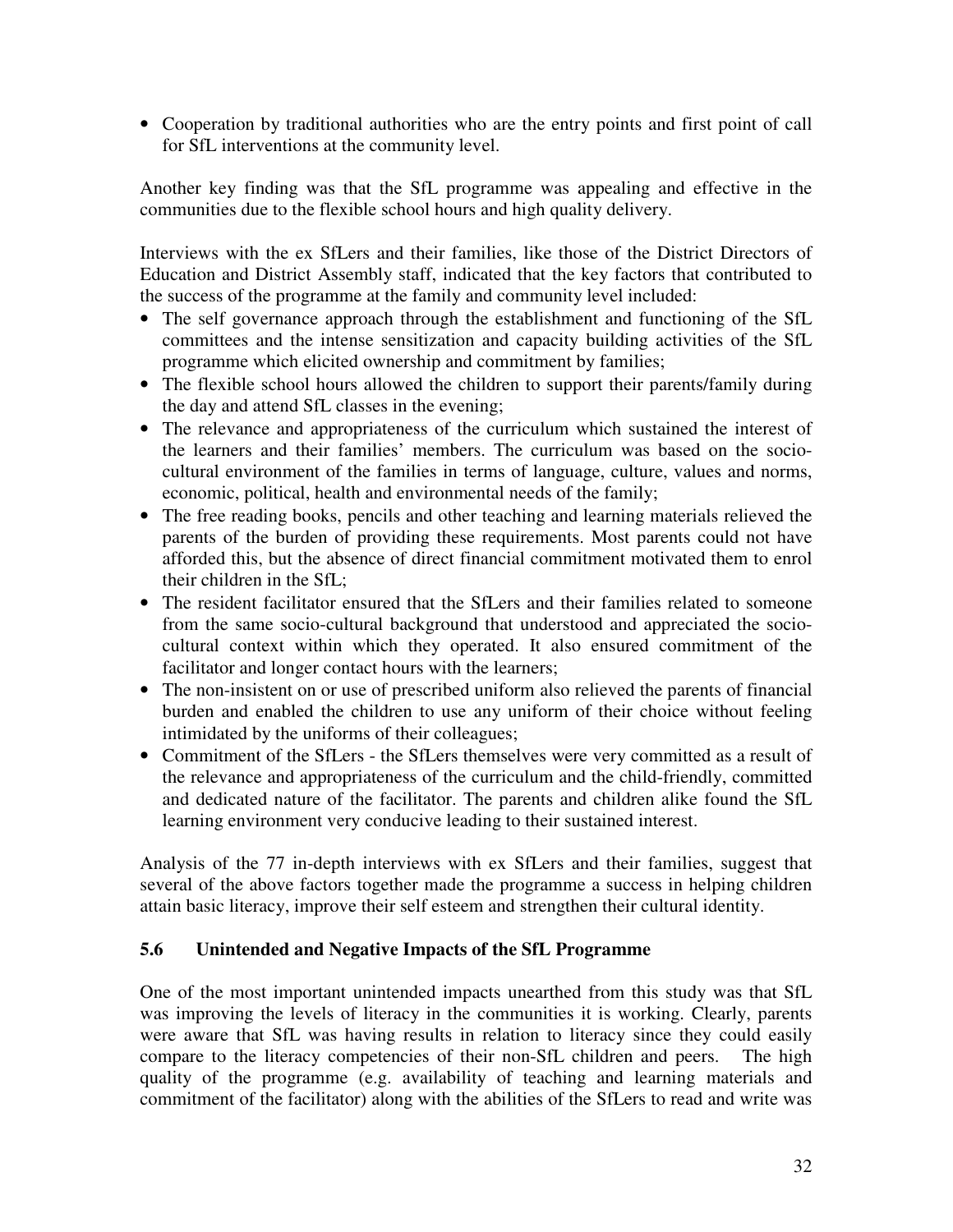a concrete outcome of the programme for parents who were expecting to see the same results from the formal education system. The programme is demonstrating to parents that with concentrated effort literacy can be attained in the mother tongue in a short period. Some children who have not passed through the SfL programme may be attracted to the programme given the poor quality of teaching and learning currently being observed in many Ghanaian rural schools (Casely-Hayford, 2003). More work is needed to assist Government explore potential ways to improve the literacy instruction within the formal system, but SfL will also have to be prepared to face the reality that their programme may attract some children and parents who have experienced formal schooling but were not satisfied with the results.

The fact that SfL has assumed that they have reached all the out of school children after they complete a series of cycles in a community presents a challenge to the programme. Assumptions about the ability of parents to continue sending all their children in the face of endemic poverty and traditional subsistence farming practice has not been substantiated by this research. The IA mini study on Access confirmed that there is still a growing number of out of school children in communities which have been phased out of SfL. due predominately to poverty and child labour needs in sustaining large families.

## **6.0 The Potential for Mainstreaming and Replication of the SfL Model**

The Ghana Government has increasingly shown interest and commitment to supporting complementary education due to the recognition it is obtaining within the International Community and Government circles as evidenced by their policy commitments. Several key policy documents by the Ghana Government attest to their interest and commitment to complementary education. On the International level several donor agencies have conducted studies on complementary education over the last five years most of whom have recognized the work of  $SfL^{18}$ . The Director of  $SfL$  was invited to present the key achievements and lessons learned related to the SfL programme at a high level policy meeting conducted as part of the Association for the Development of Education in Africa (ADEA) conference in 2006. At this meeting Ministers from around Africa were invited to listen to innovative work being carried out across the continent. The Ghana Government sent a delegation including the Chief Director of the Ministry of Education to the conference. Most recently SfL was asked to present key findings and achievements to the Foreign Affairs Committee, an important Think Tank which advises the US Government on development policy in Sub Saharan Africa (SSA).

The Ghana Government has committed itself to supporting complementary education programmes in its Ghana Poverty Reduction Strategy (GPRS), and the Annual Education Sector Operational Plan (2005-2007) where it states it will "develop a complementary /alternative education programme which includes a system of re-entry into formal schooling as a means of recapturing some of the drop outs (GPRS strategy)". The Ministry realizes that more support should be given to initiatives which are under way to

 $\overline{a}$ <sup>18</sup> DfID and USAID have supported research into non state educational provision in the areas of complementary education. The EQUIP 2 Project has made School for Life a focal case study for work they are conducting on "Achieving EFA: Quality Basic Education for Underserved Children."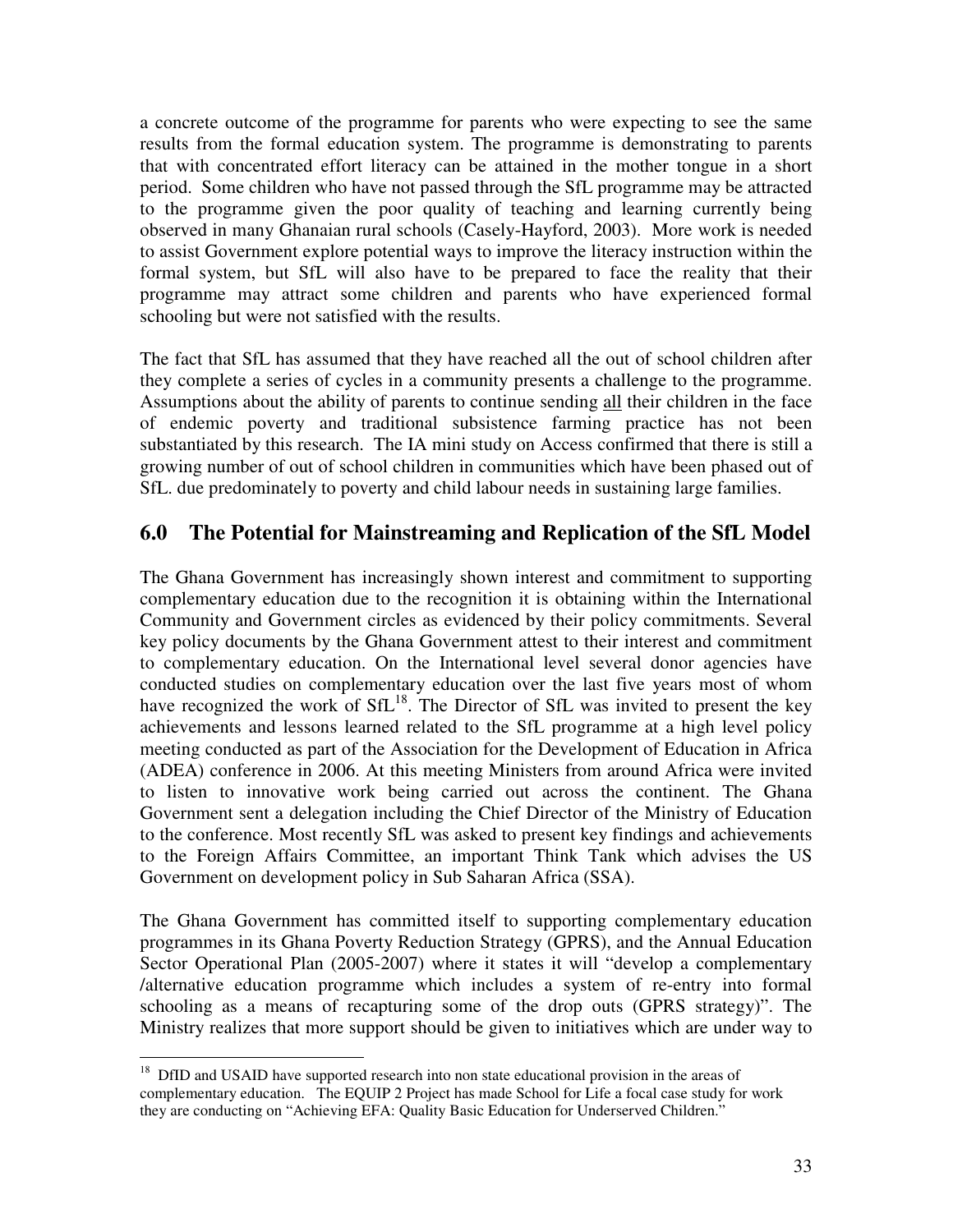capture these hard to reach groups (P.17)" The GPRS 2003-2005 also states that " Access to basic education will be supported by early childhood development and alternative education for children out of school, with emphasis on the hard to reach areas of northern Ghana…. (GPRS, P.99.)"

The Ministry of Education's Education Strategic Plan (ESP) Steering Committee has asked the Deputy Director of Basic Education Division to lead efforts in developing a policy programme for complementary basic education in Ghana. As part of the MOESS work on complementary education, a review team was sent to northern Ghana in June, 2006 to study the SfL model. The same team participated in the SfL replication workshop. The findings from the MOESS report on Complementary Education suggest that GER increased in 2004 by 2.4% due to the interventions of SfL. GER for formal schools in 2004 was at 71.9% but with SfL enrolments rose to 74.3% as a result of SfL interventions. The report also emphasizes the good practices of SfL which include: small class sizes, use of local language as the medium of instruction, primers written in the local language and emphasis on literacy, numeracy and life skills. Other comparisons in the report between the formal school system and the SfL programme relate to the internal efficiency of SfL, its cost effectiveness and high completion rates among learners (see Annex 6 for a summary). The MOESS report on complimentary education recommends that: "complementary education (CE) should be made part of the school system; the Ministry should establish units to coordinate activities of CE schools, develop a policy framework and support complementary education with the capitation grant (MOESS Report on Complementary Education,  $2006$ <sup>19</sup>".

#### **6.1 Potential for Mainstreaming the SfL Model**

At national level the Ministry of Education, Ghana Education Service and other Ministries directly involved in implementing the Ghana Poverty Reduction Strategy-- GPRS (e.g. National Development Planning Commission, Ministry of Finance) are becoming increasingly aware that complementary education (CE) is probably the only approach left to closing the gross and net enrolment gaps particularly in the most deprived areas of the country.<sup>20</sup> In 2006, the Basic Education Division of the Ministry of Education was tasked with the responsibility of developing a complementary education policy framework by March 2007, and "develop a curriculum for CE by August 2007". Although the Ministry has articulated within its ESP the desire to set up a Complementary Education programme, in-depth interviews reveal that they do not see themselves as the "implementers" of this type of programme and have stated that they "simply want to play a role in setting up the policy framework in which others will implement their CE programmes." (Senior Ministry of Education Official at the SfL Replication Workshop, January, 2007)

 $\overline{a}$ <sup>19</sup> The Capitation Grant is a subsidy paid to the District Education for each child enrolled in order to wave all school fees including cultural and sports fees. The Capitation grant is currently 30,000 cedis per child.

<sup>&</sup>lt;sup>20</sup> Several studies over the last 10 years suggest that the remaining 10-15% of children out of school in the country can most effectively be reached through complementary education (Education Sector Review, 2002; CARE/USAID, 2002; Casely-Hayford, 2005). The Ministry of Education has ranked the 58 of the most deprived districts using ranking criteria. All of the northern districts are among the most deprived and several districts fall within the first 30 most deprived district ranking.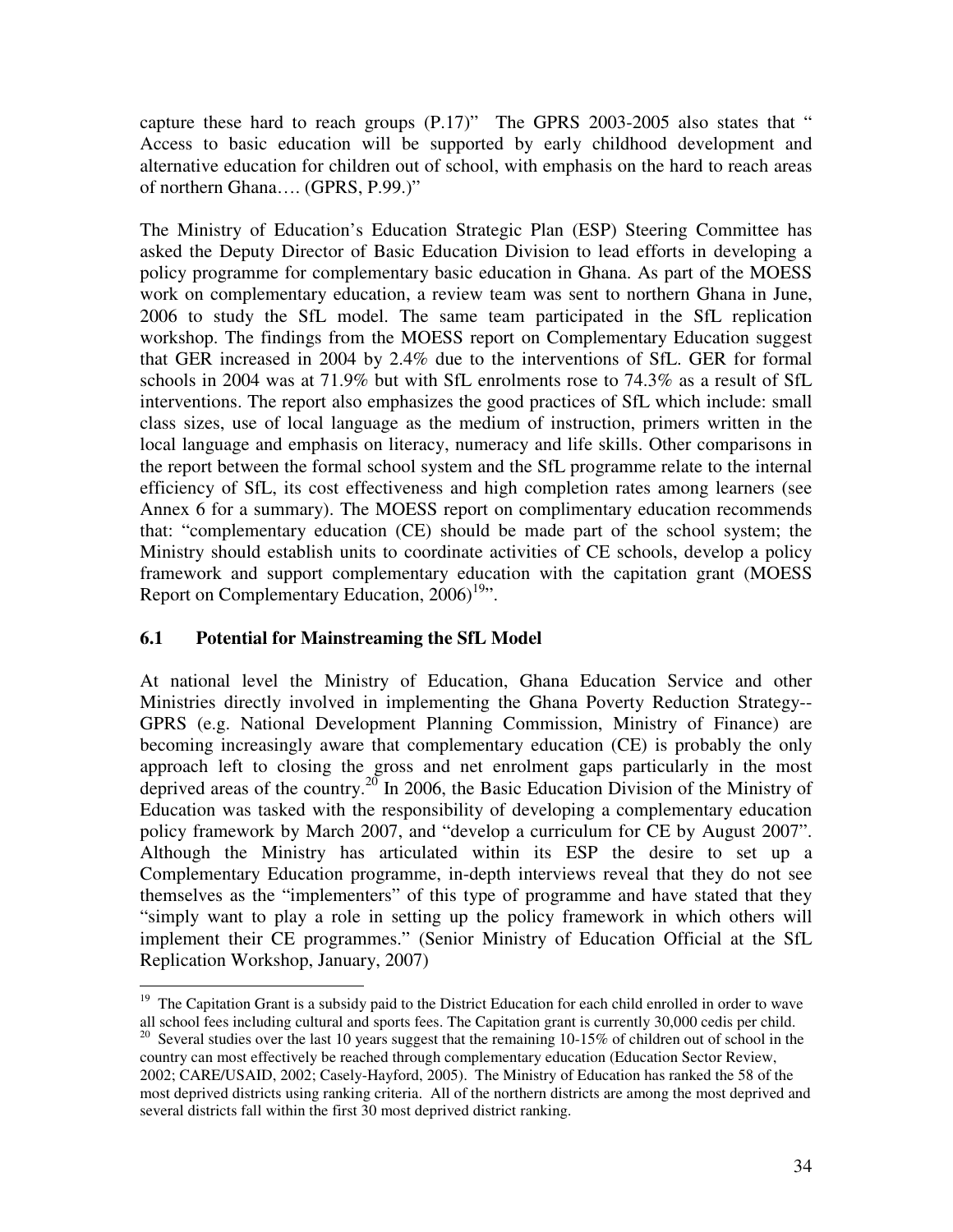The Ministry of Education has conducted an in-depth study of the SfL programme and EQUALL Complementary Programme (CEP) project as part of its ongoing efforts to develop a CEP policy framework for MOESS. The MOESS report on findings revealed that the SfL programme is more cost effective and efficient for retaining children in the formal system.

Interviews with Regional and District Education Directors across the Northern Region (Bole, Gushiegu, Tamale Regional Directorate) suggest the following:

- On a scale from one (not that successful) to three (very successful), Regional and District Directors of Education gave a medium rating of success if the SfL approach was mainstreamed into the Ghana Education Service (GES) system.
- The reasons why they gave this medium rating included: "the success level will be average because the Government already has more activities and programs for the formal sector than it can manage. The support therefore will be minimal." The SfL experience in attempting to mainstream across two of the northern districts in 2002 was exactly that: minimal. The experience of SfL in mainstreaming the programme in Gushiegu Karaga and Yendi in 2002 revealed that the District Education Offices were not able to mainstream the SfL approach due to lack of financing, and not enough commitment and interest in rural education.

More promising approaches to mainstreaming are related to the fact that the Government recognized that it can benefit from the services of trained SfL facilitators particularly in schools which have severe teacher shortages. They can also learn from the SfL methodological approaches in the formal system in order to improve the effectiveness of early language instruction at P1 to P3 level. The Ministry of Education has set up a National Literacy Strategic Planning Committee headed by the Director General of the Ghana Education Service and supported by several heads of Departments across the Education Ministry. This "Literacy Think Tank" has been asked to review all relevant curriculum across the country in order to assist the MOESS develop a more effective literacy programme for children in the public sector particularly at primary level. SfL's materials have been presented to the committee and have had a very positive review for use at the lower primary level (P1 to P3) (Hartwell and Bonner, 2006). It is likely that SfL will be asked by Government to assist in improving literacy instruction at lower primary level.

Therefore, the two mainstreaming activities which are showing results and have great potential for assisting the Ghana Government in future relate to mainstreaming SfL facilitators into the formal system as pupil teachers, and "community volunteer teachers" particularly given the current shortage of teachers in the public sector. A second arena for mainstreaming activity which District Education and Regional Education Officials emphasized was the ongoing training and support SfL is providing at the lower primary school level. The in-service training provided by SfL to train teachers in the SfL methodology in order to improve instruction practice for reading and writing in the mother tongue has proven very effective. "I will personally endorse the idea of the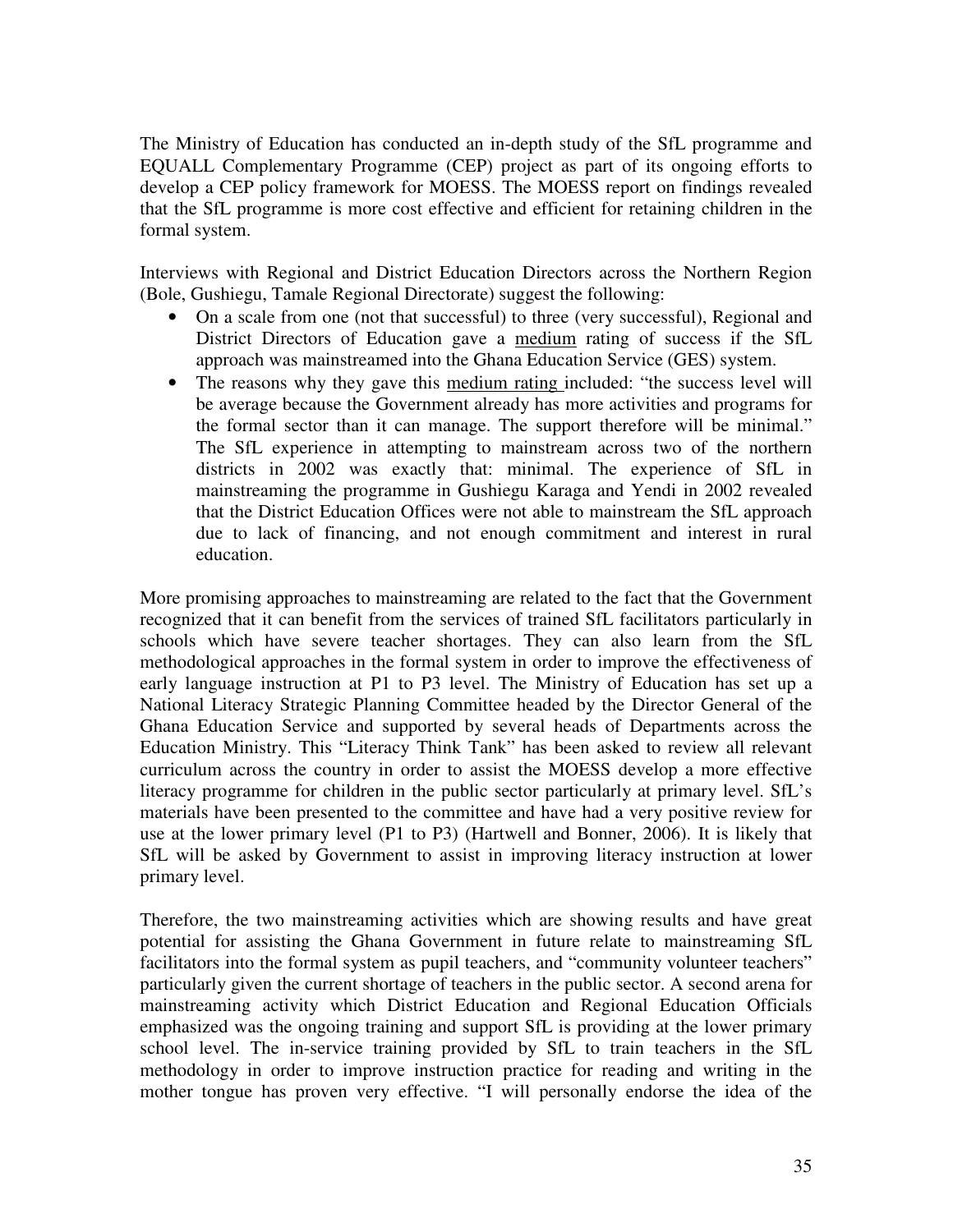methodology being integrated within the formal education system because the approach helps the child grasp the learning of both the L1 and L2 faster (District Education Director, Northern Region, SfL Replication Workshop)."

#### **6.2 The Context and Experience of Replication of SfLs model**

The context in which SfL can be replicated should be considered from three different levels: policy level, regional/district level and the NGO implementation level. The context for replication is still very fertile and needed in northern Ghana and many parts of the country. The IA, however, suggests that there may be limited numbers of replicators with current financial and technical capacity to carry this out. Given the Government's new focus on developing a "policy/programme" for complementary education and the fact that many senior policy makers are coming to the realization that the final enrolment gaps in deprived rural poor areas of Ghana can only be addressed by Complementary Education (AESP, 2006, CARE, 2003), SfL is poised to make a significant contribution not only to the government and children of northern Ghana, but to assisting other West African and Sub Saharan countries develop their own systems of complementary education in order to meet the MDG's of universal primary education and gender parity over the next five years. Two models of SfL replication have emerged over the last four years. These are explained in the following table: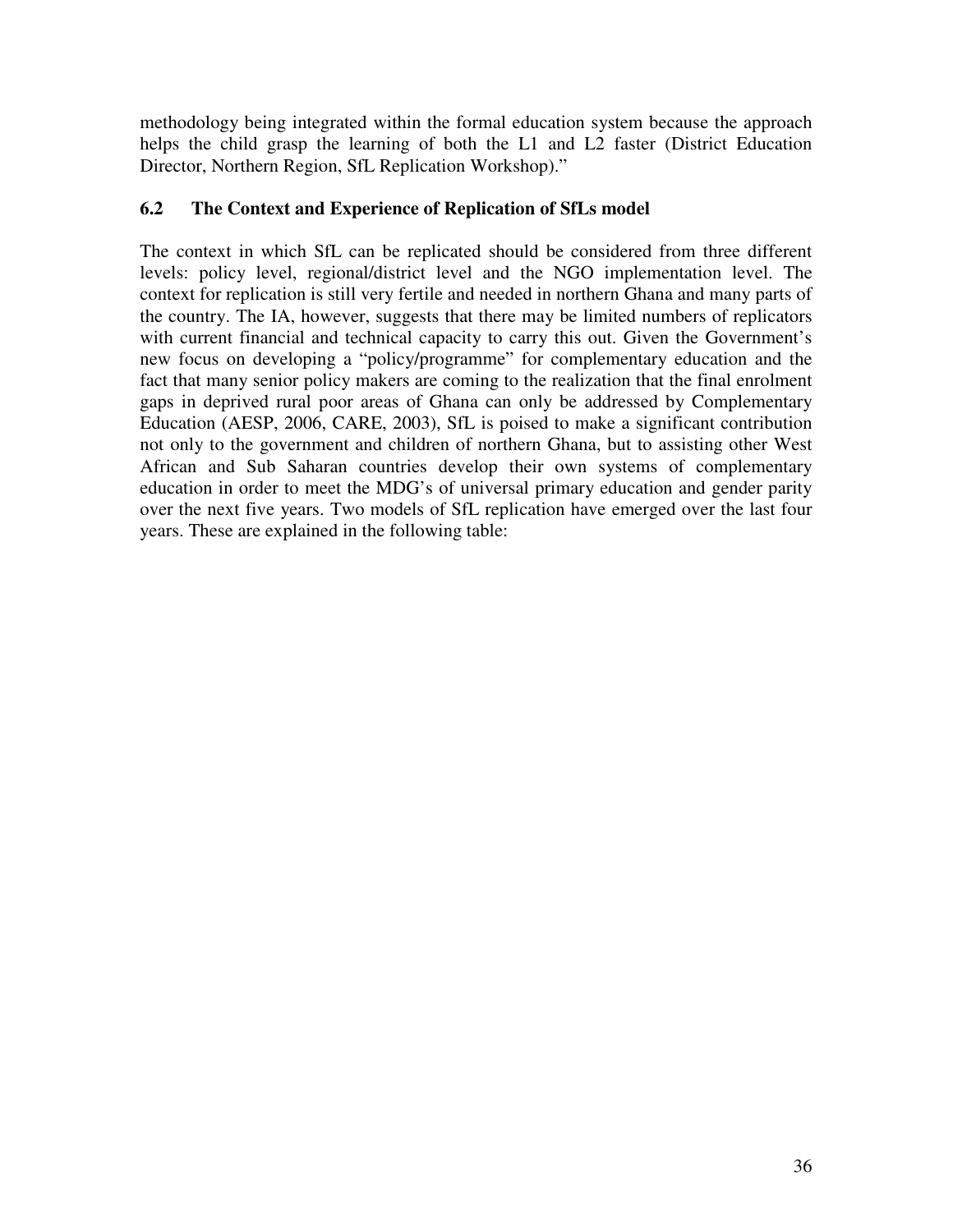|                                    | <b>Experience with the current model</b>                                                                                                                                                                                                           | <b>Lessons learned</b>                                                                                                                                                                                                                                                                                                                                                                                                                                                             | <b>Potential for future usage</b>                                                                                                                                                                                                                                                             |
|------------------------------------|----------------------------------------------------------------------------------------------------------------------------------------------------------------------------------------------------------------------------------------------------|------------------------------------------------------------------------------------------------------------------------------------------------------------------------------------------------------------------------------------------------------------------------------------------------------------------------------------------------------------------------------------------------------------------------------------------------------------------------------------|-----------------------------------------------------------------------------------------------------------------------------------------------------------------------------------------------------------------------------------------------------------------------------------------------|
| <b>Direct</b>                      | SfL was asked by the Education Development                                                                                                                                                                                                         | SfL model was compromised in some ways related to the                                                                                                                                                                                                                                                                                                                                                                                                                              | This is a potential model for future                                                                                                                                                                                                                                                          |
| service                            | Centre (EDC) to help implement a                                                                                                                                                                                                                   | quality and pace of delivery. The EQUALL project had                                                                                                                                                                                                                                                                                                                                                                                                                               | replication particularly if trying to                                                                                                                                                                                                                                                         |
| delivery                           | complementary education program under                                                                                                                                                                                                              | some unrealistic targets which compromised the normal                                                                                                                                                                                                                                                                                                                                                                                                                              | achieve increasing levels of scale;                                                                                                                                                                                                                                                           |
| model                              | EQUALL using the SfL's approach which would<br>reach 31,250 children in deprived rural areas in<br>northern Ghana over a five year period.                                                                                                         | pace and level of quality which SfL normally used.<br>The full control over the SfL approach, values and                                                                                                                                                                                                                                                                                                                                                                           | with more stringent control over the<br>implementation/operation and<br>demands for implementation the<br>model is very feasible for future                                                                                                                                                   |
|                                    | SfL set up the office, staff, developed all the<br>curriculum, learners' materials and was directly<br>responsible for the implementation of the<br>program through its newly developed operational<br>arm.                                        | principles was somewhat compromised due to the stringent<br>approach of the funders.                                                                                                                                                                                                                                                                                                                                                                                               | replication.                                                                                                                                                                                                                                                                                  |
| <b>NGO</b><br>replication<br>model | Two NGOs attempted to replicate the SfL model<br>over the last three years. PAPADEV has been<br>successful in replicating the SfL approach thanks<br>to technical and financial support by IBIS and<br>SfL in the Sawla District, Northern Region. | SfL should assist NGO's identify funding as part of the<br>technical support they provide along with the replication<br>package and training. Financing of NGOs will be a key to<br>whether SfL replication is feasible among the NGO sector<br>in Northern Ghana.                                                                                                                                                                                                                 | Limited potential for this model<br>unless financing can be secured for a<br>number of NGOs at one time in order<br>to replicate the model on a district by<br>district basis and in several districts<br>at a time.                                                                          |
|                                    | Roots and Futures have developed a very strong<br>proposal and plan for replication in 25<br>communities in the Upper East but were unable to<br>secure financing for the program.                                                                 | NGO's which are selected to replicate the model should<br>have some level of capacity to assist a number of<br>communities in a particular district, experience in the<br>education sector and commitment to rural education.<br>NGOs that have been trained and are working to replicate<br>the model in different areas should have a memorandum of<br>understanding with SfL in order to ensure that the<br>principles and values of the model are adhered to and<br>sustained. | NGO's are used to working on a very<br>small scale; the SfL approach will<br>provide educational NGO's the<br>opportunity to expand in scale given<br>the resourcing and technical<br>assistance.<br>SfL should play a key role in<br>monitoring and building the capacity<br>of these NGO's. |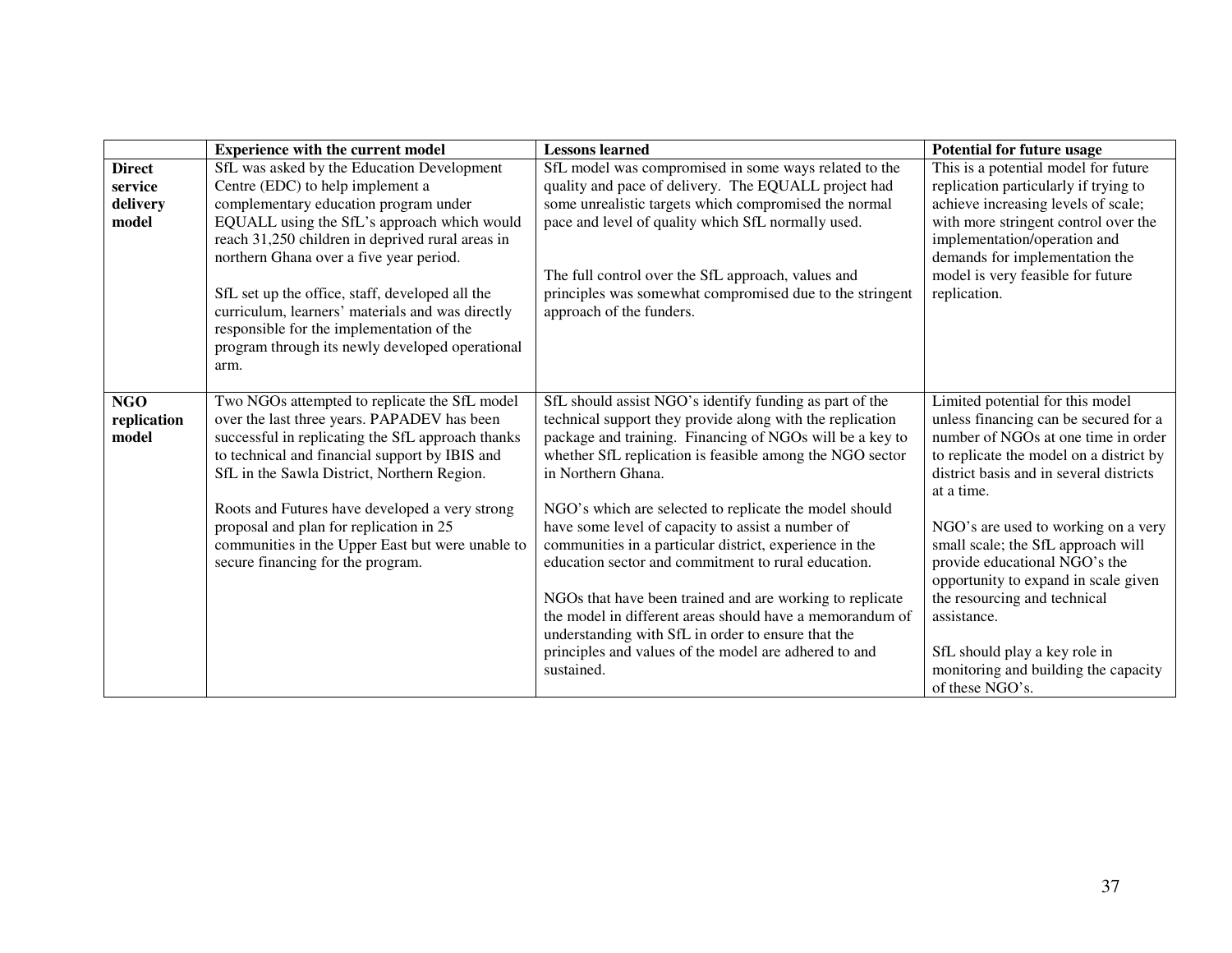Two models of replication appear feasible for SfL in the future: one is the branding model of replication whereby the NGOs selected are encouraged to replicate and commit to the SfL core set of values and principles, sign memorandums of understanding, be trained and monitored over the period of time and commit to working in a particular district for at least five years.

The second model, which appears more feasible, is the direct service delivery model which involves SfL setting up the mechanism for large scale roll out of the programme, ensuring quality control and standard but hiring a larger set of staff that would be responsible for overall implementation. Although the EQUALL project (bilaterally funded through EDC) has proven difficult to "control" the model has taught many lessons and appears the most feasible way to reach large numbers of children in future.

The EQUALL programme will stop operations in September 2007 leaving SfL with several districts in Northern, Upper East and Upper West having only completed one or two cycles of its programme. SfL will need support to ensure standards of quality are maintained by either securing financing within Ghana or abroad to fully complete the work in these districts. The districts include: Bongo, Talensi Nabdam and Bawku West in the Upper East Region; Lawra, Jirapa Lambrussie and Nadowli Districts in the Upper West and East Mamprussie, West Gonja and Bole in the Northern Region.<sup>21</sup>

Lessons learned from the SfL Replication workshop and Phase 3 suggest that there is a need to conduct a full capacity assessment with members of the NNED and GNECC network in order to identify the numbers of NGOs across the Northern, Upper East and Upper West Regions of Ghana who have the capacity or could potentially replicate the model. Three NGO's have been identified in the Upper East, Northern and Eastern Regions of Ghana who meet the criteria for selection, however, a more in-depth exercise is needed. Interviews with NNED and members of SfL suggest that there are NGO's across the three northern regions, Volta and Eastern Regions that could replicate but would need secured financing and capacity building to do this. The final IA will list some of the potential NGOs replicators in northern Ghana.

#### **6.3 Potential replicators of the SfL Model**

Interviews with Regional and District Directors of Education during the IA process indicated that the most effective potential replicators of SfL's model include: NGO's, Religious bodies, and Faith based organizations. Findings from the replication workshop suggest that replicators of the SfL model should have the following characteristics:

• Be in a learning mode: willing to learn and be guided by the principles and values of the SfL programme means not only "adapting the model" but ensuring that it is implemented to the highest standard with little compromise on quality.

 $21\,$ <sup>21</sup> Sfl is actually working in 12 districts since the re-demarcation of two more districts from two existing districts (Nanumba and Gusheigu Karaga). For the purpose of the IA we have left these numbers to reflect the old district demarcation.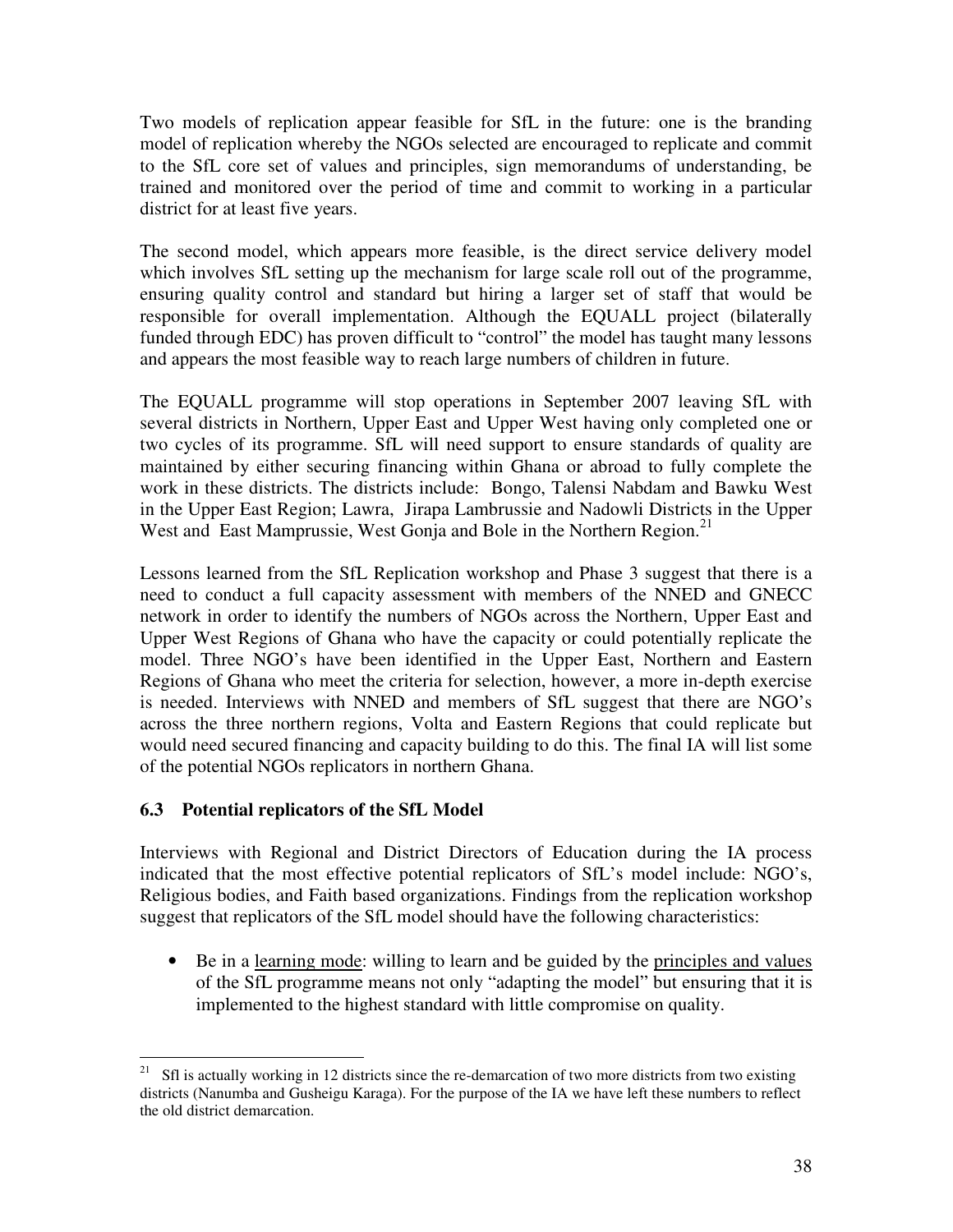- Have the capacity to implement the SfL model over time on a large scale of at least 20-25 communities at a time and systematically assisting all the needy communities in a given district in order to reach scale.
- Willingness to develop the necessary technical expertise in material development, quality control, training and literacy instruction.
- An interest and commitment to improving rural educational outcomes for children in Ghana.

Approximately 64 NGOs are registered with the Northern Network for Education and Development (NNED, 2007) and are operational across the three northern regions of Ghana. Preliminary interviews with NNED using the selection criteria above indicate that there may be only 10-15 NGOs who will meet the criteria described above<sup>22</sup>. Already SfL is liaising with, working with, or has been approached, by the following NGOs who are interested and willing to replicate the model in three of the most deprived districts of Ghana. These are:

- Afram Plains Development Organisation, operating in the Eastern Region of Ghana; and
- Roots and Futures, operating in the Kassena Nankana District of the Upper East.

| <b>NGO</b>              | <b>Learning</b> | Capacity       | <b>Willingness</b> | Interest/com                | <b>Total</b> |
|-------------------------|-----------------|----------------|--------------------|-----------------------------|--------------|
|                         | mode            |                |                    |                             |              |
| RAINS CAMFED, TAMALE    |                 |                | $\overline{2}$     |                             | 5            |
| SEND FOUNDATION, TAMALE |                 |                | 2                  |                             | 5            |
| <b>CALID, TAMALE</b>    | 2               | 3              | 2                  |                             | 8            |
| <b>AGREDS, TAMALE</b>   | 2               | 4              | 2                  | 2                           | 10           |
| YARO, TAMALE            | 2               | $\overline{4}$ | 2                  | $\mathcal{D}_{\mathcal{L}}$ | 10           |
| TIDA, TAMALE            |                 | 3              | 3                  |                             | 8            |
| TUMA KAVI, TAMALE       |                 |                | 2                  |                             | 5            |
| CEDEP, WA               | $\overline{2}$  | 3              | 2                  |                             | 8            |
| PAWLA, TUMU UW/R        |                 | 3              | $\overline{2}$     |                             | 7            |
| PRONET, WA              |                 | 2              | $\overline{c}$     |                             | 6            |
| SIDEC, WA               |                 | $\overline{4}$ | 2                  |                             | 8            |
| <b>CENSUDI, BOLGA</b>   |                 |                | 2                  |                             | 5            |
| <b>ISODEC, TAMALE</b>   |                 |                |                    |                             | 4            |

**Table 4: Potential Replicators of School for Life** 

| Scale: | low | high |
|--------|-----|------|

#### **Criteria**

- $\triangleright$  Be in a learning mode
- $\triangleright$  Capacity to implement the SfL model
- $\triangleright$  Willingness to develop the necessary technical expertise
- $\triangleright$  An interest and commitment to improving rural educational outcome for children in Ghana.

 $\overline{a}$  $22$  We are still assessing the capacities of some of these NGO's.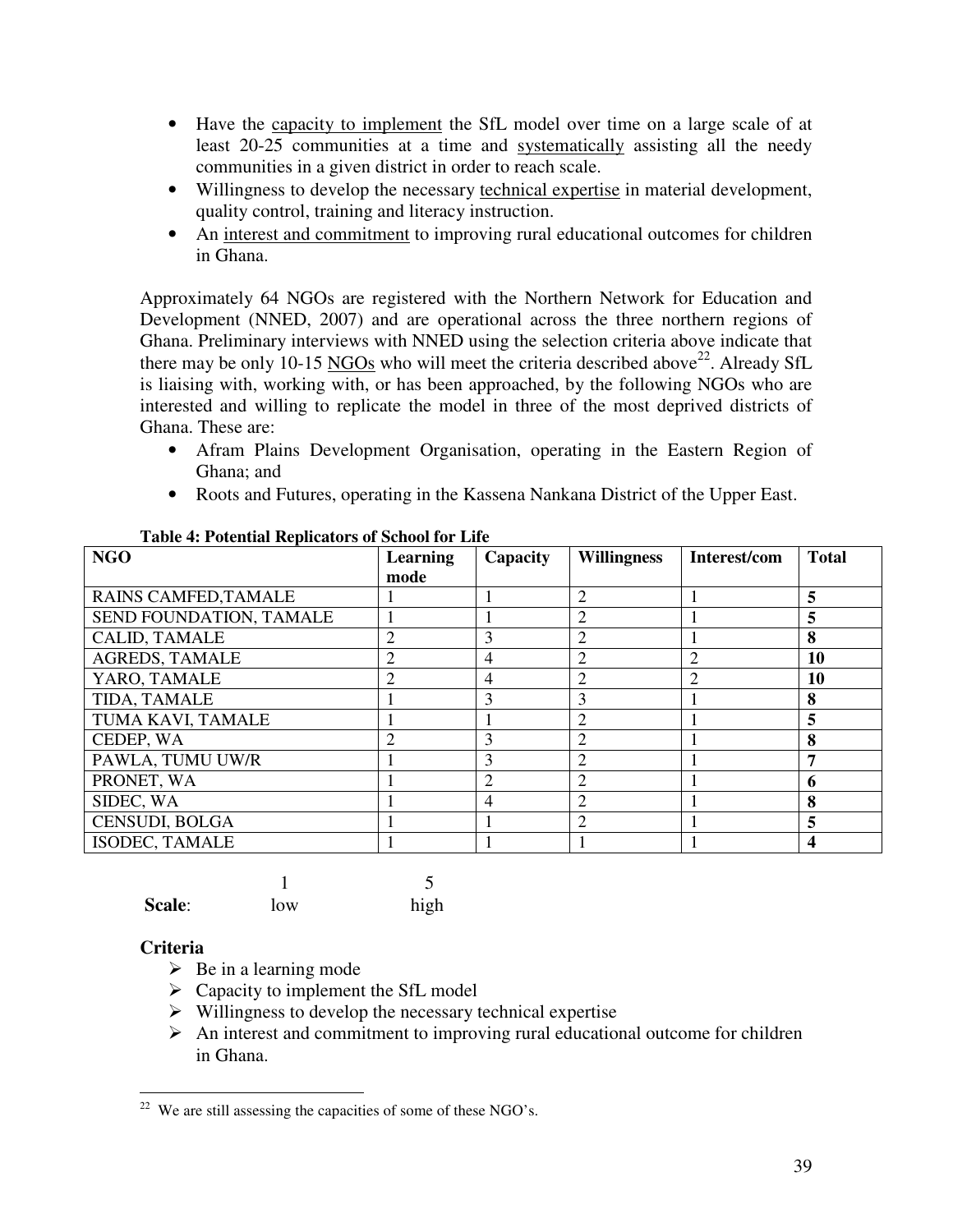Some of the above NGO's are medium sized NGO's and are capable of district wide replication but require the technical support, financing and long term commitment to carry out this type of replication work in collaboration with  $\text{SfL}^{23}$ .

#### **6.4 Key challenges and opportunities to replication and mainstreaming**

The key challenge to ongoing mainstreaming of the SfL model within the current Ghana Education sector is the degree to which the language policy and instructional practices within the Ghana Education Service adhere to international best practice in literacy. Currently, the Government White Paper does not make any definitive statement concerning which medium of instruction should be used at lower primary level but does recognize that local language instruction is one of the most effective approaches. This unfortunately does not give teachers, nor district education officials clear enough guidelines.

The second major challenge in mainstreaming the SfL model will continue to be the governments "fatigue in implementing programmes outside the mainstream business of education." The District Directors of Education across the north were well aware that a "saturation point is being reached in relation to the number of new approaches to literacy brought into the GES system". Currently the SfL model has been endorsed by the central government (MOESS) and regional levels of government (regional education offices) for implementation in the basic school system. SfL should continue to ensure that it provides as much information as possible concerning its curriculum and instructional approaches to these agencies and levels. Other challenges to replication mentioned in interviews with the District Directors across the three focal IA districts included: financial constraints with regard to uptake, and lack of interest by some stakeholders including some DDE's and District Assemblies.

The main opportunity within the next five years is the chance for SfL to showcase its achievements and impact in light of the fact that public education is failing children in many parts of Ghana. International donors and Governments working in collaboration with the Ghana Government are becoming increasingly aware that the SfL model may be the most effective way to bring about literacy among large out of school populations. Education research in Sub Saharan Africa is also pointing to the fact that SfL's methodology may also be the most effective way to ensure literacy attainment among the vast majority of children in school who fail to become literate, those who are dropping out of school and those who will never complete basic education.

 $\overline{a}$ <sup>23</sup> PAPADEV, operating in the Sawla Kalba district of Northern Region.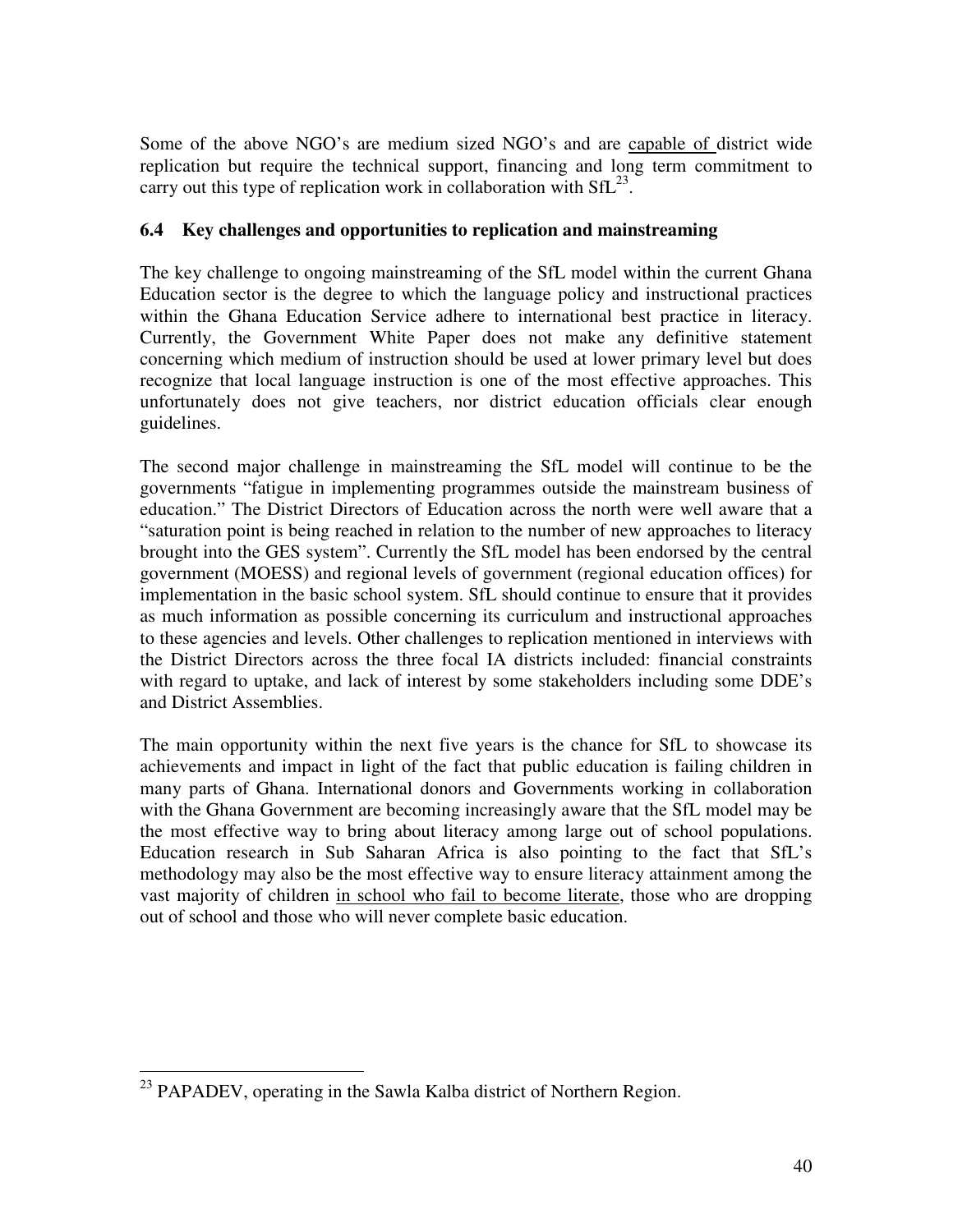## **6.0 Key Recommendations and Conclusions**

The findings from the IA study suggest that not only has SfL had an impact on improving access and retention of children across the 10 districts of intervention in northern Ghana, it has also had a tremendous impact on improving the levels of educational attainment and achievement among ex SfLers within the formal school system. Several approaches to literacy testing and pupil achievement during the IA demonstrated that the SfLers were outperforming their non SfL counterparts in the formal education system particularly in the core subject areas such as Ghanaian Language, English and Maths<sup>24</sup>. SfLers were also being asked to take on student leadership positions across the districts and were seen as role models due to their values and determination to achieve. SfLers have become a force within northern Ghana which demonstrates that educational transformation and human development can help children and families break out of the cycle of poverty.

The SfL programme has been operating in 10 of the 18 districts in the Northern Region over the last twelve years. Data on out of school children across the three northern regions suggests that over 226,000 children between the ages of 6-14 are out of school in the Northern Region with over 100,000 in the Upper East and Upper West Regions. These children will most likely remain out of school unless programmes such as SfL continue to operate and achieve scale. The IA study indicates that given the current dropout rates, non completion and poor literacy attainment among children in the formal system, there is a growing need for SfL to continue to assist large numbers of out of school children and should consider working with the growing numbers of noncompleters from the formal system who have not been able to attain basic literacy skills. A new programme which would add one more year to the current SfL programme was recommended during the Replication Workshop (Jan. 2007) with key Government stakeholders in order to consolidate existing literacy skills and ensure attainment of higher levels of cognitive and life skills development.

One of the main impacts of the SfL programme was that it was helping parents cope with the cost (direct and indirect) of sending their children to school. The SfL programme shortens the number of years spent at the Basic School level for learners, and ensures that the majority attain basic literacy before entering the formal system. Findings from the IA suggest that SfL children are able to cope in environments which lack teachers, books and regular instructional practice when compared to their non SfL peers on entering the formal education system; SfLers have been given a "head start" to literacy and are able to use the methods they learned in sounding out words to easily transition to the second language and remain focussed in classroom environment which lack resourcing. The current performance of children at P6 level across Ghana suggest that less than 25% are able to attain literacy after six years of schooling. These results are much worse for

 $\overline{a}$ 

 $24$  The IA literacy tests revealed that SfLers were performing the same as non SfLers in the English fluency tests at P6 and JSS3. Several other instruments used to track performance of Sflers along with in-depth interview of their teachers, district education officers and colleague non Sflers reveal that they are out performing non Sflers in the core subject areas.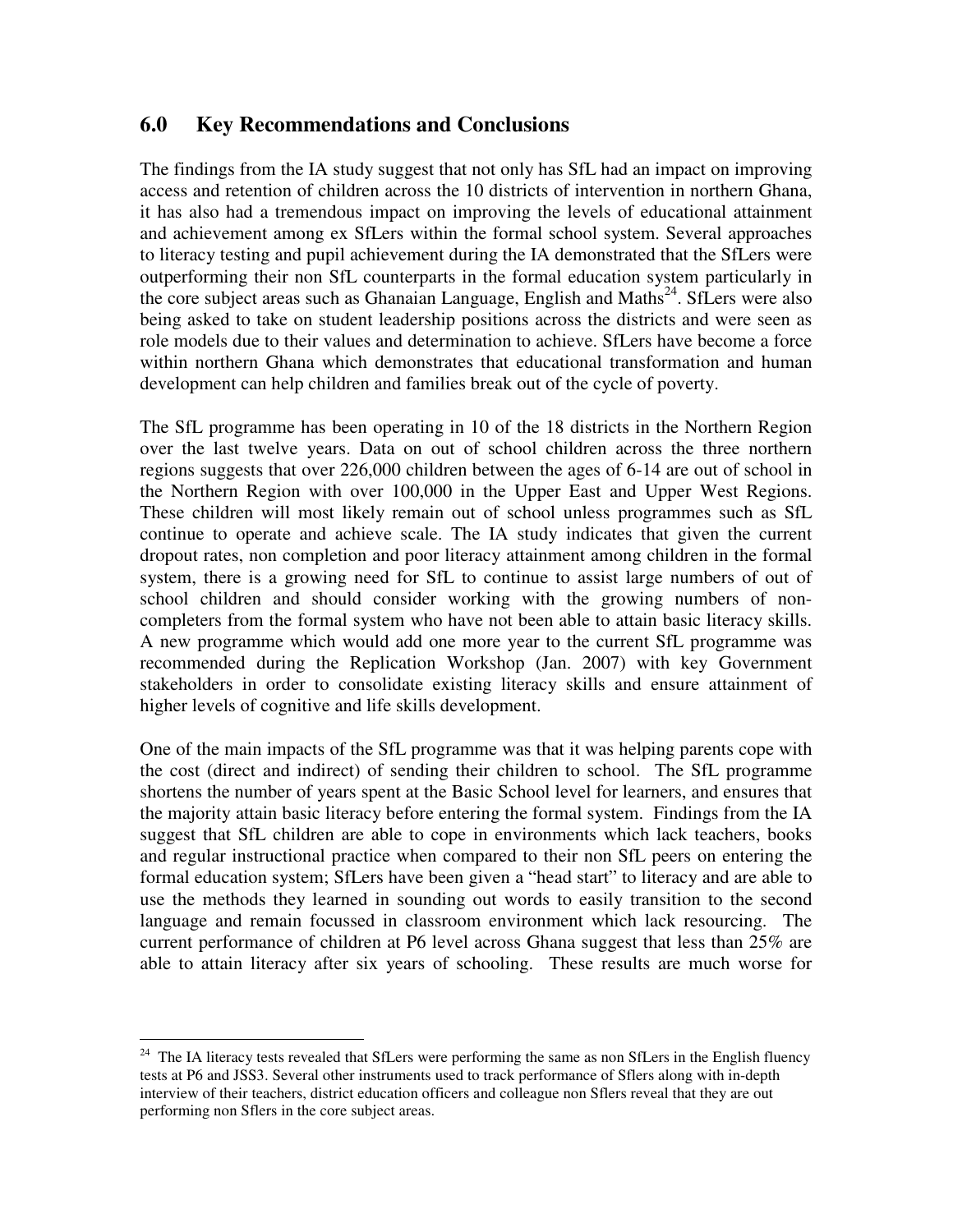children in rural poor areas of Ghana.<sup>25</sup> Accelerated literacy approaches outside the formal system may be Ghana's only hope of helping children, particularly in rural deprived areas attain literacy and survive the public education system.

The cost saving of this programme should also be considered by Government as they attempt to attain Universal Basic Education by 2015. For instance, the unit cost per SfL learners is USD 16.57 compared to USD 70.8 per child in the public primary system in northern Ghana. The SfL programme has saved the Government of Ghana over USD \$6,023,168 by educating over 85,073 children through its programme. Considering that these children would have spent three years in the primary school system if it were not for the SfL programme--- the Government of Ghana (GoG) has saved a total USD \$18,069,504 over this three year period (See Annex 13.0 for details in costing).

The IA findings suggest that Government should seriously consider using the accelerated SfL model to reduce cost of primary education particularly in deprived rural areas where teacher and learning materials are not available nor adequate. The Government should also consider, based on its current performance results among primary school holders, that the approach may also "break children through to literacy" in a more effective manner. This would mean that a wider complementary education programme should be considered for all rural areas of Ghana and particularly those in deprived poverty pockets.

#### **Key Recommendations**

The following are the key recommendations which emerged from the IA study and are based on the views of several stakeholder groups including the families and beneficiaries of the SfL programme:

#### *Growth and Scale of the Programme*

- The SfL programme should continue to grow and maintain quality in order to consolidate and build on the achievements of the programme over the last 12 years. The programme should remain focused on ensuring that it reaches the out of school populations in old and new communities. It is suggested that a target of 100,000 be considered by Development Partners for Phase 4 financing; focus on the Northern Region should be maintained (with a proportion in the Upper East and Upper West where the EQUALL project will phase out in 2008).
- The findings of the IA suggest that SfL should take systematic steps to present the findings of its work to the highest levels of Government to demonstrate the cost effectiveness in providing a more accelerated and adaptable approach to literacy attainment among out of school populations in northern Ghana.

 $\overline{a}$  $25$  (see National Education Assessment (NEA, 2006) Report and RECOUP working paper by Dr Etse, Associates for Change, 2007)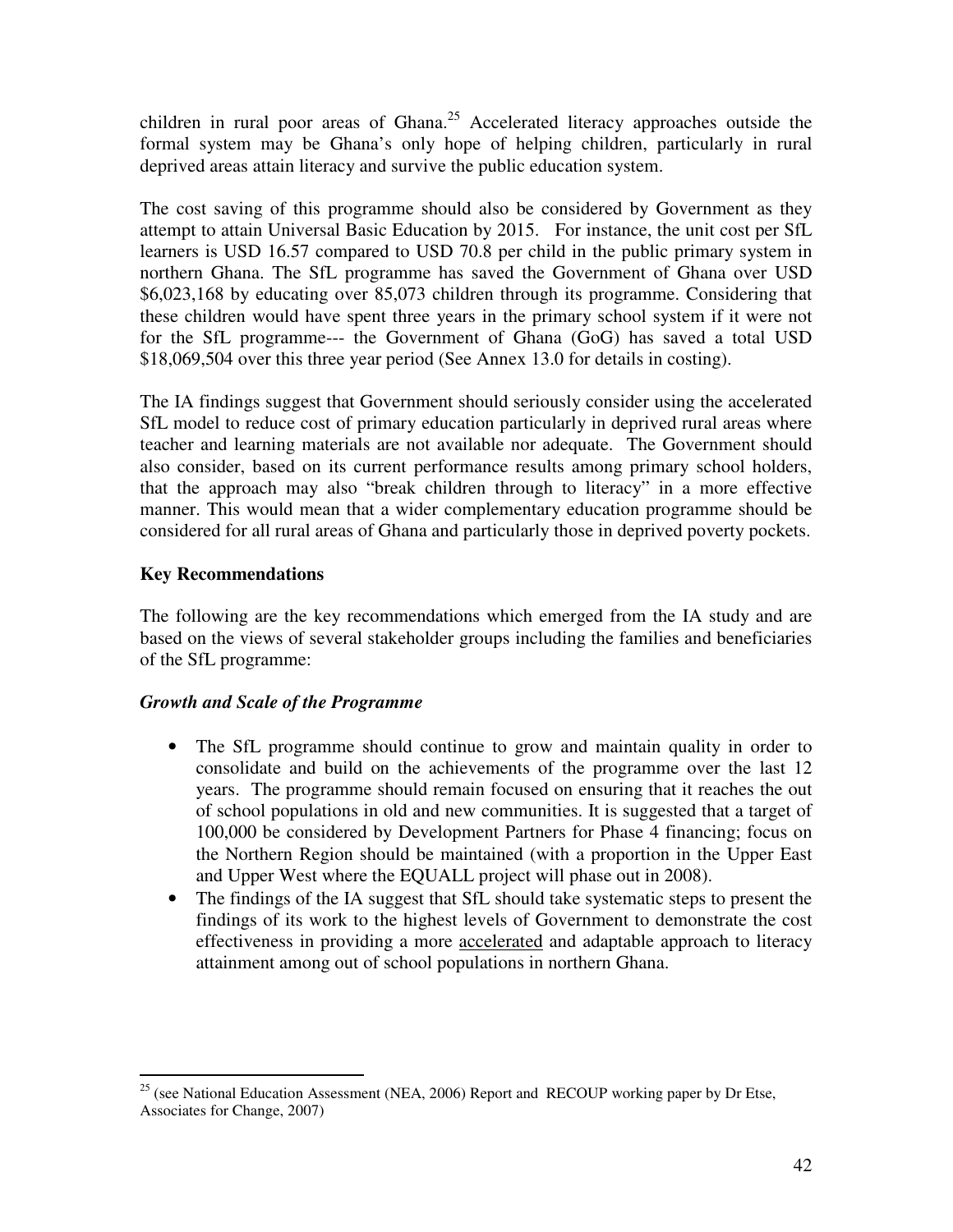#### *Advocacy and Public Awareness Work*

- Advocacy and research work should continue within SfL in order to ensure that the Government and other interested organizations are able to understand the key impacts of SfL and ensure that their commitments to Universal Primary and Gender Parity are attained (i.e. MDG's, UPE, GPRS and ESP).
- SfL needs to produce a documentary on its activities as part of its sensitisation programme.
- SfL should play an advocacy role to link other organisations with support for income generation activities to support families of SfLers to educate their children. SfL needs to explore the possibility of collaborating with other to support women who are facing financial difficulties in supporting their children's education.

Non Sflers interviewed and attending the same class as the SfL integrants recommended that "SfL should add documentaries to their sensitization efforts. They stressed that SfL should be advertised on TV, in news papers and radio for many people to get to know of their good works."

#### *Operational Recommendations*

Due to large family sizes, endemic poverty and food insecurity in northern Ghana, SfL should consider staying in communities when they have exhausted the out of school population. SfL should consider more sustainable community based approaches to assisting communities continue the programme with minimum intervention after the average 3 year cycle is completed. It should use the strength of local SfL committees and other CBOs to assist with ensuring access and literacy outcomes are sustained. The Ministry of Education's capitation grant funding should also be explored.

- SfL should consider more innovative approaches to supporting facilitators who have completed serving the programme for a minimum of two years transition to the world of work. Counselling and job placement programmes should be part of the process of helping facilitators as well as increasing their stipends given the lack of community support in this regard.
- SfL should develop a second level (one year additional literacy programme) in close collaboration with the Ministry of Education in order to improve the transition skills of children to the broader world of work and ensure that SfL graduates are better prepared if they do not integrate into the formal system of education. This model would also benefit the large numbers of children who dropout or do not complete basic education and remain illiterate particularly in very hard to reach areas.
- SfL should develop a more strategic approach to reaching potential replicators through existing educational networks such as NNED and GNECC particularly in the Upper East and Upper West Regions, and across the 58 most deprived districts in Ghana who are interested and capable of using complementary education.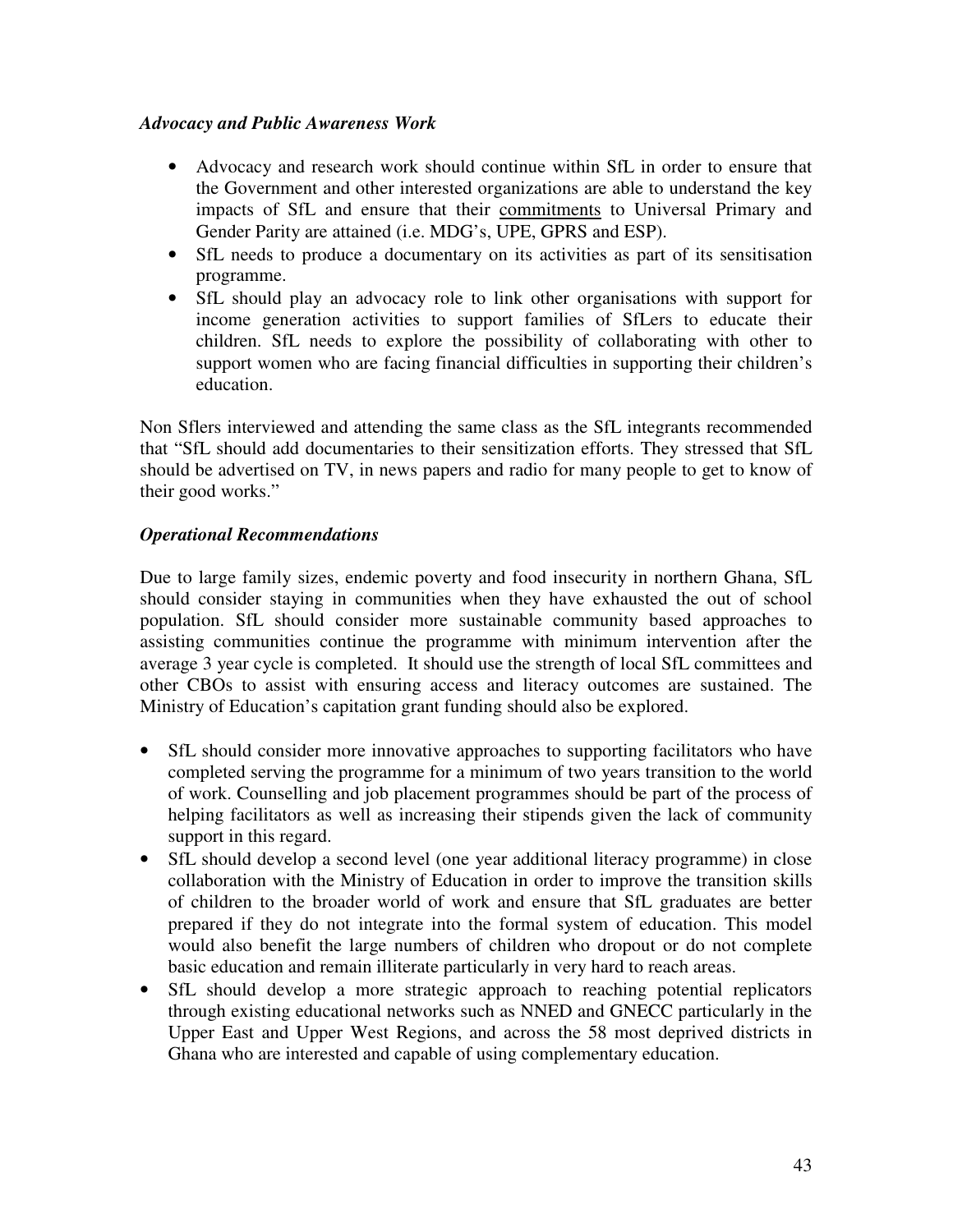The American Ambassadors' Girls Education Scheme has been an important complement and should be sustained and expanded to cover all needy but brilliant girls. This is necessary both at the JSS and SSS levels. The possibility of extending the scheme to non SfLers needs to be explored. Non SfLers may be tempted to find ways of getting into the SfL and may result in parents who are capable of sending their children to formal schools resorting to sending their children to SfL.

#### *Target Population and Curriculum*

- The target population for SfL should continue to focus on children who have never been to school and are between the ages of 8-14. However the programme should also be more aware that they may be attracting children who have dropped out of school who were previously attending the formal system. These children should also be considered for the SfL programme since literacy attainment in a short period (nine months) may be one of the ways to reintegrate them back into the formal system and assist them attain basic literacy.
- SfL should explore the possibility of linking non integrants to vocational training options in order to cater for the needs of those that are not academically inclined. They should also reintroduce more skills-based work in their programming to reinforce skills based education within their programme.

Families and communities suggested that the programme should be extended from nine to twelve months. They also recommended that SfL should come back to the communities since they are still in need of the programme and that there should maintain a stronger linkage with the community once they pull out.

#### *Monitoring and Evaluation*

A review of the monitoring and evaluation arrangements currently in place reveal that the outcomes could be optimised if the database is strengthened, and linkage and coordination arrangements are put in place to assure efficiency and effectiveness. To address this, SfL needs to establish a database that is linked to tracking data supplied by the formal schools at the primary, JSS and SSS levels so that it could be updated on a regular basis. There is need to establish linkage arrangements between SfLers and various offices of SfL to facilitate updates of the database. Tracer studies could be added as part of the schedules for field staff, who should be given additional resources to enable them to undertake effective follow up. More staff needed to be assigned solely for tracer and M&E purposes. Field staff also should be trained in the conduct of tracer studies - data collection, storage and retrieval to ensure efficiency and effectiveness.

#### *Replication*

The International and National goals of ensuring that a growing number of out of school children and dropouts from the formal education system are given the opportunity to attain basic literacy skills will require that SfL continues to be supported to implement its main programme of work with a smaller proportion of support for the NGO replication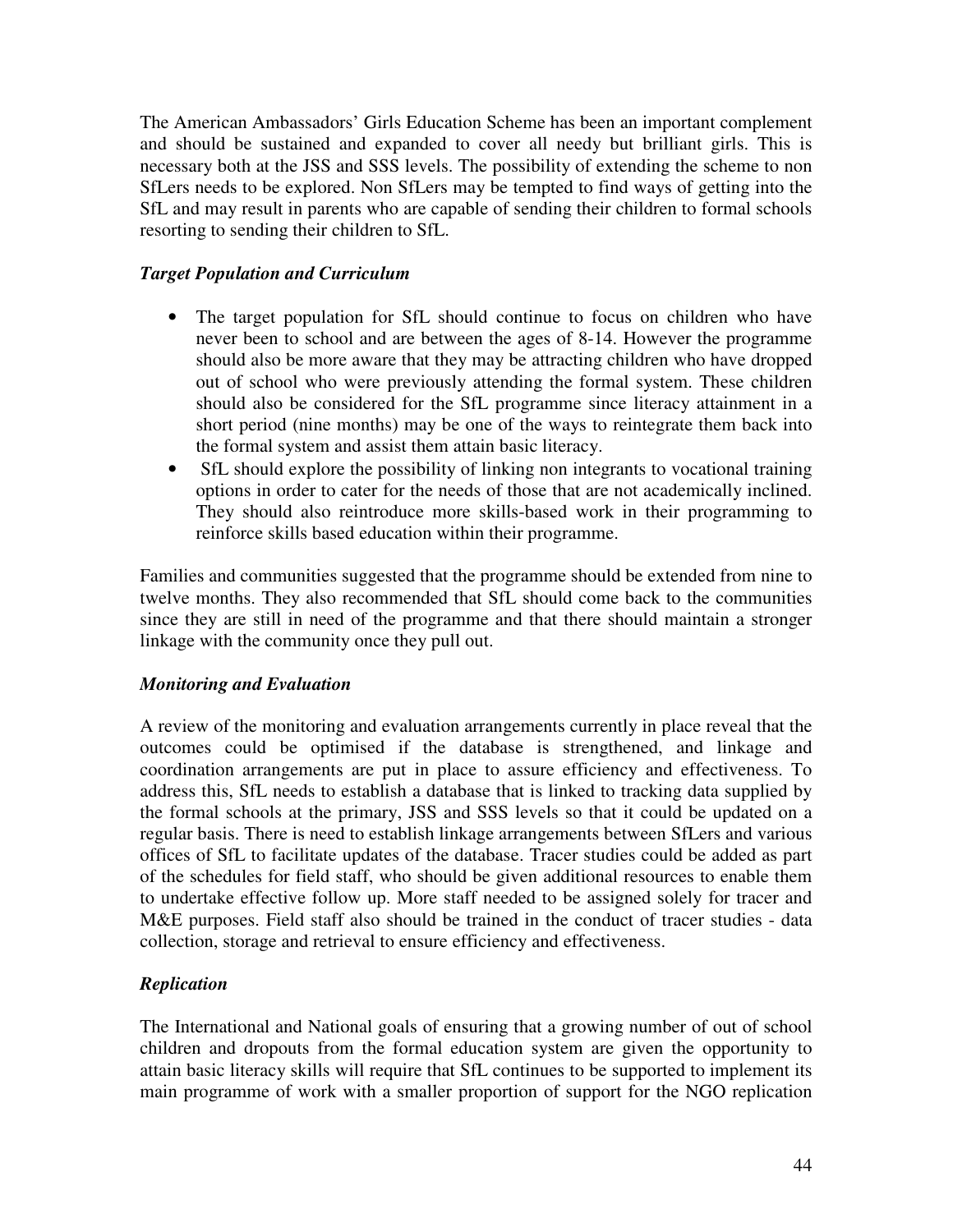model. SfL should also continue to focus on government mainstreaming opportunities by continuing to train teachers at the lower primary levels using their methodology and linking ex SfL Facilitators to the District Education Directorates as potential pupil teachers. The future for assisting large numbers of out of school children attain basic literacy levels in Northern Ghana will depend on programmes like SfL continuing to be involved in direct service delivery. SfL should continue to have at least 80% of its resourcing focused on main service delivery activities and 20% of financing and support to potential NGO replicators which have secured financing.

Since 2004 SfL has worked in collaboration with the Education Development Centre (EDC) on the USAID supported EQUALL project. The final phase of the EQUALL project will not ensure that an entire district is covered by the SfL programme before phasing out. The IA replication workshop revealed that the values and principles of SfL should not be compromised to accommodate the scale of any project or funder. It is highly recommend that Phase 4 assist the SfL programme continue to ensure that the normal expansion and consolidation cycles of project implementation started by the EQUALL project in the Upper East: Bawku West, Bongo, Talensi Nabdam; Upper West: Jirapa Lambrussie, Lawra and Nadowli; and Northern Region: Central Gonja, West Gonja and East Mamprusi, be completed in the coming phase $^{26}$ .

#### **Conclusions**

Development projects around the world often attain short term and medium term developmental results. This impact study revealed that the SfL programme was touching the roots of the problem of endemic poverty and challenging communities to rethink traditional socio cultural patterns of operation. The programme was of high quality, systematic in nature and contained the key elements to ensuring literacy attainment within the focus population. This had far reaching results in relation to the attitudinal and behaviour shifts needed to address the core problems of educational access, retention and poverty reduction in northern Ghana.

The impact assessment revealed that there was a ripple effect of the SfL programme in several dimensions of the child's life (social, cognitive and affective) which impacts on the child to the family and onto the community and school. This ripple effect was based on the accelerated break through to literacy experienced by the SfL learner during the nine month SfL cycle and was then transferred to the family through the knowledge, attitudes and behaviours which were introduced and embedded in the curriculum.

 SfL children were learning the value of being a Ghanaian, the value of rural life, farming and becoming aware of the dangers of malaria, large family sizes, and unsafe water. They were also becoming aware, through the SfL classes, that people should be treated equally whether a boy or a girl or whether from a different ethnic grouping and this was being translated into changing practices of the family and communal way of life. Children, families and communities involved in SfL were beginning to appreciate new

 $\overline{a}$  $26$  Most of these districts will have had only one or two cycles of SfL intervention when donor funding stops.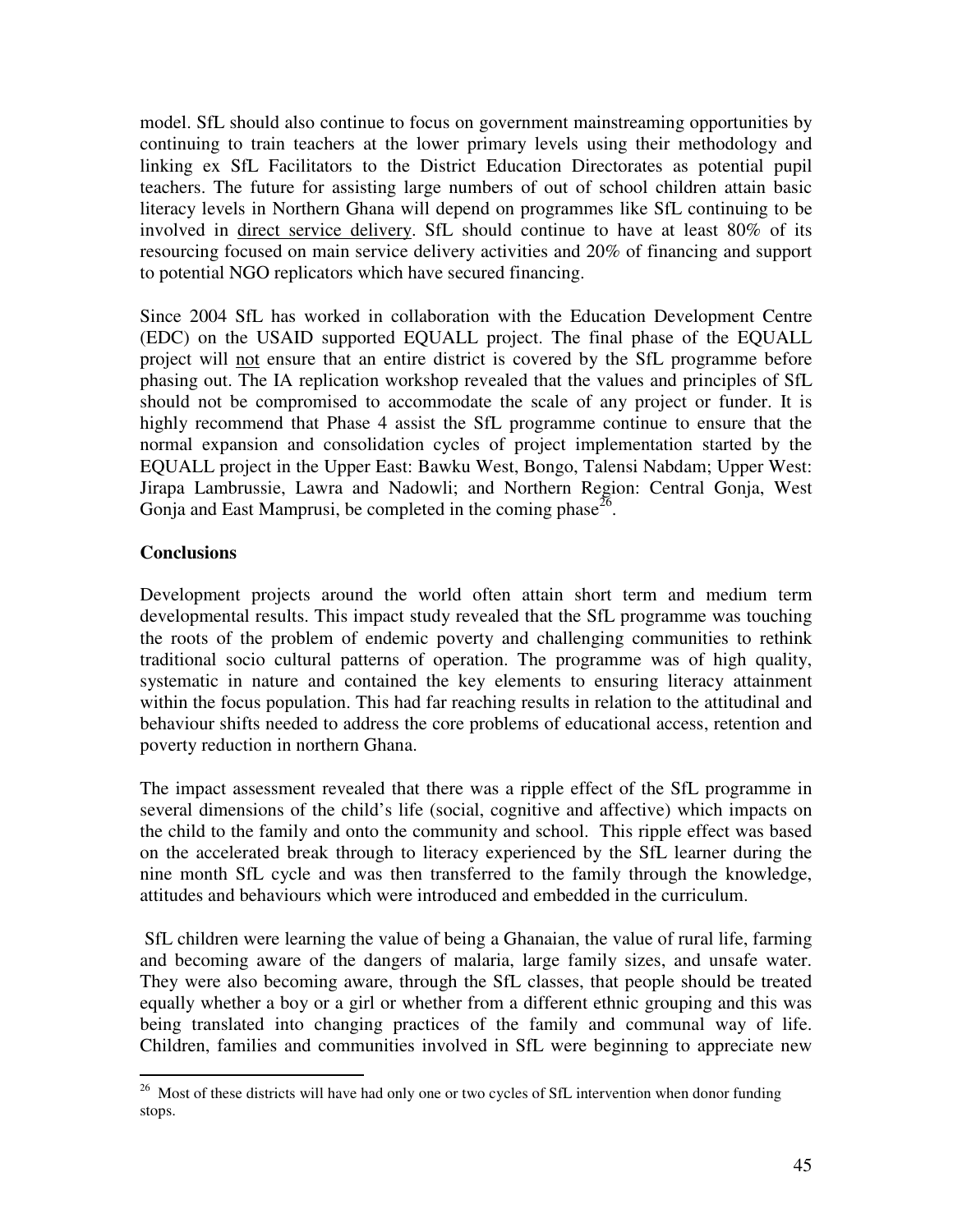ways of thinking about the world and people around them translating this into more appreciation of gender differences, equality and ethnic diversity. They were becoming conscious of the different roles played by girls and boys in a social context which awarded conformity and restricted change.

At national, district and school levels the level of scale was also having positive impact on the access targets set by Government to achieving Universal Primary Education and basic literacy, gender parity and quality of education. Studies by the Government themselves suggested that SfL was contributing significantly to the increase in Gross and Net Enrolment Rates, particularly in the Northern Region of Ghana. In terms of gender parity, retention and completion rates among girls, the SfL programme was having a positive impact on the number of girls remaining in school and transitioning to the higher levels of education (JSS and SSS). Ex SfL girls were making up a large percentage of the classrooms at the JSS and SSS levels, particularly when considering the rural characteristics of school intake.

The greatest impact of the SfL programme on the community and family was in relation to people's new found awareness concerning the importance of education, particularly "good quality education." SfL was demonstrating that poor rural communities across the Northern Region could educate their children who were not able to go to school due to the constraints on farming and sustaining large families in a context of rural subsistence agriculture which depended on children to assist on the farm. SfL gave a chance to children for a life change which involved breaking through to literacy, strengthening their identity and empowering them to become "a someone." Parents and people in the community (e.g. "aunties") who had not been able to send all their children to school were using this flexible school system to assist their children to learn. Children who would not have had a chance to transition to the formal system were paying their own way and working hard to demonstrate to their parents that they were worth the investment, particularly the girl child.

The success of SfL rested on a large population of dedicated rural youth who were taking up the role as SfL facilitators to assist the children in their communities have this life chance. The approach, dedication and commitment of the facilitators… and concern they had for their communities' children was the pivot around which all learning was based. The IA revealed that high quality education, high performance of children in relation to literacy attainment in SfL and their ability to remain in the public system was linked to the dedication of the facilitators. District Directors of Education, teachers and community leaders spoke of the selfless and sacrificial efforts of these volunteer facilitators. Other success factors included all of the elements working in harmony: the pedagogy, the language of instruction, methodology and curriculum as well as the flexible school timing.

The impact assessment reveals that good quality education which transforms children into literate and conscientious learners can be brought to rural families in endemic poverty zones in Ghana and across Africa when educational systems adjust to the context of learning and mobilise committed teachers. Given the degree of poverty, entrenched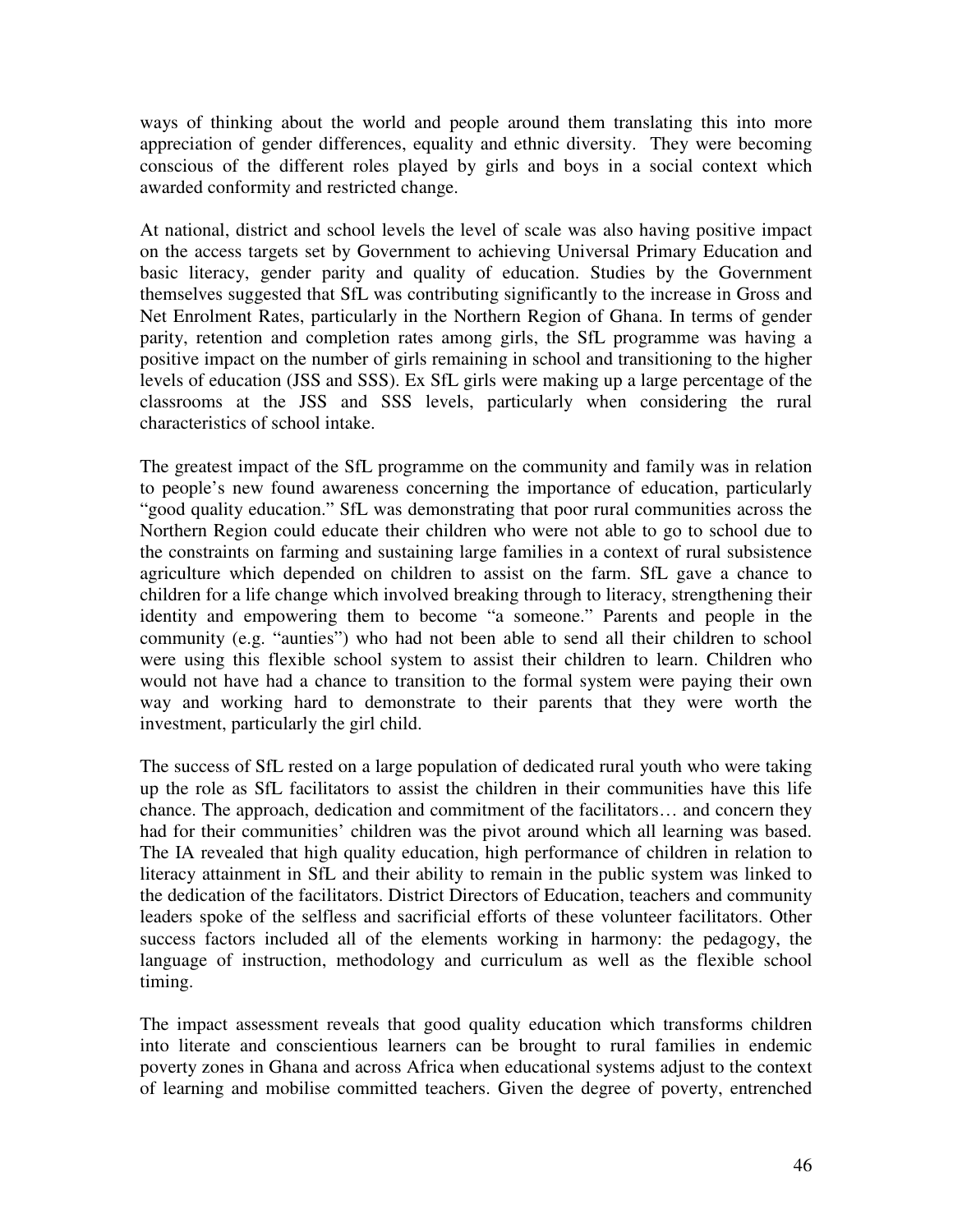subsistence farming patterns and ways of life of the people in northern Ghana …modern public education may be accessible to some children but not all. The findings suggest that more cost effective and accelerated learning systems better adapted to the realities of farming and large family sizes can help children not only "break through to literacy" but provide them with a foundation which can help them transition into the formal system and move to higher levels of education. The programme can also provide the chance for children who will continue to remain out of the formal system with a chance at life by providing them with the literacy skills, self esteem and identity needed to become confident and critical youth in carrying out and transforming traditional ways of life in rural Ghana.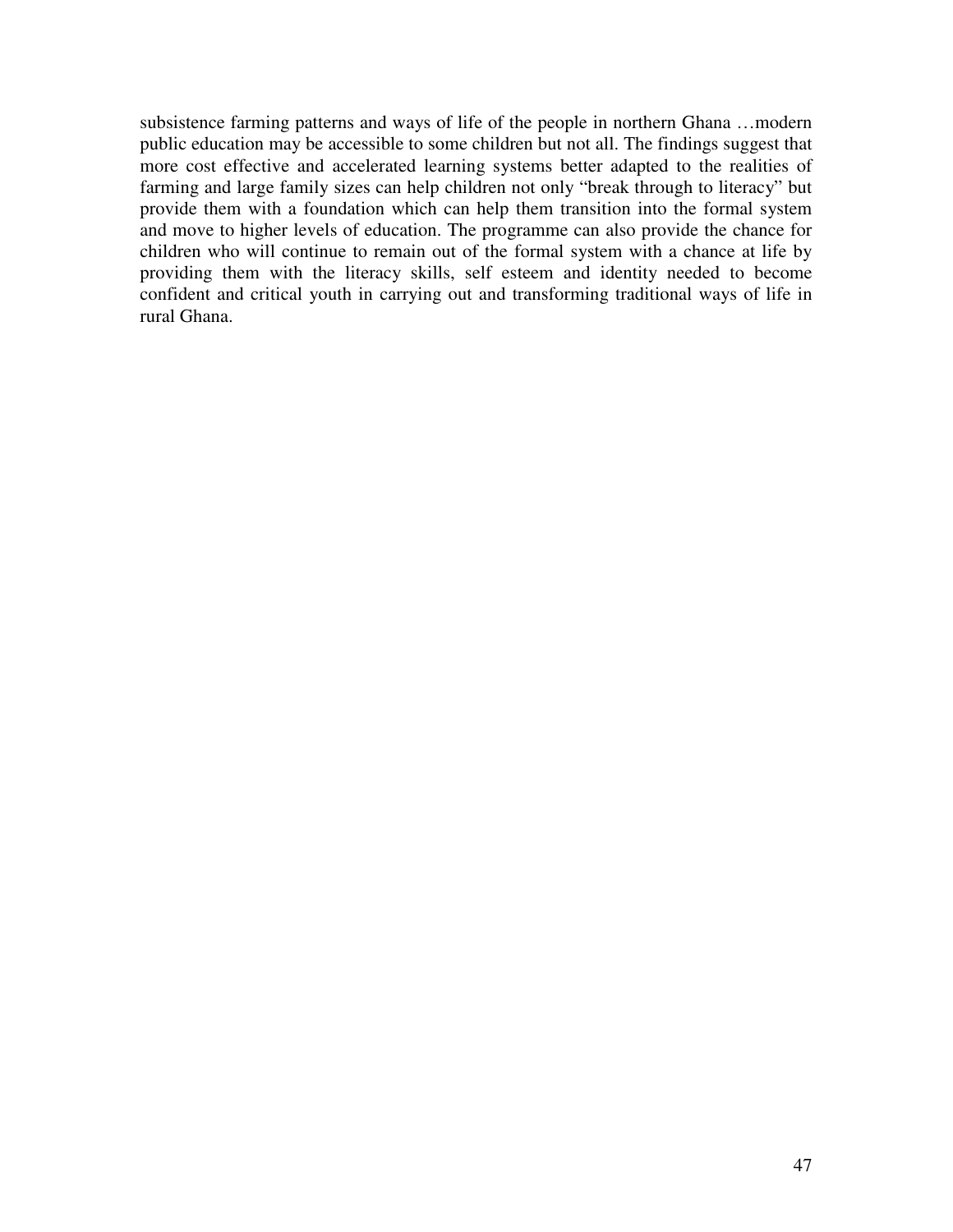## **Selected Annexes**





**<sup>(</sup>Source: MOESS 2006)**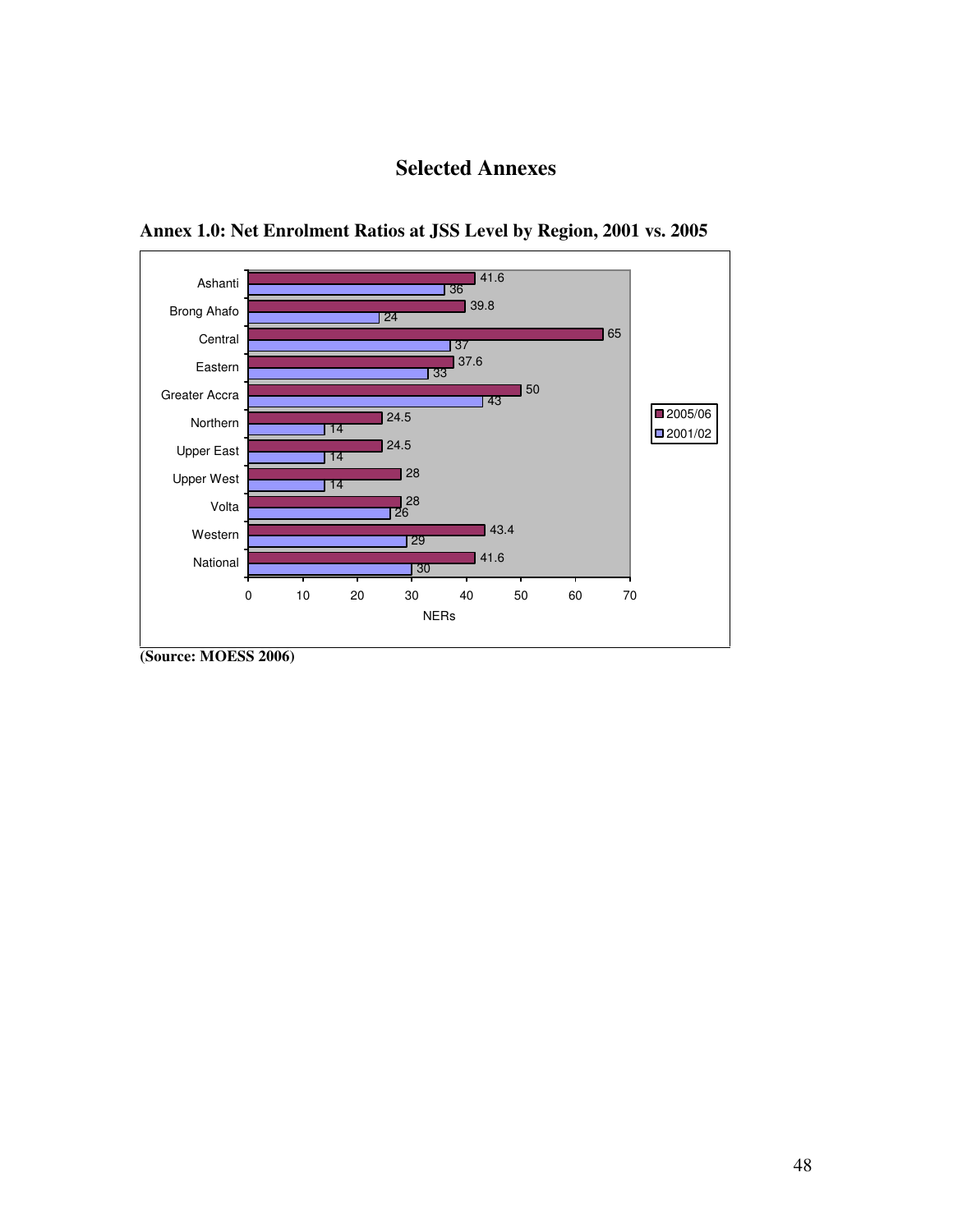| Year         | No. of<br>Classes | Total<br>Enrolmen<br>t in SfL<br>Classes |        | No. Enrolled<br>(by Gender) | Total<br>No of<br>Dropout<br>s in SfL<br>Classes |       | Total No.<br>No. of Drop<br>Graduate<br>d from<br>outs (by<br><b>SfL</b><br>Gender)<br>Classes |            | No. Graduated<br>(by Gender) |             | Total<br>Integrate<br>d in<br>formal<br>system |        | No. Integrated<br>(by Gender |  |
|--------------|-------------------|------------------------------------------|--------|-----------------------------|--------------------------------------------------|-------|------------------------------------------------------------------------------------------------|------------|------------------------------|-------------|------------------------------------------------|--------|------------------------------|--|
|              |                   | <b>TOT</b>                               | M      | F                           | <b>TOT</b>                                       | M     | ${\bf F}$                                                                                      | <b>TOT</b> | M                            | $\mathbf F$ | <b>TOT</b>                                     | M      | ${\bf F}$                    |  |
| 1995/96      | 100               | 2,480                                    | 1,358  | 1,122                       | 213                                              | 90    | 123                                                                                            | 2,267      | ,268                         | 999         | 1,041                                          | 625    | 416                          |  |
| 1996/97      | 100               | 2,431                                    | 1,412  | 1,019                       | 170                                              | 57    | 113                                                                                            | 2,261      | 1,355                        | 906         | 1,075                                          | 669    | 406                          |  |
| 1997/98      | 220               | 5,454                                    | 3,190  | 2,264                       | 489                                              | 225   | 264                                                                                            | 4,965      | 2,965                        | 2,000       | 2,533                                          | 1,567  | 966                          |  |
| 1998/99      | 250               | 6,143                                    | 3,568  | 2,575                       | 573                                              | 330   | 243                                                                                            | 5,570      | 3,238                        | 2,332       | 2,882                                          | 1,717  | 1,165                        |  |
| 1999/00      | 400               | 9,814                                    | 5,442  | 4,372                       | 1,030                                            | 408   | 622                                                                                            | 8,784      | 5,034                        | 3,750       | 5,434                                          | 3,127  | 2,307                        |  |
| 2000/01      | 400               | 9,925                                    | 6,080  | 3,845                       | 964                                              | 503   | 461                                                                                            | 8,961      | 5,577                        | 3,384       | 6,291                                          | 3,833  | 2,458                        |  |
| 2001/02      | 386               | 9,728                                    | 5,811  | 3,917                       | 839                                              | 427   | 412                                                                                            | 8,889      | 5,384                        | 3,505       | 6,417                                          | 3,765  | 2,652                        |  |
| 2002/03      | 361               | 9,102                                    | 5,480  | 3,622                       | 525                                              | 250   | 275                                                                                            | 8,577      | 5,230                        | 3,347       | 7,079                                          | 4,259  | 2,820                        |  |
| 2003/04      | 360               | 8,934                                    | 5,380  | 3,554                       | 296                                              | 150   | 146                                                                                            | 8,638      | 5,230                        | 3,408       | 5,997                                          | 3,584  | 2,413                        |  |
| 2004/05      | 440               | 10,959                                   | 6,372  | 4,587                       | 373                                              | 178   | 195                                                                                            | 10,586     | 6,194                        | 4,392       | 8,596                                          | 5,052  | 3,544                        |  |
| 2005/06      | 405               | 10,103                                   | 5,517  | 4,586                       | 150                                              | 62    | 88                                                                                             | 9,953      | 5,455                        | 4,498       | 8,261                                          | 4,322  | 3,939                        |  |
| <b>Total</b> | 3,422             | 85,073                                   | 49,610 | 35,463                      | 5,622                                            | 2,680 | 2,942                                                                                          | 79,451     | 46,930                       | 32,521      | 55,606                                         | 32,520 | 23,086                       |  |

**Annex 3.0: Summary across 10 SfL Districts: Enrolment, Drop Out, Graduation and Integration (1995/96 to 2005/06)**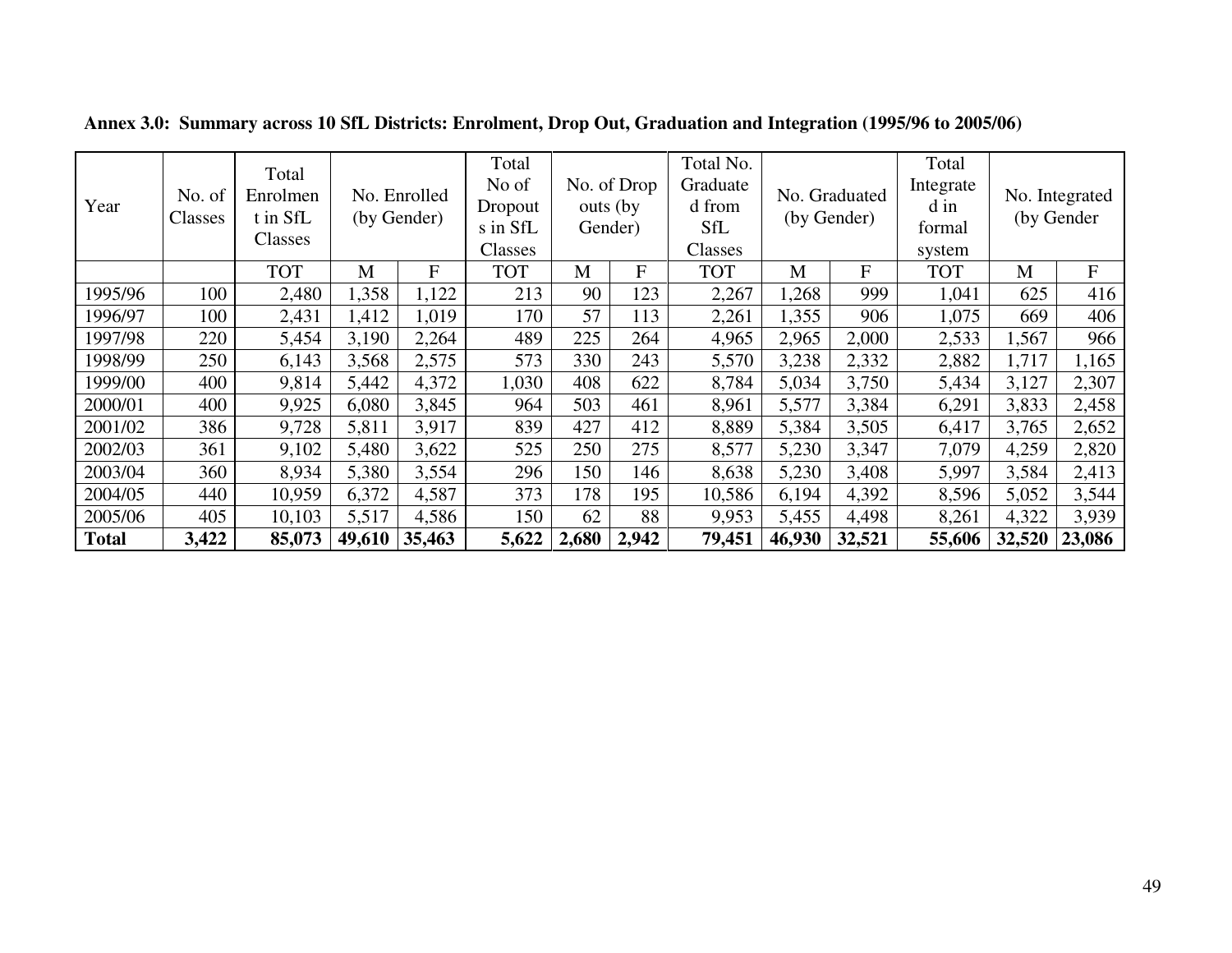| Drop outs as percentage of | Enrolment (by gender) |       | total drop out<br>as % of total<br>enrolment | Gender) | Graduation as<br>percentage of<br>Enrolment (by | Total<br>Graduates as<br>% of<br>enrolment |        | Total<br>Integration as % of<br>Integration as % of<br>Integration as<br>% of<br>Graduation (by<br>Enrolment (by<br>Gender)<br>Gender)<br>Enrolment |        |        |        | Total<br>Integration<br>as % of<br>Graduation |
|----------------------------|-----------------------|-------|----------------------------------------------|---------|-------------------------------------------------|--------------------------------------------|--------|-----------------------------------------------------------------------------------------------------------------------------------------------------|--------|--------|--------|-----------------------------------------------|
| Year                       | M                     | Е     | <b>TOTAL</b>                                 | M       | Е                                               | Total                                      | Μ      | F                                                                                                                                                   | Total  | м      | F      | Total                                         |
| 1995/96                    | 3.63%                 | 4.96% | 8.59%                                        | 51.13%  | 40.28%                                          | 91.41%                                     | 25.20% | 16.77%                                                                                                                                              | 41.98% | 27.57% | 18.35% | 45.92%                                        |
| 1996/97                    | 2.34%                 | 4.65% | 6.99%                                        | 55.74%  | 37.27%                                          | 93.01%                                     | 27.52% | 16.70%                                                                                                                                              | 44.22% | 29.59% | 17.96% | 47.55%                                        |
| 1997/98                    | 4.13%                 | 4.84% | 8.97%                                        | 54.36%  | 36.67%                                          | 91.03%                                     | 28.73% | 17.71%                                                                                                                                              | 46.44% | 31.56% | 19.46% | 51.02%                                        |
| 1998/99                    | 5.37%                 | 3.96% | 9.33%                                        | 52.71%  | 37.96%                                          | 90.67%                                     | 27.95% | 18.96%                                                                                                                                              | 46.92% | 30.83% | 20.92% | 51.74%                                        |
| 1999/00                    | 4.16%                 | 6.34% | 10.50%                                       | 51.29%  | 38.21%                                          | 89.50%                                     | 31.86% | 23.51%                                                                                                                                              | 55.37% | 35.60% | 26.26% | 61.86%                                        |
| 2000/01                    | 5.07%                 |       | 9.71%                                        | 56.19%  | 34.10%                                          | 90.29%                                     | 38.62% | 24.77%                                                                                                                                              | 63.39% | 42.77% | 27.43% | 70.20%                                        |
| 2001/02                    | 4.39%                 | 4.24% | 8.62%                                        | 55.35%  | 36.03%                                          | 91.38%                                     | 38.70% | 27.26%                                                                                                                                              | 65.96% | 42.36% | 29.83% | 72.19%                                        |
| 2002/03                    | 2.75%                 | 3.02% | 5.77%                                        | 57.46%  | 36.77%                                          | 94.23%                                     | 46.79% | 30.98%                                                                                                                                              | 77.77% | 49.66% | 32.88% | 82.53%                                        |
| 2003/04                    | .68%                  | .63%  | 3.31%                                        | 58.54%  | 38.15%                                          | 96.69%                                     | 40.12% | 27.01%                                                                                                                                              | 67.13% | 41.49% | 27.93% | 69.43%                                        |
| 2004/05                    | .62%                  | 1.78% | 3.40%                                        | 56.52%  | 40.08%                                          | 96.60%                                     | 46.10% | 32.34%                                                                                                                                              | 78.44% | 47.72% | 33.48% | 81.20%                                        |
| 2005/06                    | 0.61%                 | 0.87% | .48%                                         | 53.99%  | 44.52%                                          | 98.52%                                     | 42.78% | 38.99%                                                                                                                                              | 81.77% | 43.42% | 39.58% | 83.00%                                        |
| Totals                     | 3.15%                 | 3.46% | 6.61%                                        | 55.16%  | 38.23%                                          | 93.39%                                     | 38.23% | 27.14%                                                                                                                                              | 65.36% | 40.93% | 29.06% | 69.99%                                        |

# **Annex 3.1: Percentage of Enrolment, Drop Out, Graduation and Integration (1995/96 to 2005/06)**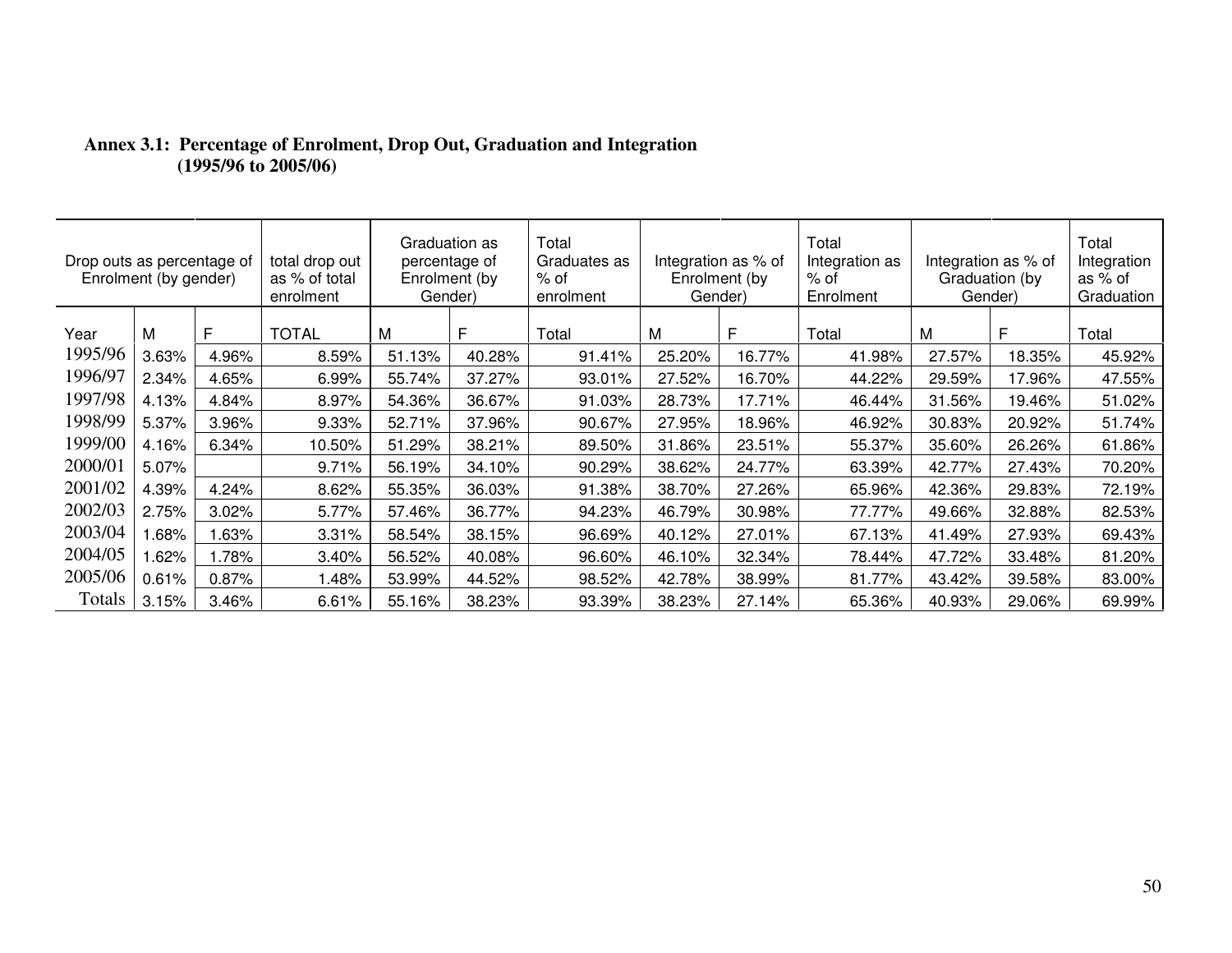| <b>District</b> | Year        | N <sub>0</sub> | <b>Initial enrolment</b> |        |        | No of drop out |       |       | <b>Graduation</b> |        |        | <b>Integration</b> |        |        |
|-----------------|-------------|----------------|--------------------------|--------|--------|----------------|-------|-------|-------------------|--------|--------|--------------------|--------|--------|
|                 |             | of             | <b>Total</b>             | M      | F      | <b>Total</b>   | M     | F     | <b>Total</b>      | M      | F      | <b>Total</b>       | M      | F      |
|                 |             | class          |                          |        |        |                |       |       |                   |        |        |                    |        |        |
|                 |             | es             |                          |        |        |                |       |       |                   |        |        |                    |        |        |
| Gushegu         | $1995/6 -$  | 505            | 12,337                   | 7,557  | 4,780  | 1,103          | 566   | 537   | 11,234            | 6,991  | 4,243  | 4,342              | 2,890  | 1,452  |
| Karaga          | 2005/6      |                |                          |        |        |                |       |       |                   |        |        |                    |        |        |
| Yendi           | $1995/6 -$  | 467            | 11,853                   | 6,893  | 4,960  | 670            | 330   | 340   | 11,183            | 6,563  | 4,620  | 8,660              | 5,166  | 3,494  |
|                 | 2005/6      |                |                          |        |        |                |       |       |                   |        |        |                    |        |        |
| Savelugu        | $1997/8 -$  | 395            | 9,727                    | 5,133  | 4,594  | 770            | 340   | 430   | 8,957             | 4,793  | 4,164  | 6,702              | 3,640  | 3,062  |
| Nanton          | 2005/6      |                |                          |        |        |                |       |       |                   |        |        |                    |        |        |
| Zabzugu         | $1997/8 -$  | 440            | 10,820                   | 6,840  | 3,980  | 555            | 268   | 287   | 10,265            | 6,572  | 3,693  | 4,803              | 3,042  | 1,761  |
| Tatale          | 2005/6      |                |                          |        |        |                |       |       |                   |        |        |                    |        |        |
| Tamale          | $1997/8 -$  | 395            | 9,847                    | 5,415  | 4,432  | 889            | 422   | 467   | 8,958             | 5,029  | 3,929  | 7,632              | 4,366  | 3,266  |
| Rural           | 2005/6      |                |                          |        |        |                |       |       |                   |        |        |                    |        |        |
| Nanumba         | $1999/00 -$ | 350            | 8,750                    | 5,048  | 3,702  | 124            | 53    | 71    | 8,626             | 4,993  | 3,633  | 6,772              | 3,868  | 2,904  |
|                 | 2005/6      |                |                          |        |        |                |       |       |                   |        |        |                    |        |        |
| Saboba          | 1999/00 -   | 350            | 8,750                    | 5,487  | 3,263  | 680            | 347   | 333   | 8,070             | 5,140  | 2,930  | 5,118              | 2,994  | 2,124  |
| Chereponi       | 2005/6      |                |                          |        |        |                |       |       |                   |        |        |                    |        |        |
| Tolon           | $1999/00 -$ | 340            | 8,494                    | 4,698  | 3,796  | 579            | 227   | 352   | 7,915             | 4,471  | 3,444  | 7,707              | 4,376  | 3,331  |
| Kumbongu        | 2005/6      |                |                          |        |        |                |       |       |                   |        |        |                    |        |        |
| East Gonja      | $2004/5 -$  | 80             | 1,999                    | 1,113  | 886    | 155            | 84    | 71    | 1,844             | 1,020  | 824    | 1,519              | 828    | 691    |
|                 | 2005/6      |                |                          |        |        |                |       |       |                   |        |        |                    |        |        |
| West            | $2004/5 -$  | 100            | 2,496                    | 1,426  | 1,070  | 97             | 43    | 54    | 2,399             | 1,383  | 1,016  | 2,351              | 1,350  | 1,001  |
| Mamprusi        | 2005/6      |                |                          |        |        |                |       |       |                   |        |        |                    |        |        |
| <b>Total</b>    | 1995/6 –    | 3,422          | 85,073                   | 49,610 | 35,463 | 5,622          | 2,680 | 2,942 | 79,451            | 46,930 | 32,521 | 55,606             | 32,520 | 23,086 |
|                 | 2005/6      |                |                          |        |        |                |       |       |                   |        |        |                    |        |        |

**Annex 3.2: Number of Classes, Enrolment, Dropout, Graduation and Integration in the 10 districts (1995-2006).**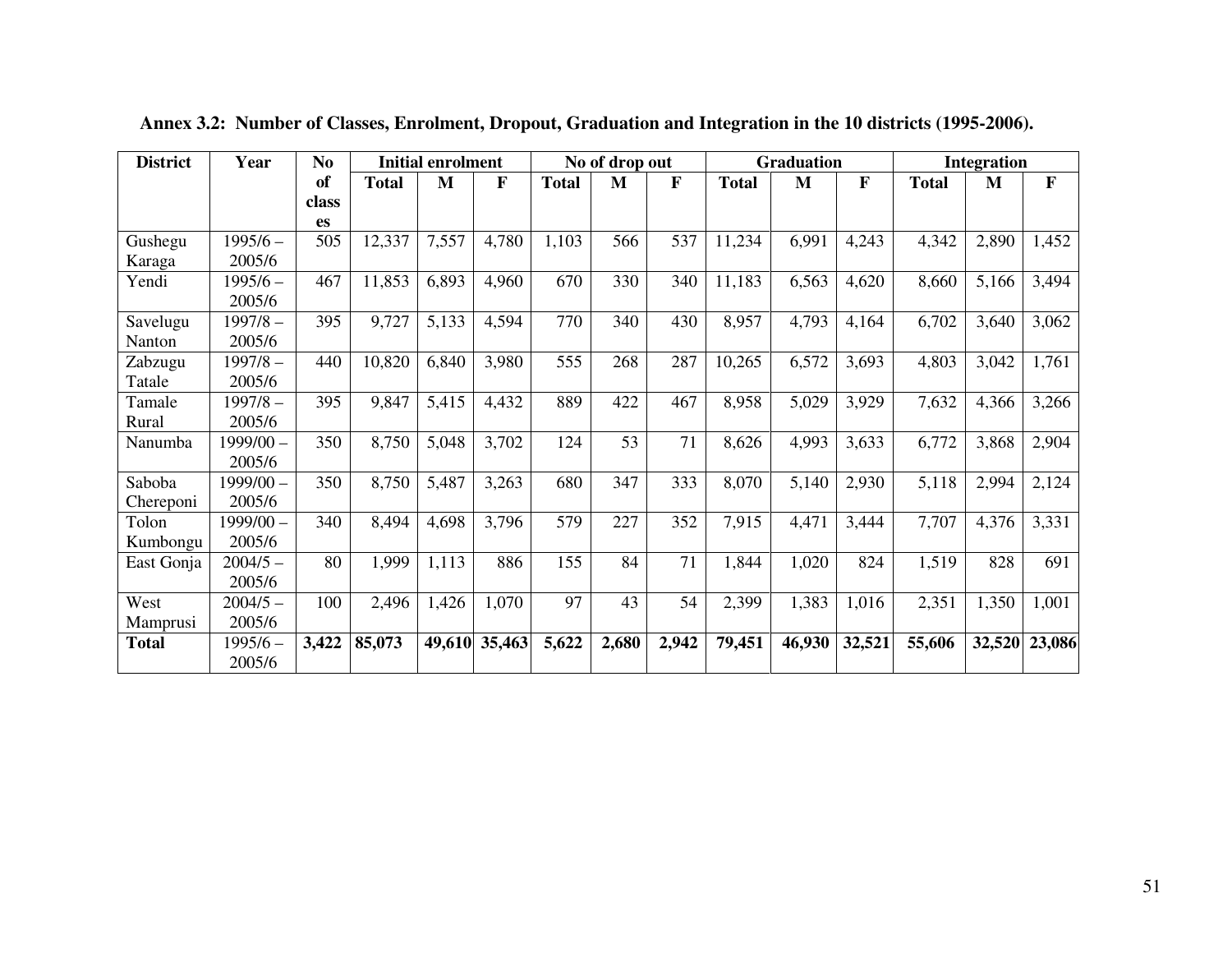| <b>District</b> | Year               | <b>Enrolment</b> | $\%$ | <b>Dropo</b> | $\%$ | Gradu  | $\%$  | <b>Integration</b> | $\%$  |
|-----------------|--------------------|------------------|------|--------------|------|--------|-------|--------------------|-------|
|                 |                    |                  |      | <u>ut</u>    |      | ation  |       |                    |       |
| Gushegu         | $1995/6 - 2005/6$  | 12,337           | 14.5 | 1,103        | 8.94 | 11,234 | 91.06 | 4,342              | 35.20 |
| Karaga          |                    |                  |      |              |      |        |       |                    |       |
| Yendi           | 1995/6 - 2005/6    | 11,853           | 13.9 | 670          | 5.65 | 11,183 | 94.35 | 8,660              | 73.06 |
| Savelugu        | 1997/8 - 2005/6    | 9,727            | 11.4 | 770          | 7.92 | 8,957  | 92.08 | 6,702              | 68.90 |
| Nanton          |                    |                  |      |              |      |        |       |                    |       |
| Zabzugu         | $1997/8 - 2005/6$  | 10,820           | 12.7 | 555          | 5.13 | 10,265 | 94.87 | 4,803              | 44.39 |
| Tatale          |                    |                  |      |              |      |        |       |                    |       |
| Tamale          | $1997/8 - 2005/6$  | 9,847            | 11.6 | 889          | 9.02 | 8,958  | 90.97 | 7,632              | 77.51 |
| Rural           |                    |                  |      |              |      |        |       |                    |       |
| Nanumba         | 1999/00 - 2005/6   | 8,750            | 10.3 | 124          | 1.42 | 8,626  | 98.58 | 6,772              | 77.39 |
| Saboba          | 1999/00 - 2005/6   | 8,750            | 10.3 | 680          | 7.77 | 8,070  | 92.23 | 5,118              | 58.49 |
| Chereponi       |                    |                  |      |              |      |        |       |                    |       |
| Tolon           | $1999/00 - 2005/6$ | 8,494            | 10.0 | 579          | 6.82 | 7,915  | 93.18 | 7,707              | 90.74 |
| Kumbongu        |                    |                  |      |              |      |        |       |                    |       |
| East Gonja      | $2004/5 - 2005/6$  | 1,999            | 2.4  | 155          | 7.75 | 1,844  | 92.25 | 1,519              | 75.99 |
| West            | $2004/5 - 2005/6$  | 2,496            | 2.9  | 97           | 3.89 | 2,399  | 96.11 | 2,351              | 94.19 |
| Mamprusi        |                    |                  |      |              |      |        |       |                    |       |
| <b>Total</b>    | 1995/6 - 2005/6    | 85,073           | 100  | 5,622        | 6.61 | 79,451 | 93.39 | 55,606             | 65.36 |

**Annex 3.3: District Enrolment, Dropout, Graduation and Integration Rates**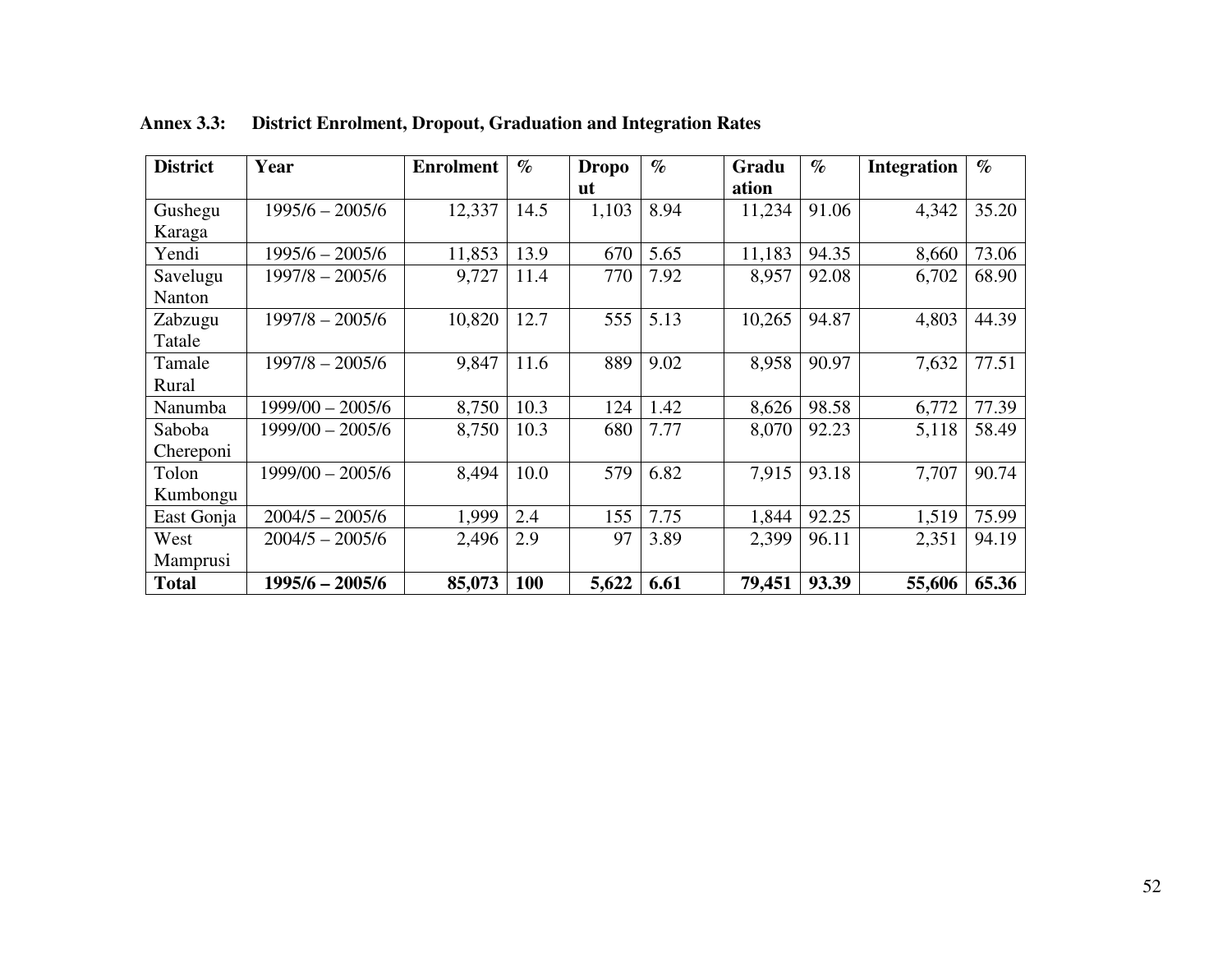#### **Annex 4:0 Retention Rate for Sflers and Non Sflers**

|                            | No of SfLs<br>integrated in P3<br>(Sept 02) |                |    | Total No. in<br>P3 in (Sept)<br>02) | No. of SfLs<br>continued to P4<br>(Sept 03) |        |    | Total No. of<br>pupils in P4<br>in $(Sept 03)$ | No. of SfLs<br>continued to P5<br>(Sept 04) |                |    | Total no. of<br>pupils in P5<br>in $(Sept 04)$ | No. of SfLs<br>continued to P6<br>in $(Sept 05)$ |        |    | Total number<br>of children in<br>P6 as of (Sept)<br>(05) |
|----------------------------|---------------------------------------------|----------------|----|-------------------------------------|---------------------------------------------|--------|----|------------------------------------------------|---------------------------------------------|----------------|----|------------------------------------------------|--------------------------------------------------|--------|----|-----------------------------------------------------------|
| Name of School             | M                                           | E              | М  | E                                   | М                                           |        | M  |                                                | M                                           | F              | M  | Е                                              | М                                                |        | М  |                                                           |
| Nawuhugu R/C Prim.         | 9                                           |                | 25 | 15                                  | 8                                           | ⌒      | 24 | 15                                             | 8                                           | $\overline{2}$ | 10 | Q                                              | 8                                                | ⌒      | 10 |                                                           |
| Katinbugli Primary Sch.    |                                             |                | 4  | 6                                   |                                             | ⌒      | 4  | 3                                              |                                             | $\overline{2}$ |    | $\sim$                                         |                                                  | ⌒      |    |                                                           |
| Gushegu L/A Primary Sch.   | 3                                           | $\overline{ }$ | 36 | 48                                  | 3                                           | $\sim$ | 66 | 53                                             | 3                                           | 3              | 79 | 51                                             | 3                                                | $\sim$ | 51 | 53                                                        |
| Marikazia E/A Primary Sch. | 2                                           |                | 29 | 25                                  | ◠                                           | $\sim$ | 27 | 23                                             | 2                                           | 3              | 23 | 23                                             | ◠                                                | 3      | 21 | 23                                                        |
| Watania E/A Primary Sch.   |                                             | 0              | 42 | 20                                  |                                             | 0      | 40 | 19                                             |                                             | $\overline{0}$ | 35 | 34                                             |                                                  |        | 44 | 19                                                        |

#### **GUSHEIGU KARAGA DISTRICT - RETENTION IN THE FORMAL SYSTEM**

#### **NANUMBA DISTRICT - RETENTION IN THE FORMAL SYSTEM**

|                        | No of SfLs<br>integrated in<br><b>P3</b> (Sept 02) |              | 02) | Total No. in<br>P3 in (Sept | No. of SfLs<br>continued to<br><b>P4 (Sept 03)</b> |    |    | <b>Total No. of</b><br>pupils in P4<br>in $(Sept 03)$ | No. of SfLs<br>continued to<br><b>P5</b> (Sept 04) |   |              | Total no. of<br>pupils in P5<br>in $(Sent 04)$ | No. of SfLs<br>continued to<br><b>P6 in (Sept 05)</b> |   | 05) | <b>Total number</b><br>of children in<br>P6 as of (Sept |
|------------------------|----------------------------------------------------|--------------|-----|-----------------------------|----------------------------------------------------|----|----|-------------------------------------------------------|----------------------------------------------------|---|--------------|------------------------------------------------|-------------------------------------------------------|---|-----|---------------------------------------------------------|
| <b>Name of School</b>  | M                                                  | E            | M   | F                           | М                                                  | E. | M  |                                                       | М                                                  |   | М            | Е                                              | M                                                     |   | М   |                                                         |
| Makayili Prim. School. |                                                    | <sub>0</sub> | 15  | 11                          | $\sim$                                             | 6  | 14 | 11                                                    |                                                    | O | 14           | 11                                             | 3                                                     | o | 14  | 11                                                      |
| Nakpaa Prim. School.   | q                                                  | 6            | 21  | 13                          | 9                                                  | 6. | 21 | 13                                                    | $\Omega$                                           | 6 | 19           | 13                                             | Q                                                     |   | 19  | 12                                                      |
| Mangoasi Prim. School. | 6                                                  | 4            | 11  | 17                          | 6                                                  | 4  |    | 17                                                    |                                                    | 4 | 10           | 16                                             |                                                       | 4 | 10  | 16                                                      |
| Kpayansi Prim. School. |                                                    | 4            | 16  | 11                          | −                                                  | 4  | 16 | $\pm 1$                                               | 6                                                  | 4 | 15           | 11                                             | <sub>0</sub>                                          | 4 | 14  | 11                                                      |
| Tinageria Prim. School | 8                                                  |              | 19  | 11                          | 8                                                  |    | 19 |                                                       | h                                                  |   | $\mathbf{I}$ |                                                | h                                                     |   | 17  | 11                                                      |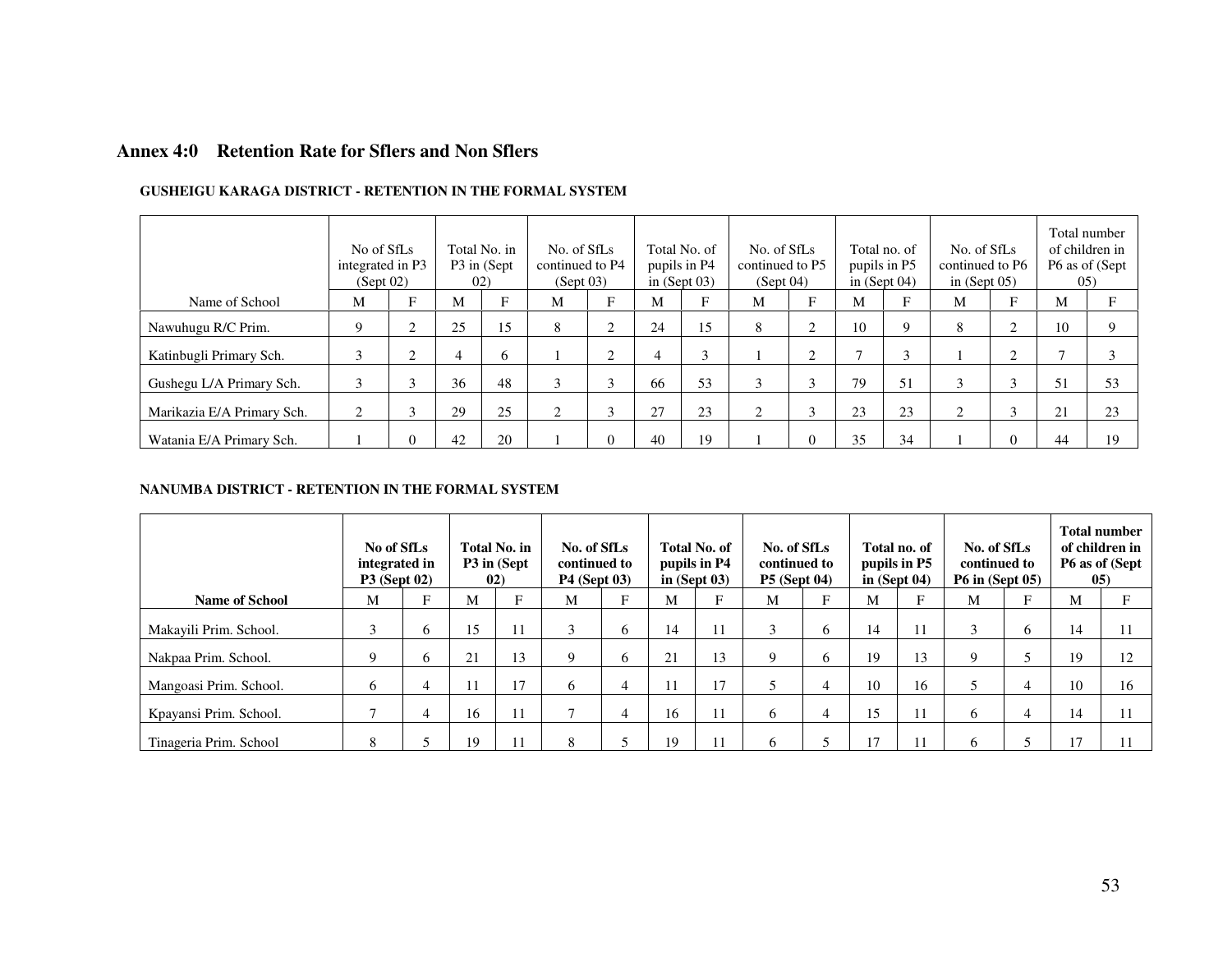**Annex 5.0: Facilitators Trained Over the Last 10 years** 

| $\bullet$     |     |                |                         |     | <b>Number and Type of Training</b> |     | <b>Total</b> | <b>Number</b>   |
|---------------|-----|----------------|-------------------------|-----|------------------------------------|-----|--------------|-----------------|
|               |     |                | <b>Initial Training</b> |     | <b>Refresher Training</b>          |     | for year     | <b>of</b>       |
| <b>YEAR</b>   | M   | F              | Т                       | M   | F                                  | T   | (classes)    | <b>Learners</b> |
| 1997/98       | 9   | 0              | 9                       | 41  | $\boldsymbol{0}$                   | 41  | 50           | 1250            |
| 1998/99       | 21  | $\theta$       | 21                      | 29  | $\overline{0}$                     | 29  | 50           | 1250            |
| 1999/2000     | 18  | $\theta$       | 18                      | 32  | $\theta$                           | 32  | 50           | 1250            |
| 2000/01       | 23  | $\overline{0}$ | 23                      | 27  | $\overline{0}$                     | 27  | 50           | 1250            |
| 2001/02       | 11  | $\theta$       | 11                      | 25  | $\Omega$                           | 25  | 36           | 900             |
| 2002/03       | 11  | $\overline{0}$ | 11                      | 15  | $\overline{0}$                     | 15  | 26           | 650             |
| 2003/04       | 6   | 6              | 12                      | 18  | 0                                  | 18  | 30           | 750             |
| 2004/05       | 12  | 3              | 15                      | 18  | 7                                  | 25  | 40           | 1000            |
| 2005/06       | 10  | $\overline{2}$ | 12                      | 17  | 6                                  | 23  | 35           | 875             |
| 2006/07       | 8   | 1              | 9                       | 16  | 5                                  | 21  | 30           | 750             |
| <b>Totals</b> | 129 | 12             | 141                     | 238 | 18                                 | 256 | 397          | 9925            |

**Initial Training - Yendi District**

## **Initial Training - Zabzugu/Tatale District**

|               |                |                | <b>Number and Type Of Training</b> |                | <b>Total</b>              |                |                  |                |
|---------------|----------------|----------------|------------------------------------|----------------|---------------------------|----------------|------------------|----------------|
|               |                |                | <b>Initial Training</b>            |                | <b>Refresher Training</b> |                | for year         |                |
| <b>YEAR</b>   | M              | F              | T                                  | M              | F                         | T              | (classes)        | <b>Remarks</b> |
| 1995/96       | 0              | $\overline{0}$ | $\overline{0}$                     | $\theta$       | $\theta$                  | $\Omega$       | $\left( \right)$ |                |
| 1996/97       | $\overline{0}$ | $\overline{0}$ | $\overline{0}$                     | $\overline{0}$ | $\overline{0}$            | $\overline{0}$ | $\overline{0}$   |                |
| 1997/98       | 49             | 1              | 50                                 | $\overline{0}$ | $\overline{0}$            | $\overline{0}$ | 50               |                |
| 1998/99       | $\overline{0}$ | $\overline{0}$ | $\overline{0}$                     | 49             | 1                         | 50             | 50               |                |
| 1999/2000     | $\overline{4}$ | $\overline{0}$ | 4                                  | 45             | 1                         | 46             | 50               |                |
| 2000/01       | $\overline{0}$ | $\overline{0}$ | $\overline{0}$                     | 47             | 3                         | 50             | 50               |                |
| 2001/02       | 14             | $\overline{0}$ | 14                                 | 33             | 3                         | 36             | 50               |                |
| 2002/03       | 7              | 1              | 8                                  | 40             | $\overline{2}$            | 42             | 50               |                |
| 2003/04       | 9              | 5              | 14                                 | 33             | 3                         | 36             | 50               |                |
| 2004/05       | $\overline{4}$ | $\overline{0}$ | 4                                  | 37             | 9                         | 46             | 50               |                |
| 2005/06       | $\overline{2}$ | $\overline{0}$ | $\overline{2}$                     | 40             | 8                         | 48             | 50               |                |
| 2006/07       | $\overline{0}$ | $\overline{0}$ | $\overline{0}$                     | 32             | 8                         | 40             | 40               |                |
| <b>Totals</b> | 89             | 7              | 96                                 | 356            | 38                        | 394            | 490              | 0              |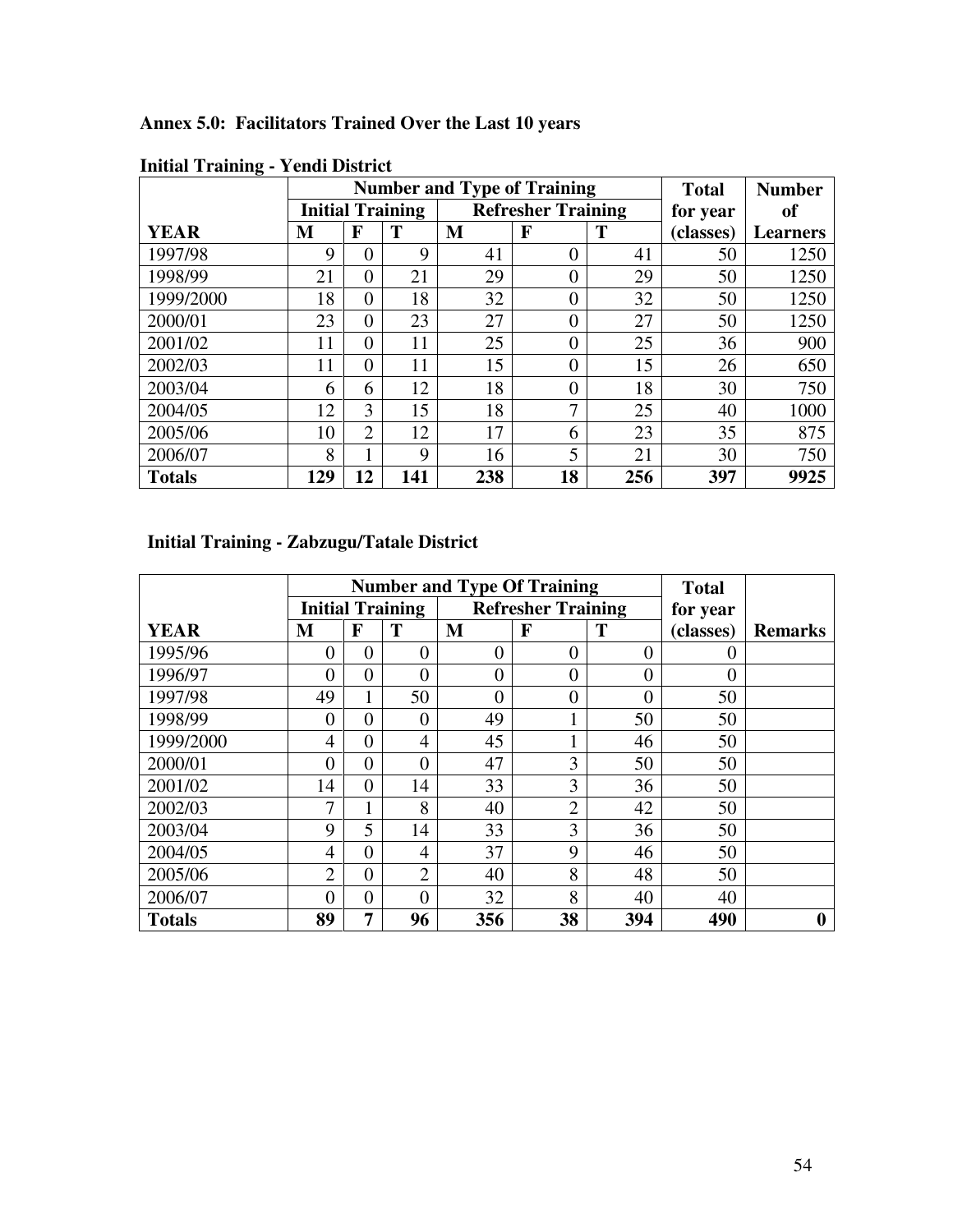#### **Annex 6.0: Key findings from Ministry of Education and Sports report on Complementary Education in Ghana**

| <b>Indicator</b>              | Public System (P1-P3)   | <b>SfL</b>                |
|-------------------------------|-------------------------|---------------------------|
| <b>Average Promotion Rate</b> | 84.1%                   | 92.8%                     |
| <b>Repetition Rate</b>        | $4.2\%$                 |                           |
| <b>Completion Rate</b>        | 68.6%                   | 93%                       |
| Average Drop out Rate         | $11.9\%$                | $7.2\%$                   |
| <b>Recurrent Costs of</b>     | \$70.80 (90% going into | \$16.57 (only 4% going to |
| Education per child           | salaries)               | salaries)                 |

(Source: MOESS 2006)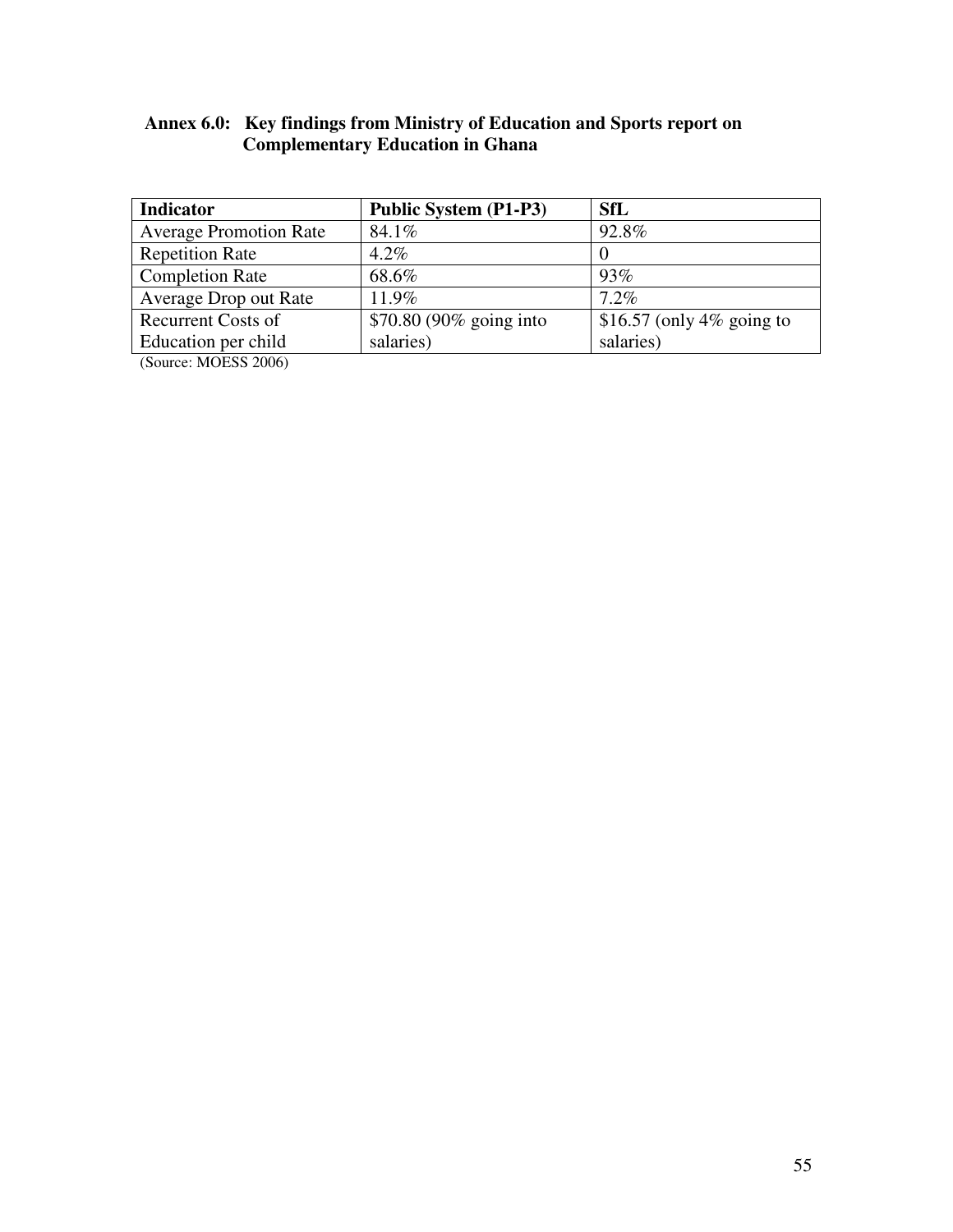| N <sub>0</sub>   | Year         | <b>Furniture</b> | Cost $\mathfrak{C}$ | <b>Pavilions</b> | Cost $\mathfrak{C}$ | <b>Teachers</b><br><b>Quarters</b> | Cost $\mathfrak{C}$      |
|------------------|--------------|------------------|---------------------|------------------|---------------------|------------------------------------|--------------------------|
|                  |              |                  |                     |                  |                     |                                    |                          |
| $\mathbf{1}$     | 1995         | 15               | 3,900,000.00        | $\boldsymbol{0}$ |                     | $\boldsymbol{0}$                   | $\blacksquare$           |
| $\mathbf{2}$     | 1996         | 58               | 18,850,000.00       | 10               | 97,863,500.00       | $\boldsymbol{0}$                   | $\blacksquare$           |
| 3                | 1997         | 43               | 16,770,000.00       | 14               | 163, 192, 190.00    | $\boldsymbol{0}$                   | $\overline{\phantom{a}}$ |
| $\overline{4}$   | 1998         | 37               | 19,240,000.00       | $\overline{4}$   | 51, 513, 170.00     | $\boldsymbol{0}$                   | $\overline{\phantom{a}}$ |
| 5                | 1999         | 64               | 41,600,000.00       | $8\,$            | 140,800,000.00      | $\overline{2}$                     | 3,200,000                |
| 6                | 2000         | 68               | 72,488,000.00       | 17               | 574,338,931.00      | $\boldsymbol{0}$                   | $\overline{\phantom{a}}$ |
| $\boldsymbol{7}$ | 2001         | 38               | 40,508,000.00       | 28               | 1,064,000,000.00    | 11                                 | 27,500,000               |
| 8                | 2002         | 25               | 26,650,000.00       | 25               | 1,152,000,000.00    | $\boldsymbol{0}$                   | $\blacksquare$           |
| 9                | 2003         | 9                | 19,890,000.00       | $\boldsymbol{0}$ | $\overline{a}$      | $\overline{0}$                     | $\overline{\phantom{a}}$ |
| 10               | 2004         | $\,8\,$          | 22,400,000.00       | $\boldsymbol{0}$ | $\qquad \qquad -$   | $\boldsymbol{0}$                   | $\blacksquare$           |
| 11               | 2005         | 30               | 84,000,000.00       | $\boldsymbol{0}$ |                     | 12                                 | 258,000,000              |
| 12               | 2006         | 11               | 30,800,000.00       | $\overline{2}$   | 120,000,000.00      | $\boldsymbol{0}$                   | $\qquad \qquad -$        |
|                  | <b>TOTAL</b> | 406              | 397,096,000.00      | 108.00           | 3,363,707,791.00    | 25                                 | 288,700,000              |

**Annex 7.0: Infrastructure Supplied by SfL from 1995 to 2006**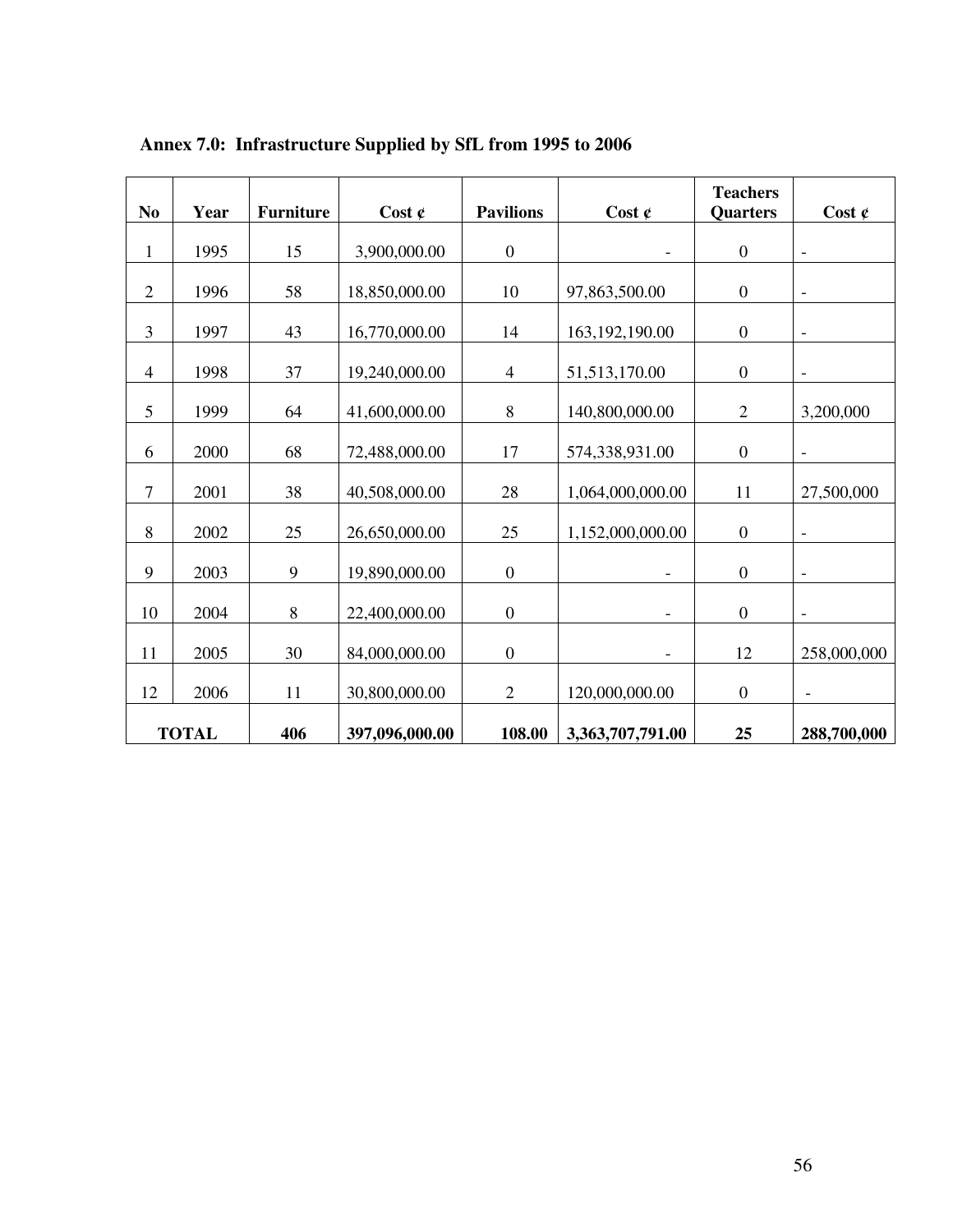#### **Annex 8.0: National and Northern Region Out of School Population Data for 6-11 Year Cohort (2001/02 to 2005/06).**

|                                                                                                             |         | Assumed<br>pop. growth<br>rate 2.0% |         |         | <b>Assumed</b><br>pop. growth<br>rate 2.7% |  |  |
|-------------------------------------------------------------------------------------------------------------|---------|-------------------------------------|---------|---------|--------------------------------------------|--|--|
| Primary (6-11 years)                                                                                        | 2001/02 | 2002/03                             | 2003/04 | 2004/05 | 2005/06                                    |  |  |
| <b>National</b>                                                                                             |         |                                     |         |         |                                            |  |  |
| Population                                                                                                  |         |                                     |         |         |                                            |  |  |
| <b>Boys</b>                                                                                                 | 1615257 | 1678571                             | 1723897 | 1770495 | 1818239                                    |  |  |
| Girls                                                                                                       | 1601978 | 1657223                             | 1701970 | 1747973 | 1795115                                    |  |  |
| Total                                                                                                       | 3217235 | 3335794                             | 3425867 | 3518468 | 3613354                                    |  |  |
| <b>Enrolment</b>                                                                                            |         |                                     |         |         |                                            |  |  |
| <b>Boys</b>                                                                                                 | 981784  | 963223                              | 973577  | 1061422 | 1264762                                    |  |  |
| Girls                                                                                                       | 930701  | 902520                              | 931269  | 1018364 | 1222206                                    |  |  |
| Total                                                                                                       | 1912485 | 1865743                             | 1904846 | 2079786 | 2486968                                    |  |  |
| <b>Out of School</b>                                                                                        |         |                                     |         |         |                                            |  |  |
| <b>Boys</b>                                                                                                 | 633473  | 715348                              | 750320  | 709073  | 553477                                     |  |  |
| Girls                                                                                                       | 671277  | 754703                              | 770701  | 729609  | 572909                                     |  |  |
| Total                                                                                                       | 1304750 | 1470051                             | 1521021 | 1438682 | 1126386                                    |  |  |
| <b>Northern Region</b><br>Population                                                                        |         |                                     |         |         |                                            |  |  |
| <b>Boys</b>                                                                                                 | 171848  | 178727                              | 183553  | 188516  | 193598                                     |  |  |
| Girls                                                                                                       | 168171  | 174879                              | 179600  | 184456  | 189431                                     |  |  |
| Total                                                                                                       | 340019  | 353606                              | 363153  | 372972  | 383029                                     |  |  |
| <b>Enrolment</b>                                                                                            |         |                                     |         |         |                                            |  |  |
| <b>Boys</b>                                                                                                 | 91886   | 90107                               | 96872   | 104179  | 131565                                     |  |  |
| Girls                                                                                                       | 72730   | 70069                               | 80979   | 91298   | 118786                                     |  |  |
| Total                                                                                                       | 164616  | 160176                              | 177851  | 195477  | 250351                                     |  |  |
| <b>Out of School</b>                                                                                        |         |                                     |         |         |                                            |  |  |
| <b>Boys</b>                                                                                                 | 79962   | 88620                               | 86681   | 84337   | 62033                                      |  |  |
| Girls                                                                                                       | 95441   | 104810                              | 98621   | 93158   | 70645                                      |  |  |
| Total                                                                                                       | 175403  | 193430                              | 185302  | 177495  | 132678                                     |  |  |
| % Out of School<br><b>Population in Northern</b><br>Region as a proportion of<br>the National out of school |         |                                     |         |         |                                            |  |  |
| Population.                                                                                                 | 13.44   | 13.16                               | 12.18   | 12.34   | 11.78                                      |  |  |
| $%$ of Pop. (6-11) in<br>northern Ghana as a<br>proportion of the total<br>population in this age           |         |                                     |         |         |                                            |  |  |
| cohort<br>(MOESS, 2006)                                                                                     | 10.57   | 10.60                               | 10.60   | 10.60   | 10.60                                      |  |  |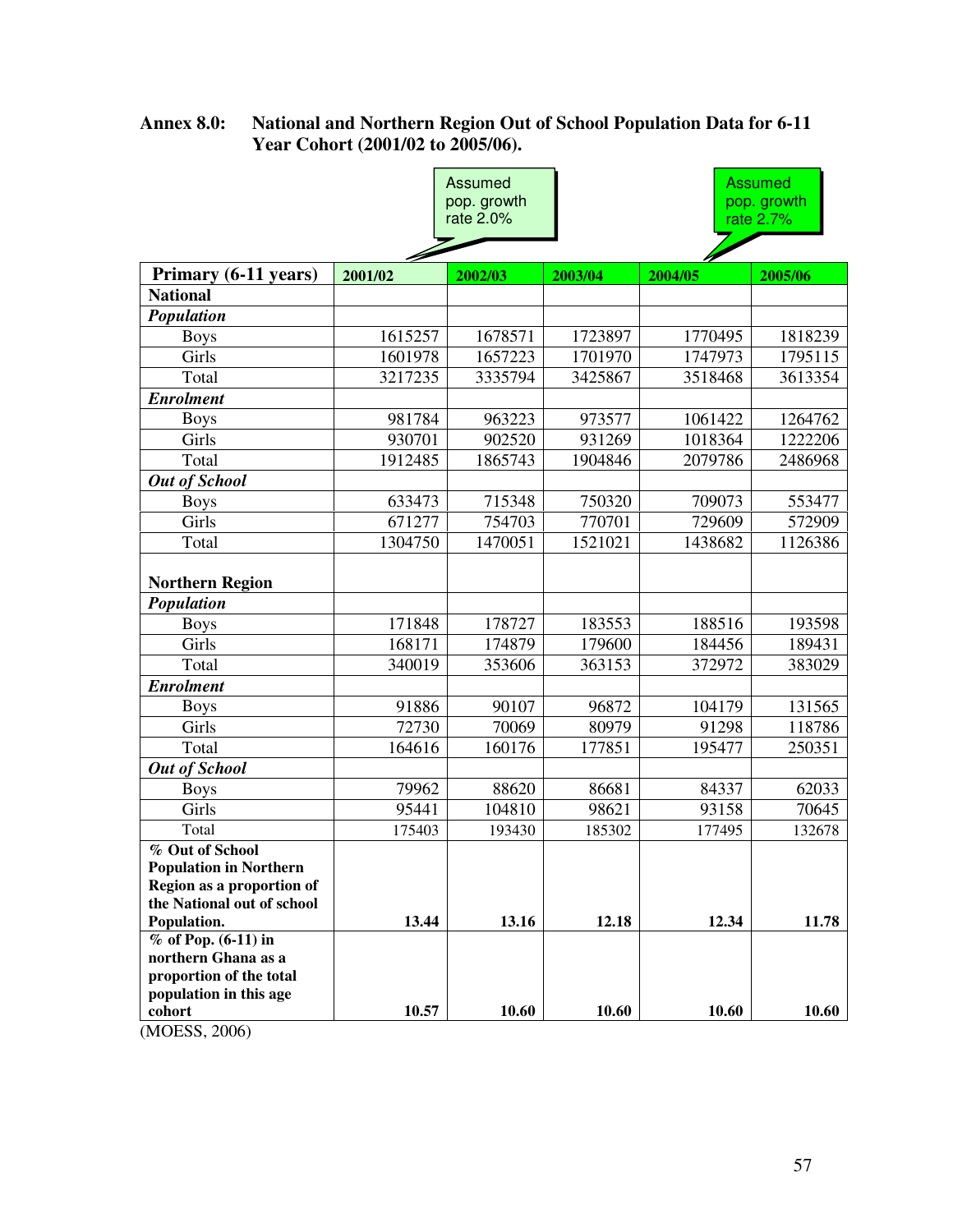| $JSS(12-14 \text{ years})$    | 2001/02 | 2002/03 | 2003/04 | 2004/05 | 2005/06 |
|-------------------------------|---------|---------|---------|---------|---------|
|                               |         |         |         |         |         |
| <b>National</b>               |         |         |         |         |         |
| Population                    |         |         |         |         |         |
| <b>Boys</b>                   | 689066  | 697000  | 715821  | 735191  | 754995  |
| Girls                         | 658518  | 668024  | 686060  | 704644  | 723608  |
| Total                         | 1347584 | 1365024 | 1401881 | 1439835 | 1478603 |
| <b>Enrolment</b>              |         |         |         |         |         |
| <b>Boys</b>                   | 206562  | 259645  | 209940  | 230435  | 313250  |
| Girls                         | 202461  | 244235  | 203917  | 223921  | 301829  |
| Total                         | 409023  | 503880  | 413857  | 454356  | 615079  |
| <b>Out of School</b>          |         |         |         |         |         |
| <b>Boys</b>                   | 482,504 | 437,355 | 505,881 | 504,756 | 441,745 |
| Girls                         | 456057  | 423789  | 482143  | 480723  | 421779  |
| Total                         | 938561  | 861144  | 988024  | 985479  | 863524  |
|                               |         |         |         |         |         |
| <b>Northern Region</b>        |         |         |         |         |         |
| Population                    |         |         |         |         |         |
| <b>Boys</b>                   | 60314   | 62589   | 64276   | 66019   | 67795   |
| Girls                         | 51088   | 52909   | 54335   | 55809   | 57309   |
| Total                         | 111402  | 115498  | 118611  | 121828  | 125104  |
| <b>Enrolment</b>              |         |         |         |         |         |
| <b>Boys</b>                   | 9896    | 16276   | 12099   | 13947   | 17088   |
| Girls                         | 6094    | 9622    | 7718    | 9430    | 13613   |
| Total                         | 15990   | 25898   | 19817   | 23377   | 30701   |
| <b>Out of School</b>          |         |         |         |         |         |
| <b>Boys</b>                   | 50,418  | 46,313  | 52,177  | 52072   | 50707   |
| Girls                         | 44994   | 43287   | 46617   | 46379   | 43696   |
| Total                         | 95412   | 89600   | 98794   | 98451   | 94403   |
| <b>Out of School</b>          |         |         |         |         |         |
| <b>Population in Northern</b> |         |         |         |         |         |
| <b>Region as a proportion</b> |         |         |         |         |         |
| of the National out of        |         |         |         |         |         |
| school Population.            | 10.17   | 10.40   | 10.00   | 9.99    | 10.93   |
| % of Pop. in northern         |         |         |         |         |         |
| Ghana as a proportion         |         |         |         |         |         |
| of the total population       |         |         |         |         |         |
| in this age cohort (12-       |         |         |         |         |         |
| 14)                           | 8.27    | 8.46    | 8.46    | 8.46    | 8.46    |

#### **Annex 9.0: National and Northern Region Out of School Population for 12-14 year (2001/02 to 2005/06).**

(Source: MOESS, 2006)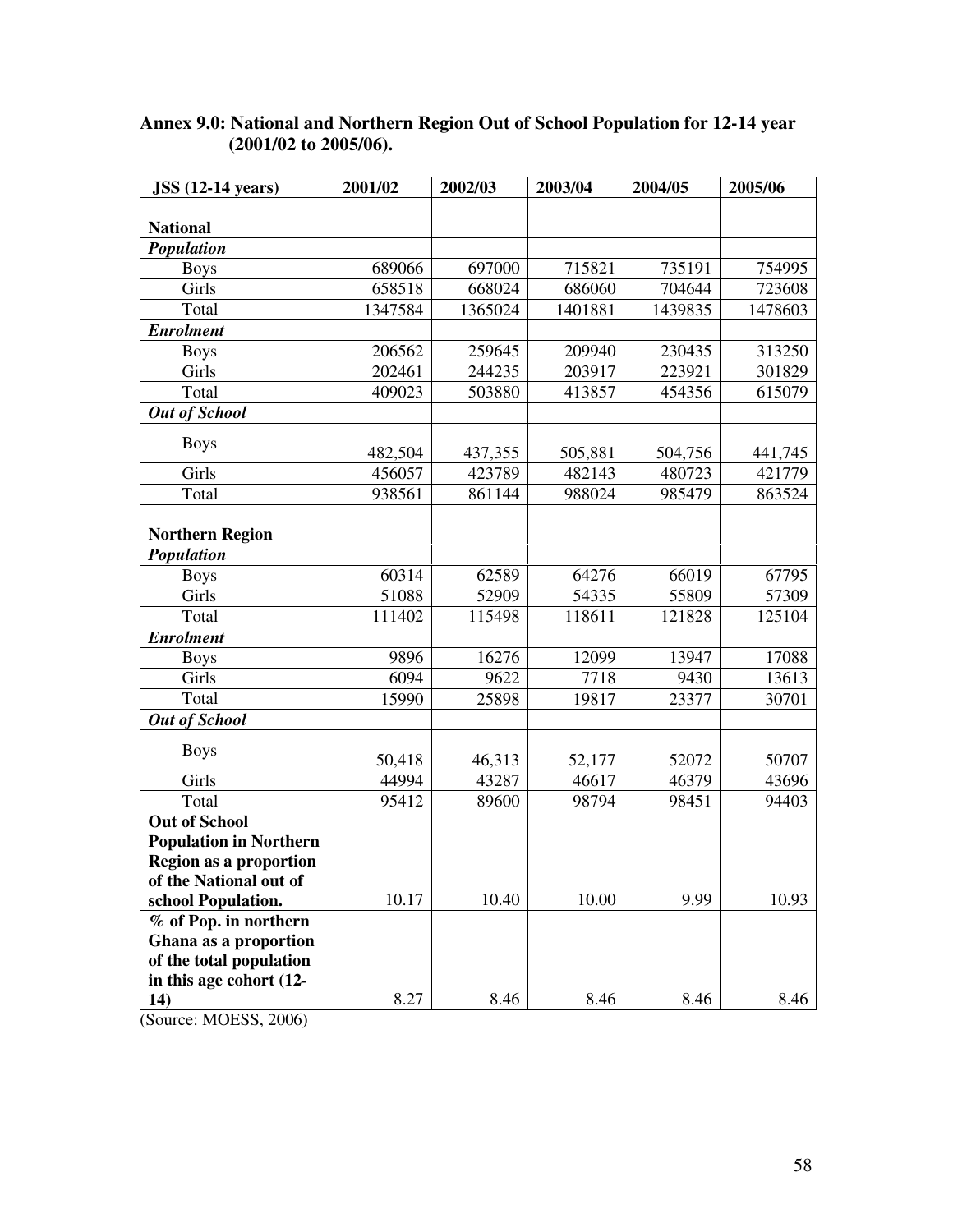| <b>Upper East Region</b>      | 2001/02 | 2002/03 | 2003/04 | 2004/05 | 2005/06   |
|-------------------------------|---------|---------|---------|---------|-----------|
| Population                    |         |         |         |         |           |
| <b>Boys</b>                   | 89267   | 93489   | 96014   | 98609   | 101268    |
| Girls                         | 83119   | 86721   | 89061   | 91470   | 93936     |
| Total                         | 172386  | 180210  | 185075  | 190079  | 195204    |
| <b>Enrolment</b>              |         |         |         |         |           |
| <b>Boys</b>                   | 44877   | 47742   | 50083   | 52903   | 65619     |
| Girls                         | 44039   | 45984   | 48388   | 52507   | 65131     |
| Total                         | 88916   | 93726   | 98471   | 105410  | 130750    |
| <b>Out of School</b>          |         |         |         |         |           |
| <b>Boys</b>                   | 44390   | 45747   | 45931   | 45706   | 35649     |
| Girls                         | 39080   | 40737   | 40673   | 38963   | 28805     |
| Total                         | 83470   | 86484   | 86604   | 84669   | 64454     |
| $\overline{\%}$ Out of School |         |         |         |         |           |
| Population                    | 6.40    | 5.88    | 5.69    | 5.89    | 5.72      |
| % of National Pop.            | 5.36    | 5.40    | 5.40    | 5.40    | 5.40      |
|                               |         |         |         |         |           |
| <b>Upper West Region</b>      |         |         |         |         |           |
| Population                    |         |         |         |         |           |
| <b>Boys</b>                   | 55621   | 57794   | 59355   | 60957   | 62601.00  |
| Girls                         | 52704   | 54375   | 55844   | 57353   | 58899.00  |
| Total                         | 108325  | 112169  | 115199  | 118310  | 121500.00 |
| <b>Enrolment</b>              |         |         |         |         |           |
| <b>Boys</b>                   | 24600   | 26571   | 28414   | 31610   | 41586.00  |
| Girls                         | 24676   | 26514   | 28871   | 32885   | 43503.00  |
| Total                         | 49276   | 53085   | 57285   | 64495   | 85089.00  |
| <b>Out of School</b>          |         |         |         |         |           |
| <b>Boys</b>                   | 31021   | 31223   | 30941   | 29347   | 21015     |
| Girls                         | 28028   | 27861   | 26973   | 24468   | 15396     |
| Total                         | 59049   | 59084   | 57914   | 53815   | 36411     |
| <b>Out of School</b>          |         |         |         |         |           |
| <b>Population in Upper</b>    |         |         |         |         |           |
| <b>East and Upper West</b>    |         |         |         |         |           |
| Regions as a proportion       |         |         |         |         |           |
| of the national out of        |         |         |         |         |           |
| school population.            | 4.53    | 4.02    | 3.81    | 3.74    | 3.23      |
| $%$ of Pop. (6-11) in         |         |         |         |         |           |
| northern Ghana as a           |         |         |         |         |           |
| proportion of the total       |         |         |         |         |           |
| population in this age        |         |         |         |         |           |
| cohort                        | 3.37    | 3.36    | 3.36    | 3.36    | 3.36      |

#### **Annex 10.0: Out of School Population for Upper East and Upper West Regions for 6-11 Year Cohort (2001/02 to 2005/06)**

(Source: MOESS, 2006)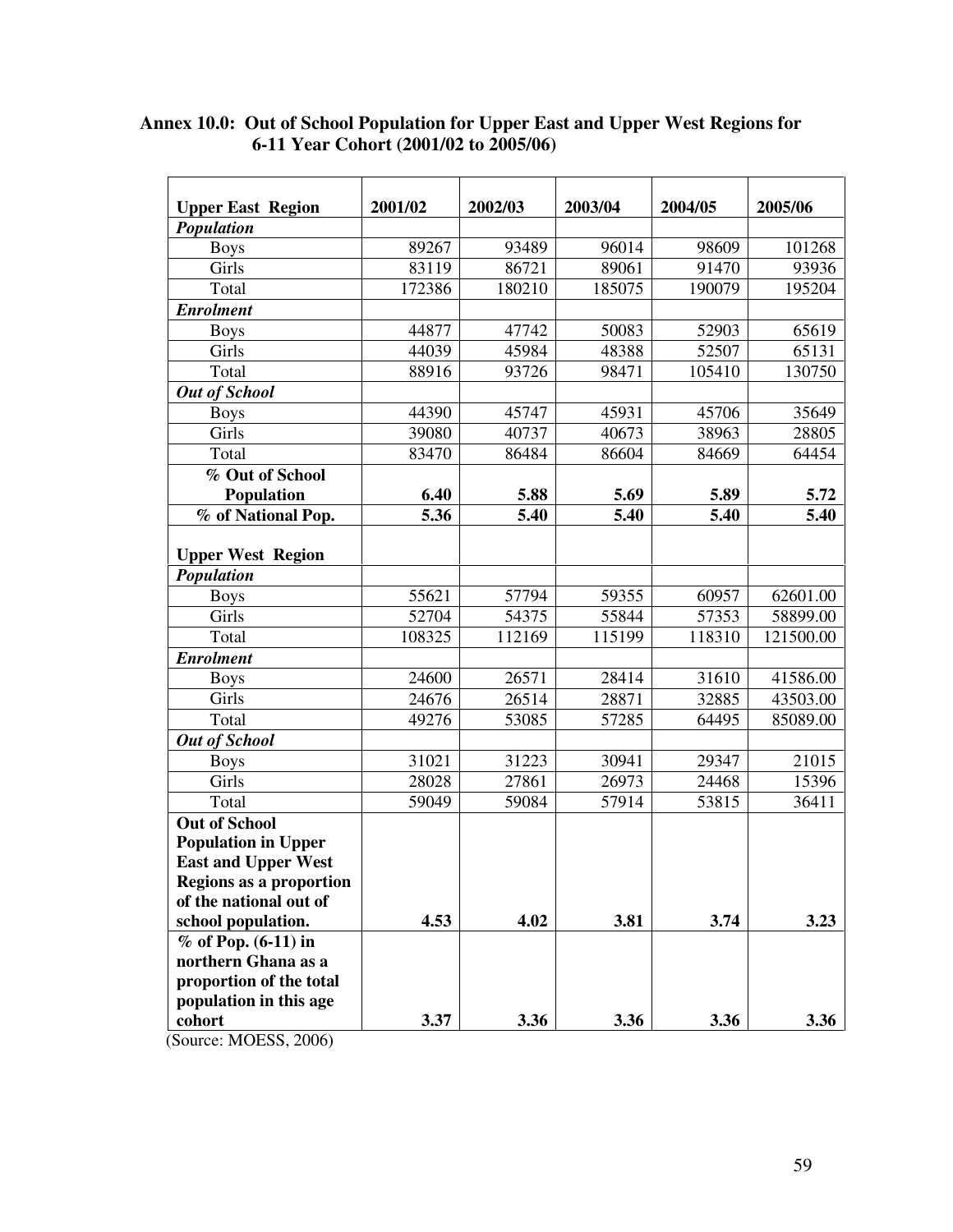|                 |                   |                      | <b>Female</b> |               | <b>Male</b>  |              |
|-----------------|-------------------|----------------------|---------------|---------------|--------------|--------------|
|                 |                   |                      | Non-          | <b>Female</b> | Non-         | <b>Male</b>  |
| <b>District</b> | <b>School</b>     | <b>Variable</b>      | <b>SfLer</b>  | <b>SfLer</b>  | <b>SfLer</b> | <b>SfLer</b> |
|                 |                   | <b>Total words</b>   | 12.5          | 44.0          | 76.3         | 70.0         |
| Gushegu         | <b>Nawuhigu</b>   | <b>Error</b>         | 4.0           | 6.0           | 9.3          | 3.7          |
| <b>Karaga</b>   | <b>Primary</b>    | <b>Correct words</b> | 8.5           | 38.0          | 67.0         | 66.3         |
|                 |                   | <b>Total words</b>   | 40.5          | 20.3          | 34.3         | 45.0         |
|                 | <b>Bachabordo</b> | <b>Error</b>         | 11.5          | 8.5           | 5.5          | 9.5          |
| Yendi           | <b>Primary</b>    | <b>Correct words</b> | 29.0          | 11.8          | 29.0         | 25.5         |
|                 |                   | <b>Total words</b>   | 71.5          | 27.0          | 80.5         | 66.0         |
|                 | <b>Makayili</b>   | <b>Error</b>         | 3.0           | 6.3           | 2.5          | 3.7          |
| <b>Nanumba</b>  | <b>Primary</b>    | <b>Correct words</b> | 68.5          | 20.7          | 78.0         | 62.3         |
|                 |                   | <b>Total words</b>   | 65.0          | 90.0          | 114.8        | 100.0        |
| Gushegu         |                   | <b>Error</b>         | 7.0           | 10.0          | 2.2          | 5.3          |
| <b>Karaga</b>   | Karaga JSS        | <b>Correct words</b> | 58.0          | 80.0          | 112.6        | 94.8         |
|                 |                   | <b>Total words</b>   | 75.7          | 74.3          | 126.0        | 113.3        |
|                 | Kpabya            | <b>Error</b>         | 4.7           | 8.3           | 3.3          | 1.3          |
| Yendi           | <b>JSS</b>        | <b>Correct words</b> | 71.0          | 66.0          | 122.7        | 112.0        |
|                 |                   | <b>Total words</b>   | 80.0          | 120.0         | 60.0         | 93.3         |
|                 | <b>Bakpaba</b>    | <b>Error</b>         | 10.0          | 10.7          | 8.7          | 4.7          |
| <b>Nanumba</b>  | <b>JSS</b>        | <b>Correct words</b> | 70.0          | 109.3         | 51.3         | 88.7         |

**Annex 11.0: Mean Scores in the Reading Skills Test**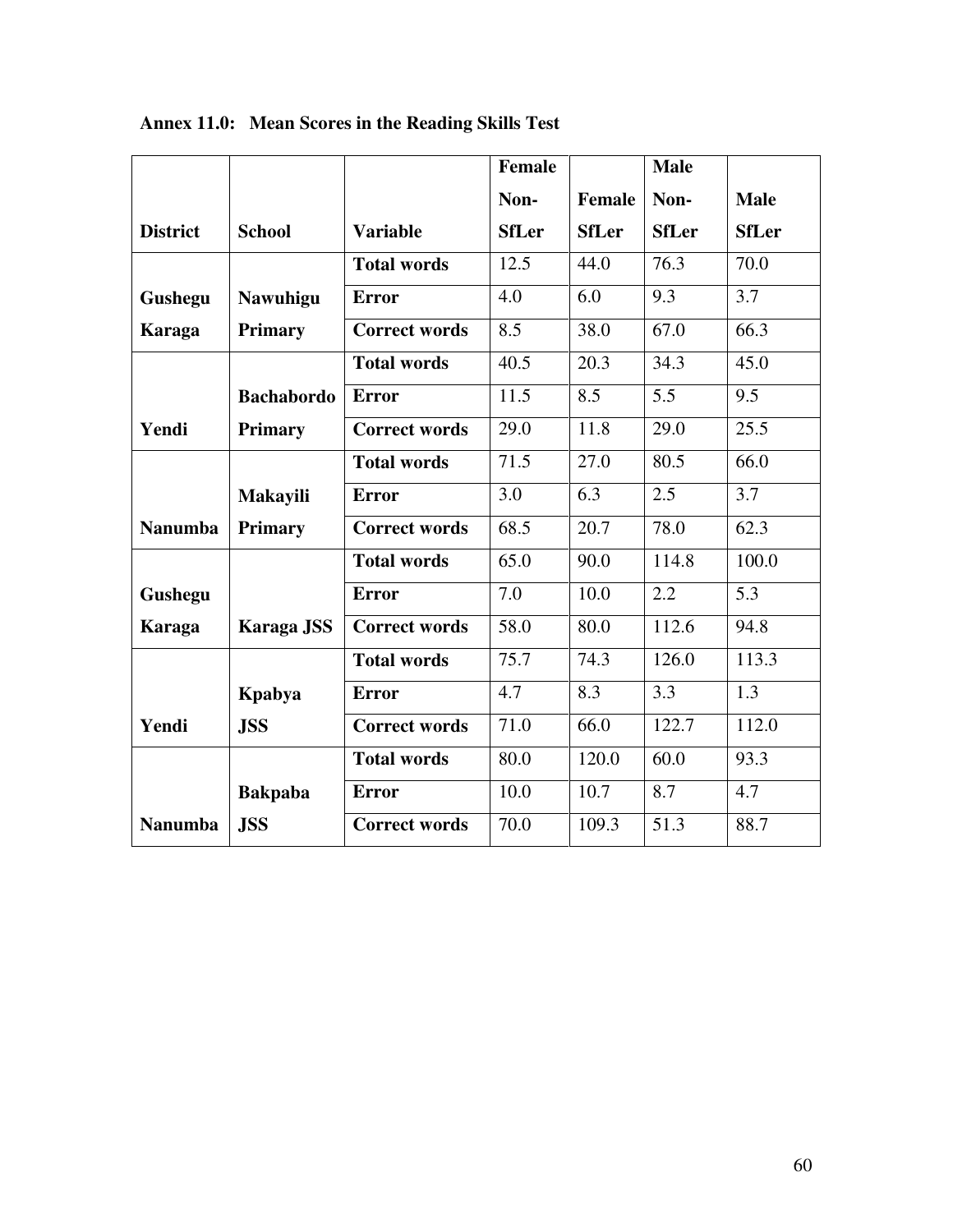#### **Annex 12.0: Life Story: Mica…. Ex SfLer (Integrant at JSS), Bakpaba, Nanumba District (raw field data from IA).**

Mica Nindola who resides at Bapkaba initially followed cattle and this was done when he wanted to do so, before SfL came to the community. His father and mother enrolled him in SfL where he learnt how to read and write. Mica was very happy that he could read and write. His parents were happy too. Mica said that School for Life made him learn about sanitation, drug abuse, teenage pregnancy and environmental issues.

Mica taught his parents that it is hygienic to sweep your house and surroundings to look neat. He also told the mother it was not good to leave the cooking utensils unwashed after cooking for flies to follow them. it is also bad not to cover your cooked food since the flies that hop on it would give you diseases. The good practices of farming he learnt was also extended to his family. He told his father that it was filth that made his poultry farm to wither and that SfL has taught him that you need to sweep your hens coop to make it neat and also wash their drinking bowl before putting in water and that would make them look healthy. He again told his father that he should not allow his farm get weedy, he also taught them the application of ammonia and fertilizer and personal hygiene. (cleaning of the teeth every morning and in the evenings after eating and before going to bed).

Mica after reforming as a result of attending SfL made his parents happy because he stayed at home but no longer loitered about and this encouraged his parents to integrate him into the formal school. Mica was integrated in Primary five at the formal school in the year 2003 and is presently in JSS. Initially when he was integrated, he said his problem was the speaking of English which he overcame in two months time.

He also saw some differences between teaching in SfL and the formal school system. He was taught in Likpakpaaln his mothers tongue but in the formal school, he was taught in English. He had only one teacher (facilitator) in SfL who taught him all the subjects but in the JSS level, each subject has a teacher.

He also explained that he was taught how to read and write in SfL by breaking the words down whereas in the formal school, the words are not broken. He said they were drilled syllabically in SfL and formed sentences and words with the syllables and that they were also taught vowels and consonants which are absent in the formal school.

When asked how the SfL teaching helped him, he mentioned that, because he was taught in his mothers tongue, it made him understand what he was taught and the vowels and consonants helped him in his pronunciations. Mica said he wants to become a medical doctor in figure in northern to help his community members health.